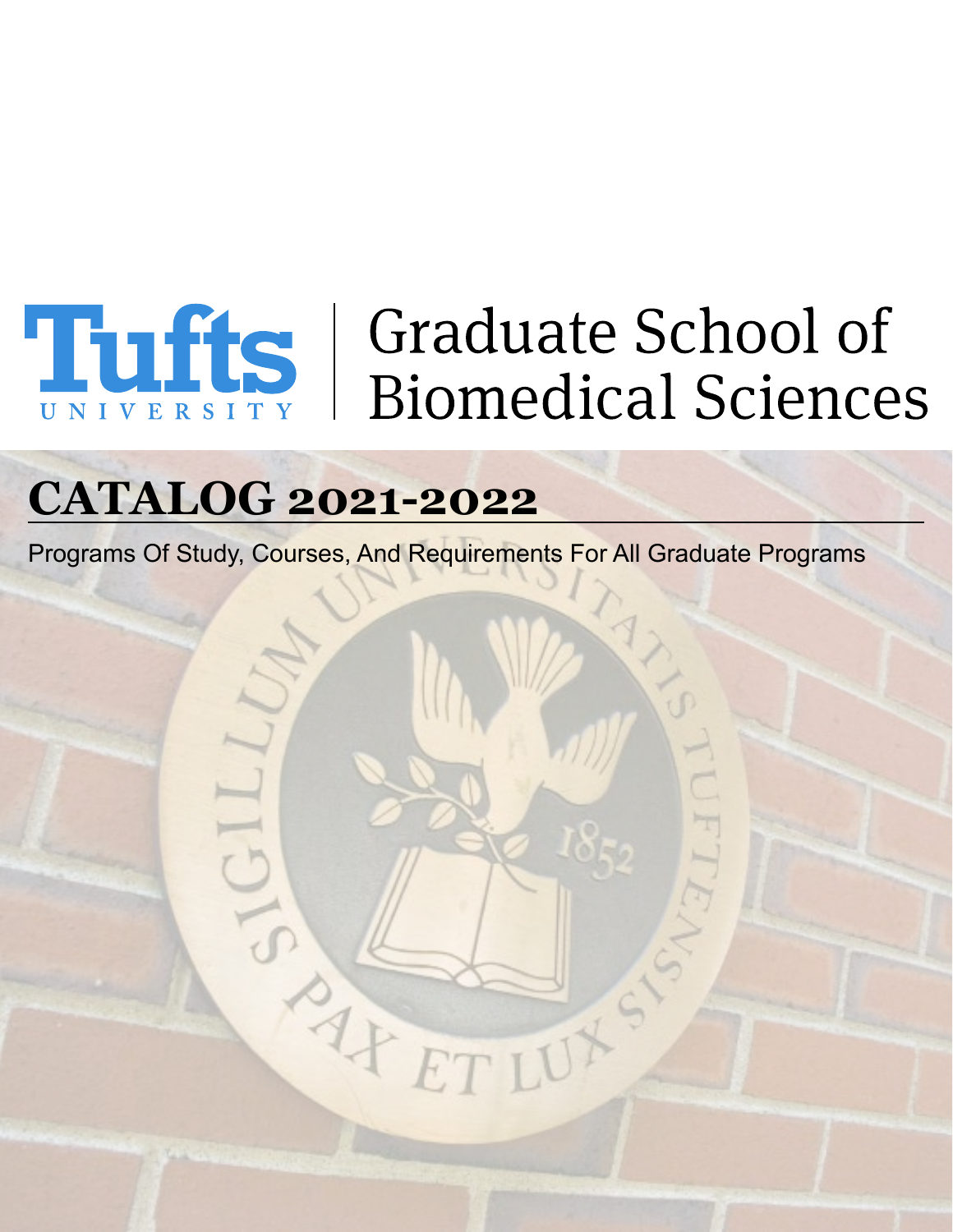# **TABLE OF CONTENTS**

*This Catalog must be used in conjunction with the individual Program Guides, which provide detailed information about all phases of the graduate career.*

*Note that these program progressions are specifically for students entering in Summer or Fall 2021. The selection and timing of electives are flexible, based on course offerings and students' interest. Students should confer with their faculty mentors and the Program Advisor about available options before making final course selections.*

| <b>Biomedical Management</b>                                                                                                                                                                                                        | 3  |
|-------------------------------------------------------------------------------------------------------------------------------------------------------------------------------------------------------------------------------------|----|
|                                                                                                                                                                                                                                     | 5  |
|                                                                                                                                                                                                                                     | 8  |
|                                                                                                                                                                                                                                     | 9  |
| PhD Program.                                                                                                                                                                                                                        | 9  |
|                                                                                                                                                                                                                                     | 11 |
| Genetics                                                                                                                                                                                                                            | 12 |
| Traditional PhD Program                                                                                                                                                                                                             | 13 |
|                                                                                                                                                                                                                                     | 14 |
| <u>Immunology</u>                                                                                                                                                                                                                   | 17 |
| Molecular Microbiology [11] Molecular Microbiology [11] Molecular Microbiology [11] Molecular Microbiology [11                                                                                                                      | 21 |
|                                                                                                                                                                                                                                     | 22 |
| Special Tracks <b>Mateurs</b> 2008 and Tracks and Tracks and Tracks and Tracks and Tracks and Tracks and Tracks and Tracks and Tracks and Tracks and Tracks and Tracks and Tracks and Tracks and Tracks and Tracks and Tracks and T | 22 |
| Neuroscience.                                                                                                                                                                                                                       | 25 |
| Traditional PhD Program                                                                                                                                                                                                             | 26 |
|                                                                                                                                                                                                                                     | 27 |
|                                                                                                                                                                                                                                     | 29 |
| Course Offerings                                                                                                                                                                                                                    | 31 |
|                                                                                                                                                                                                                                     | 31 |
| Common Courses                                                                                                                                                                                                                      | 40 |
|                                                                                                                                                                                                                                     |    |

*Every effort is made to ensure that the degree requirements and course information, applicable policies, and other materials contained in this catalog are accurate and current. The Graduate School of Biomedical Sciences (GSBS) reserves the right to correct errors of fact, and to make changes at any time without prior notice. The Catalog as it exists online at the GSBS web site is the governing document, and contains the current policies and information about the graduation requirements for students entering in that academic year.*

*NOTE: Due to COVID-19 restrictions, some timelines, deadlines and requirements may be modified.*

*Tufts University is an equal opportunity educator and employer.*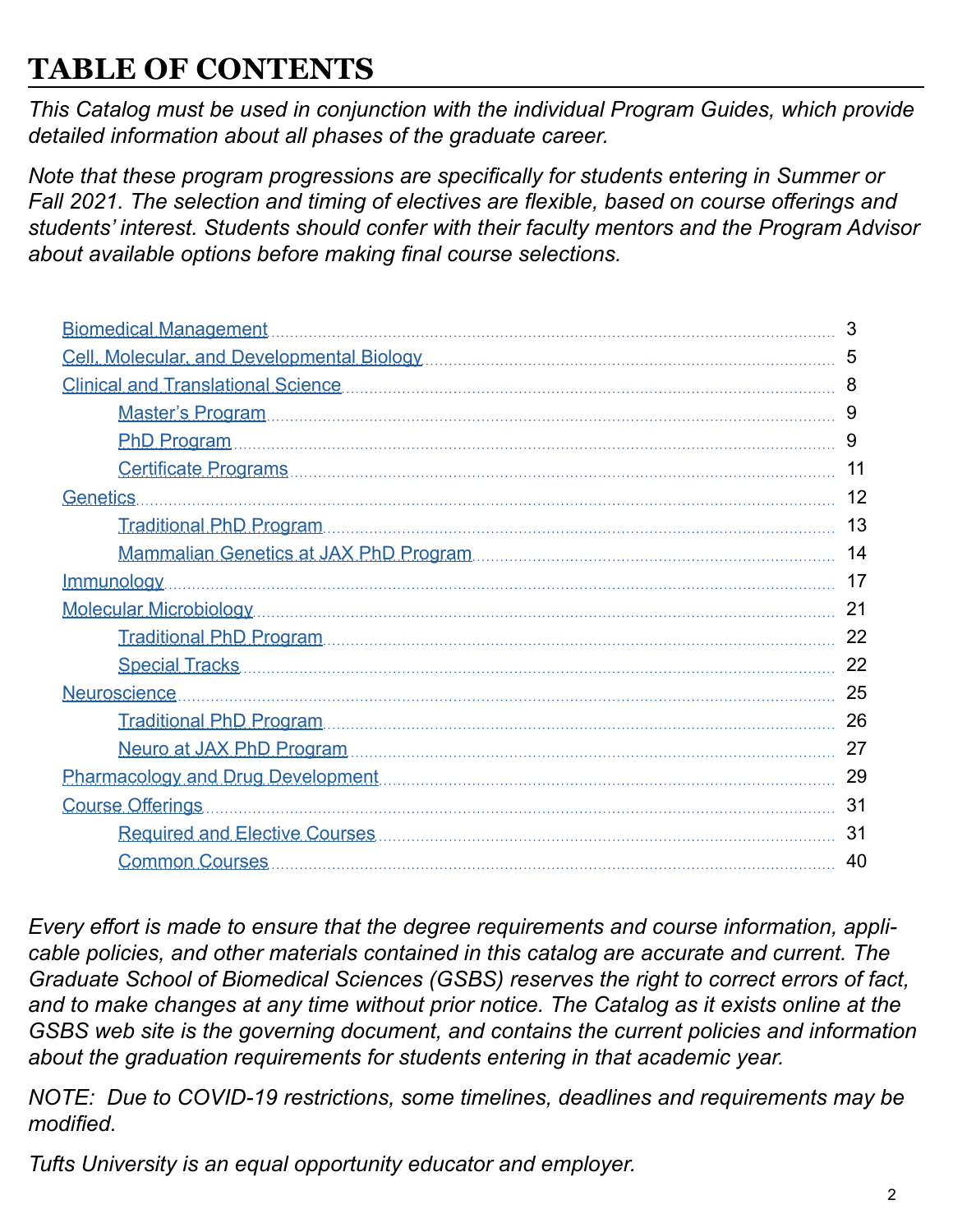# **BIOMEDICAL MANAGEMENT**

The Tufts MS in Biomedical Management (BiomM) is a two-year, in-person program that leverages the academic strengths of the Graduate School of Biomedical Sciences to offer outstanding training in biomedical sciences and pharmacology, combined with additional training in management and business through the Tufts Gordon Institute. In order to help students meet their career goals, the program provides academic training in the biomedical sciences; hands-on research experience in one of GSBS's innovative research labs; industrial internship(s) with one or more of the Boston area's many biotech or pharma start-ups; and training in management and entrepreneurship.

Participation in cutting-edge research and rigorous training in the biomedical sciences will distinguish BiomM graduates as they begin or continue their careers. The internship experience and management courses provide a competitive edge for those looking to break into biotech, pharma, or science management. The program will graduate rigorous, collaborative scientists who also understand what it takes to succeed, and lead, in industry.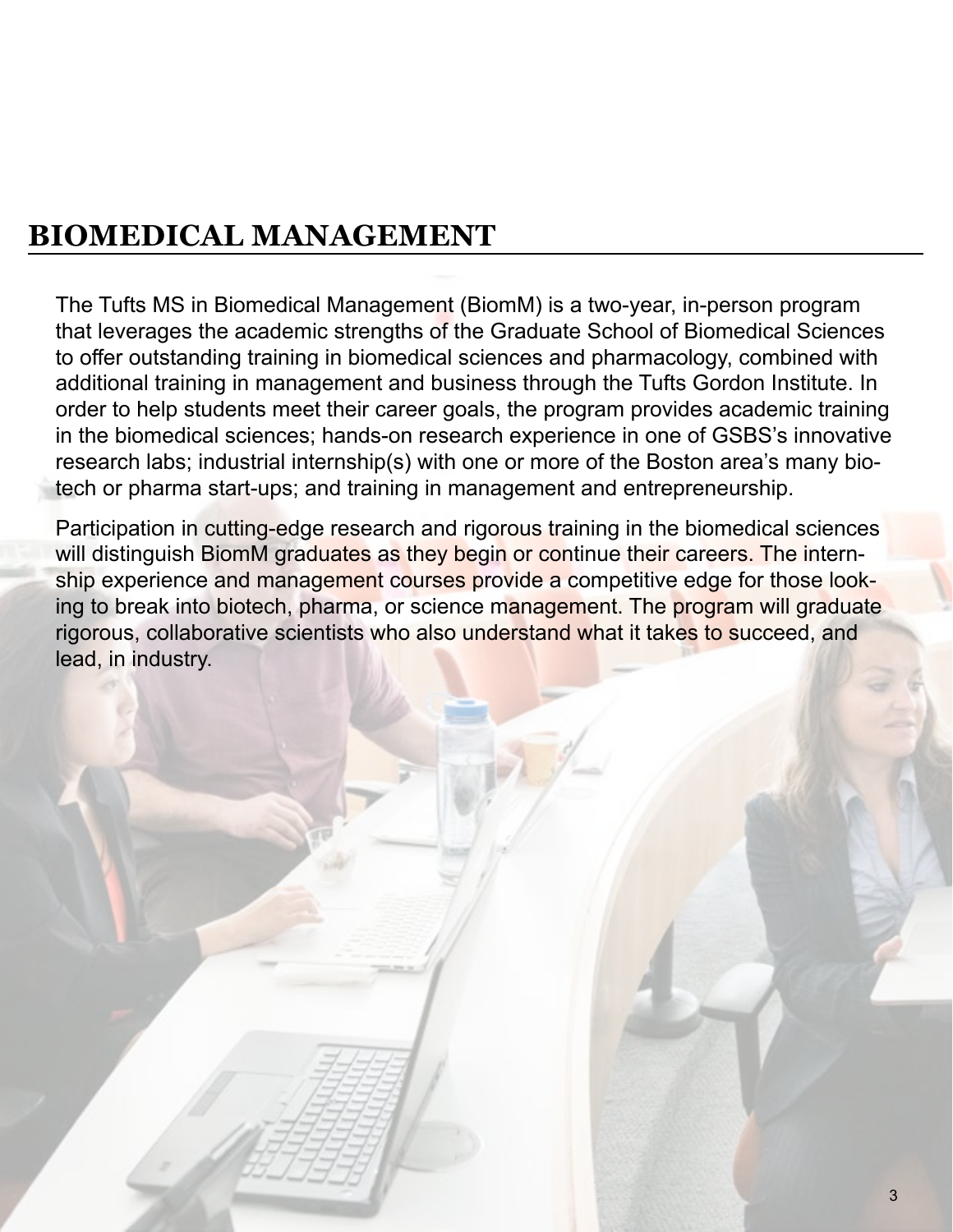# **BIOMEDICAL MANAGEMENT**

### **MASTER'S COURSE REQUIREMENTS AND PROGRESSION**

All students are required to complete 11 courses over the two years of the program. In the first year, these include **BIOM 0180, 0205, 0212; CMDB 0220; GSBS 0275**, as well as an **introductory course** offered by one of the GSBS Basic Science programs. Second-year required courses include **EM 0208**.

Students complete at least four elective courses and conduct lab research during both program years. They also complete two three-month blocks of experiential learning during the summer terms.

### **RESEARCH AND THESIS**

A three-semester research experience in an academic biomedical lab is designed to introduce students to the processes of laboratory research and management. For students with significant prior research experience, a non-lab, literature-based research thesis is an option. The literature-based thesis, completed with the guidance of a faculty advisor, will typically be an analysis or case study of the biomedical basis of a drug or diagnostic.

### **EXPERIENTIAL LEARNING**

BiomM students will complete two three-month blocks of experiential learning. This will consist either of two summer industry internships aligned with the student's lab project; or, for those who are already working in industry, a worksite project at their company. During the two three-month blocks of experiential learning, students will participate in a fortnightly seminar.

### **CAPSTONE EXPERIENCE**

The capstone experience is designed to integrate the different aspects of BiomM training and evaluate the student's grasp of the core program competencies. Students will present their research, demonstrating an understanding of their scientific premise and the aim of their study. Students are expected to present a rigorous analysis of their results, a discussion of how these results inform the

### **WEB LINKS**

- Biomedical Management [Program Faculty](https://gsbs.tufts.edu/academics/BiomM/research-mentors)
- **Biomedical Management [Website](https://gsbs.tufts.edu/academics/BiomM)**

### **SAMPLE MASTER'S CURRICULUM**

#### **First Year**

| Fall               | <b>BIOM 0180</b><br><b>BIOM 0212</b><br><b>GSBS 0275</b><br><b>Program Intro Course*</b><br>Elective** | <b>Communities of Practice and</b><br>Management<br>Intro to Biomedical Research<br><b>Applied Ethics for Scientists</b> |
|--------------------|--------------------------------------------------------------------------------------------------------|--------------------------------------------------------------------------------------------------------------------------|
| <b>Spring</b>      | <b>BIOM 0135</b>                                                                                       | <b>Lab Experience/Thesis</b>                                                                                             |
|                    | <b>BIOM 0205</b>                                                                                       | Intro to Drug Discovery                                                                                                  |
|                    | <b>CMDB 0220</b>                                                                                       | <b>Essentials in Biomedical Statistics</b>                                                                               |
|                    |                                                                                                        | and Computational Biology                                                                                                |
|                    | Elective**                                                                                             |                                                                                                                          |
| <b>Summer</b>      | <b>BIOM 0336</b>                                                                                       | <b>Internship/Worksite Project</b>                                                                                       |
|                    |                                                                                                        |                                                                                                                          |
| <b>Second Year</b> |                                                                                                        |                                                                                                                          |
| Fall               | <b>BIOM 134</b>                                                                                        | Lab Experience/Thesis                                                                                                    |
|                    | <b>EM 0208</b>                                                                                         | Program and Project Manage-<br>ment***                                                                                   |
|                    | Elective**                                                                                             |                                                                                                                          |
| <b>Spring</b>      | <b>BIOM 0135</b>                                                                                       | <b>Lab Experience/Thesis</b>                                                                                             |
|                    | <b>BIOM 0400</b>                                                                                       | Capstone                                                                                                                 |
|                    | Elective**                                                                                             |                                                                                                                          |

\*Based on student interest; chosen from existing courses, in consultation with BiomM Program Administration

\*\*Timing of elective courses is based on course offerings and student interest

\*\*\*Enrollment in this course will be via cross-registration into the Tufts School of Engineering's Gordon Institute

premise, and what future studies could be done to achieve or extend the aim.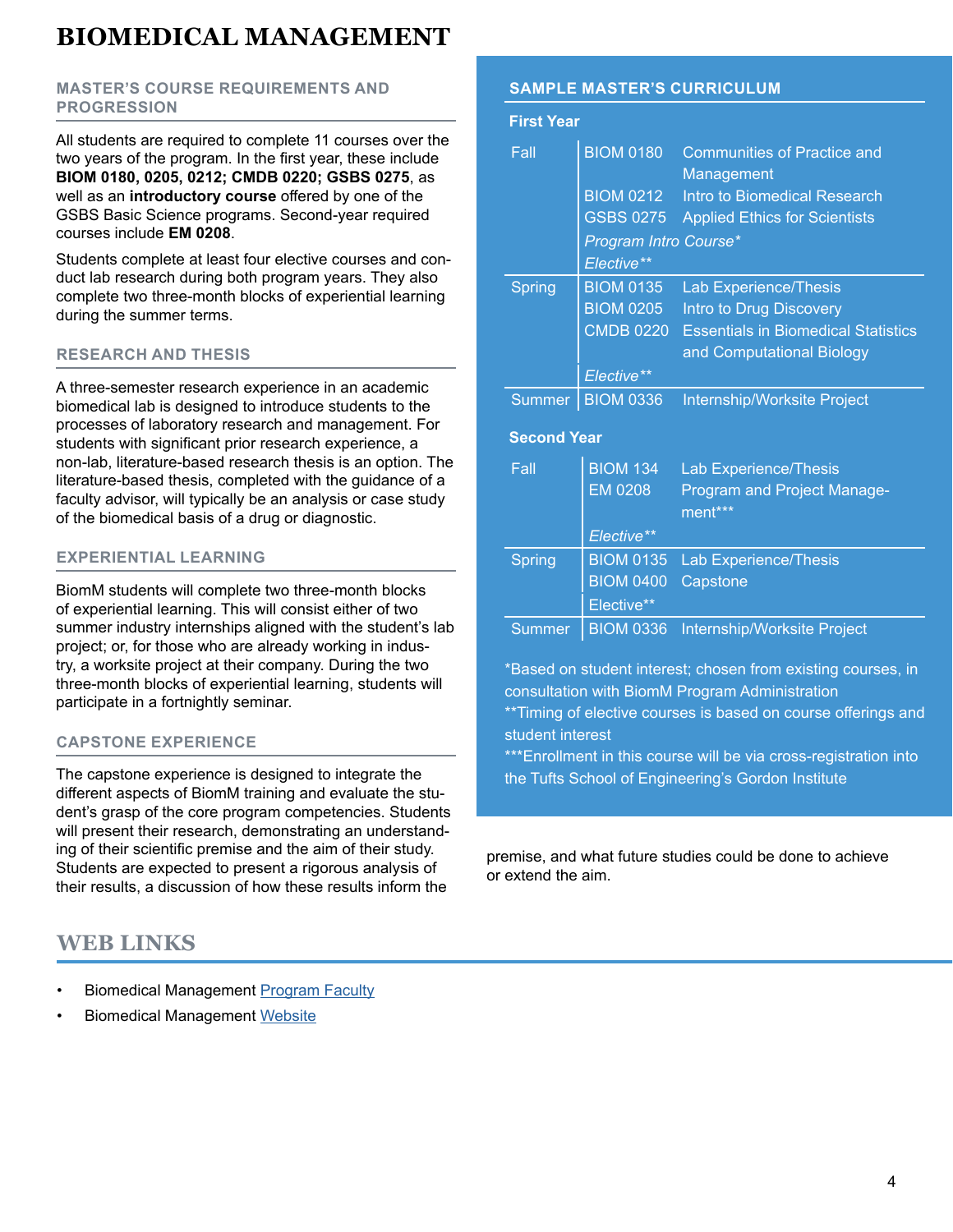# <span id="page-4-0"></span>**CELL, MOLECULAR, AND DEVELOPMENTAL BIOLOGY**

The Graduate Program in [Cell, Molecular, and Developmental Biology \(CMDB\)](https://gsbs.tufts.edu/academics/CMDB) offers strong interdisciplinary training across the full spectrum of biomedically-related basic and translational research. This training program has its roots in a highly successful integrated first year curriculum that provides a strong foundation in biomedical research. Students entering CMDB select one of three concentration areas: Cancer Biology; Cell & Developmental Biology; and Structural & Chemical Biology. Each concentration is designed to give trainees in depth knowledge while preserving a breadth of exposure to contemporary research approaches in biomedical science. The CMDB program fosters the development of student-driven discoveries that will inform understanding of the cellular pathways, molecular signaling networks, and systems-based mechanisms that govern human development and disease and lead to the generation of innovative new therapies.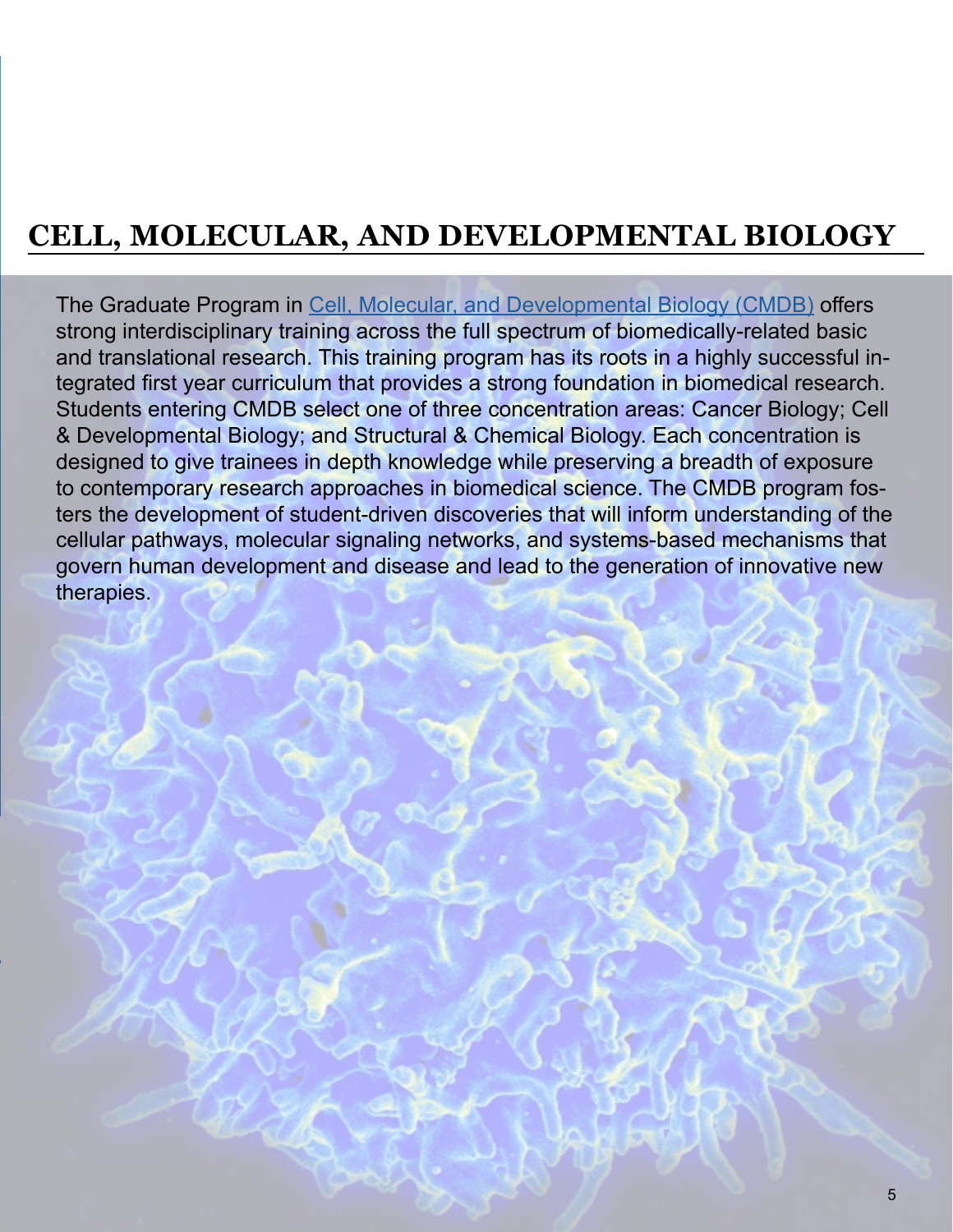### **CELL, MOLECULAR, AND DEVELOPMENTAL BIOLOGY**

### **PHD COURSE REQUIREMENTS AND PROGRESSION**

Students in the CMDB program complete coursework designed to provide a strong knowledge base for their research. Required courses include **BCHM 0223. 0230**; **CMDB 0220**; I**SP 209A, 209B, 210A, 210B**; and **GSBS 0275**.

All CMDB students must also complete the requirements for one of the three Specialization groups: Cancer Biology; Cell & Developmental Biology; or Structural & Chemical Biology. Each requires two credits of didactic coursework and two credits of elective coursework.

All students participate in journal clubs and seminars, and must pass a qualifying examination. In addition, fifth year students are required to complete an ethics refresher course. Students typically begin research after completing four lab rotations. When the aims of the research project have been achieved, students write and defend their theses.

Note that the specialization courses are usually offered every other year. Other courses can serve as the specialization course with the permission of the Program Director. These courses are typically taken in the second or third year.

After the second year, all students continue to enroll in **Journal Club (0295/0296)** for another two years, as well as **Graduate Seminar (0291/0292)** and **Graduate Research (0297/0298/0299)** until they have completed their thesis research.

### **PHD CURRICULUM**

| <b>First Year</b> |  |
|-------------------|--|
|                   |  |
|                   |  |

| Fall               | <b>BCHM 0223</b> | <b>Graduate Biochemistry</b>           |
|--------------------|------------------|----------------------------------------|
|                    | <b>CMDB 0291</b> | <b>Graduate Seminar</b>                |
|                    | <b>GSBS 0275</b> | <b>Applied Ethics for Scientists</b>   |
|                    | <b>ISP 209A</b>  | <b>Membranes &amp; Trafficking</b>     |
|                    | <b>ISP 0234</b>  | <b>Laboratory Rotations</b>            |
|                    | <b>ISP 0295</b>  | <b>Journal Club</b>                    |
| <b>Spring</b>      | <b>BCHM 0230</b> | Gene Exp. & Signal Transduction        |
|                    | <b>CMDB 0220</b> | <b>Biomedical Stats &amp; Comp Bio</b> |
|                    | <b>CMDB 0292</b> | <b>Graduate Seminar</b>                |
|                    | <b>ISP 209B</b>  | <b>Cell Behavior</b>                   |
|                    | <b>ISP 210B</b>  | Mol. Cell Biology of Development       |
|                    | <b>ISP 0235</b>  | <b>Laboratory Rotations</b>            |
|                    | <b>ISP 0296</b>  | <b>Journal Club</b>                    |
| <b>Summer</b>      | <b>CMDB 0299</b> | <b>Graduate Research</b>               |
|                    |                  |                                        |
| <b>Second Year</b> |                  |                                        |
| Fall               |                  | Specialization Signature Course§       |

| ⊦a⊪           |                 | Specialization Signature Courses   |
|---------------|-----------------|------------------------------------|
|               |                 | <b>CMDB 0291 Graduate Seminar</b>  |
|               |                 | CMDB 0295 Journal Club             |
|               |                 | <b>CMDB 0297 Graduate Research</b> |
|               | <b>ISP 210A</b> | Mol. Cell & Molecular Genetics     |
|               | Elective        |                                    |
| Spring        |                 | Specialization Signature Course§   |
|               |                 | CMDB 0000 Qualifying Exam          |
|               |                 | <b>CMDB 0292 Graduate Seminar</b>  |
|               |                 | CMDB 0296 Journal Club             |
|               |                 | <b>CMDB 0298 Graduate Research</b> |
|               | Elective        |                                    |
| <b>Summer</b> |                 | <b>CMDB 0299 Graduate Research</b> |
|               |                 |                                    |

### **Third Year and Beyond**

| Fall          | CMDB 0291 Graduate Seminar           |
|---------------|--------------------------------------|
|               | CMDB 0295 Journal Club               |
|               | <b>CMDB 0297 Graduate Research</b>   |
| <b>Spring</b> | <b>CMDB 0292 Graduate Seminar</b>    |
|               | CMDB 0296 Journal Club               |
|               | <b>CMDB 0298 Graduate Research</b>   |
|               | Summer   CMDB 0299 Graduate Research |

#### **§ Specialization Signature Courses are as follows:**

Cancer Biology: GENE 0203 Cancer Genetics Cell & Developmental Biology: CMDB 0235 Advanced Developmental Biology Structural & Chemical Biology: BCHM 231A Molecular Recognition & BCHM 231B Drug Design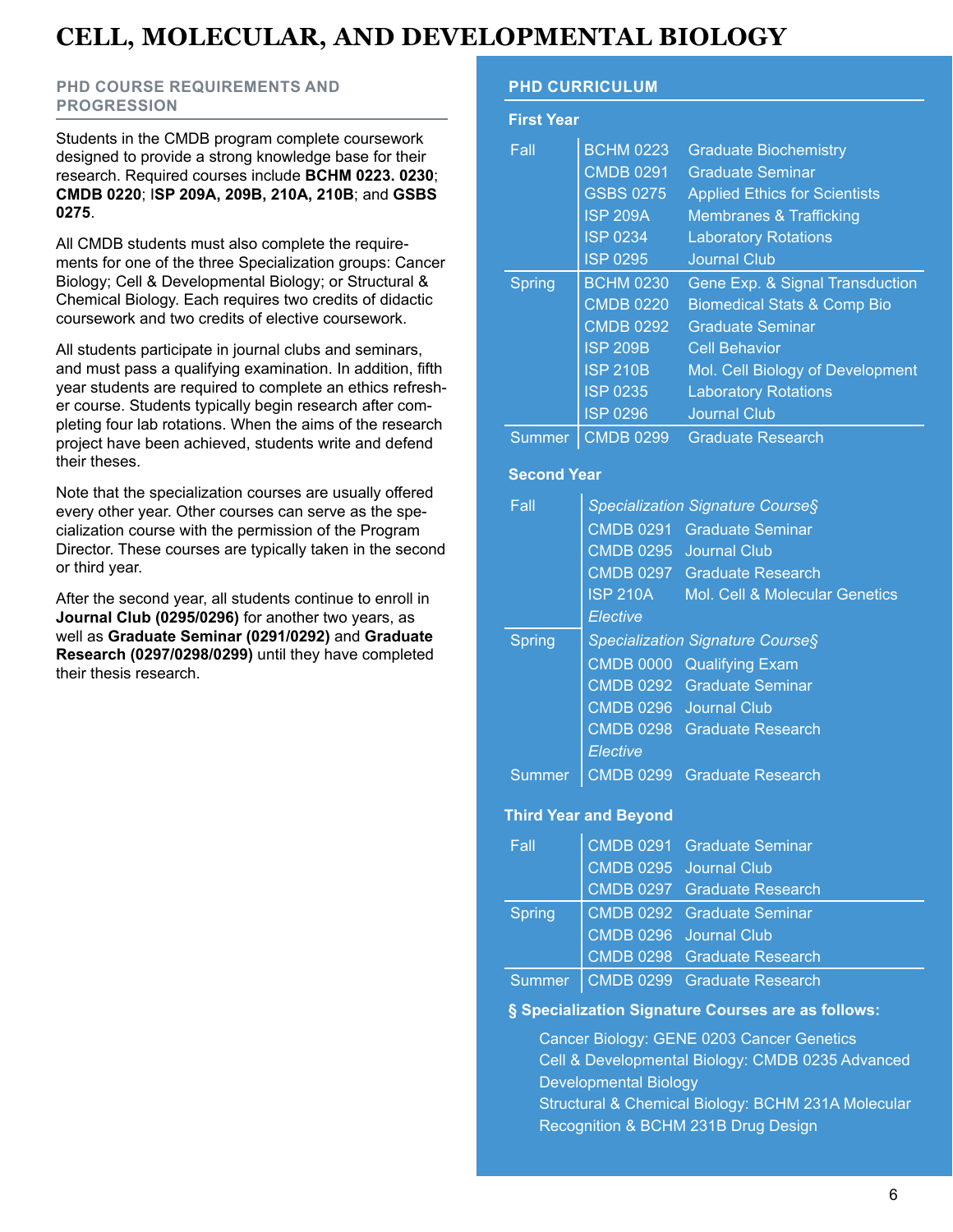# **CELL, MOLECULAR, AND DEVELOPMENTAL BIOLOGY**

### **MD/PHD COURSE REQUIREMENTS AND PROGRESSION**

Students entering the CMDB program as part of the combined MD/PhD degree program complete two laboratory rotations in the summers before and during the first two years of medical school, and choose their thesis lab prior to their first year of coursework at GSBS. MD/PhD students complete an individualized didactic program of no less than 5 credit hours, which includes at least one of the Specialization Signature Courses. Students also enroll in **Clinical Implications of Basic Research seminar (GBMD 0209/0210)**, which is taken every semester until completion of the PhD, beginning in the first year of medical school. Students who take longer than four years to complete their PhD will also be required to complete an ethics refresher course.

After the first year, MD/PhD students enroll in J**ournal Club (0295/0296)** for two more years, and enroll in **Graduate Seminar (0291/0292)**, **Graduate Research (0297/0298/0299)**, and **Clinical Implications of Basic Research (0209/0210)** until they have completed their thesis research.

### **GENERAL REQUIREMENTS**

### **QUALIFYING EXAMINATION**

Students must pass a qualifying examination. The exam is designed to measure originality and independence and requires that the student suggest a feasible research project

on a biologically significant problem, outline a potential experimental approach to its solution, and discuss the likely data that could be obtained. An oral defense of this proposal is designed to probe the ability of the student to integrate and evaluate material learned in more abstract settings.

### **RESEARCH & THESIS**

**Students enter their thesis lab and begin thesis research after completing the final laboratory rotation.** Each student meets with their thesis advisory committee at least once a semester. The student prepares a report describing progress and goals for consideration by the advisory committee, which prepares a written assessment of progress. When the thesis committee determines that the aims of the project have been met, the thesis is prepared and defended. The committee, together with an additional invited non-Tufts scientist, sits as the examination committee.

### **PUBLICATION**

Students are expected to publish their research in scientific journals appropriate to their topic. Typically, students publish one or more papers before they graduate.

### **WEB LINKS**

- Cell, Molecular, and Developmental Biology [Program Faculty](https://gsbs.tufts.edu/academics/CMDB/faculty)
- Cell, Molecular, and Developmental Biology [Web Site, with Program Guide](https://gsbs.tufts.edu/academics/CMDB)

### **MD/PHD CURRICULUM**

| <b>First Year</b> |                               |                                        |  |
|-------------------|-------------------------------|----------------------------------------|--|
| <b>Summer</b>     | CMDB 0299                     | <b>Graduate Research</b>               |  |
| Fall              | <b>CMDB 0291</b>              | <b>Graduate Seminar</b>                |  |
|                   | <b>CMDB 0295</b>              | <b>Journal Club</b>                    |  |
|                   | <b>CMDB 0297</b>              | <b>Graduate Research</b>               |  |
|                   | <b>GBMD 0209</b>              | Clin Imp of Basic Research             |  |
|                   | <b>GSBS 0275</b>              | <b>Applied Ethics for Scientists</b>   |  |
|                   | <b>Required Coursework</b>    |                                        |  |
| <b>Spring</b>     | <b>CMDB 0000</b>              | <b>Qualifying Examination</b>          |  |
|                   | <b>CMDB 0292</b>              | <b>Graduate Seminar</b>                |  |
|                   | <b>CMDB 0296</b>              | <b>Journal Club</b>                    |  |
|                   |                               | CMDB 0298 Graduate Research            |  |
|                   | <b>GBMD 0210</b>              | <b>Clin Impl of Basic Research</b>     |  |
|                   | <b>Required Coursework</b>    |                                        |  |
| <b>Summer</b>     |                               | CMDB 0299 Graduate Research            |  |
|                   | <b>Second Year and Beyond</b> |                                        |  |
| Fall              | <b>CMDB 0291</b>              | <b>Graduate Seminar</b>                |  |
|                   | <b>CMDB 0295</b>              | <b>Journal Club</b>                    |  |
|                   | <b>CMDB 0297</b>              | <b>Graduate Research</b>               |  |
|                   | <b>GBMD 0209</b>              | <b>Clinical Impl of Basic Research</b> |  |
| <b>Spring</b>     | <b>CMDB 0292</b>              | <b>Graduate Seminar</b>                |  |
|                   | <b>CMDB 0296</b>              | <b>Journal Club</b>                    |  |
|                   | <b>CMDB 0298</b>              | <b>Graduate Research</b>               |  |
|                   | <b>GBMD 0210</b>              | <b>Clin Impl of Basic Research</b>     |  |

Summer | CMDB 0299 Graduate Research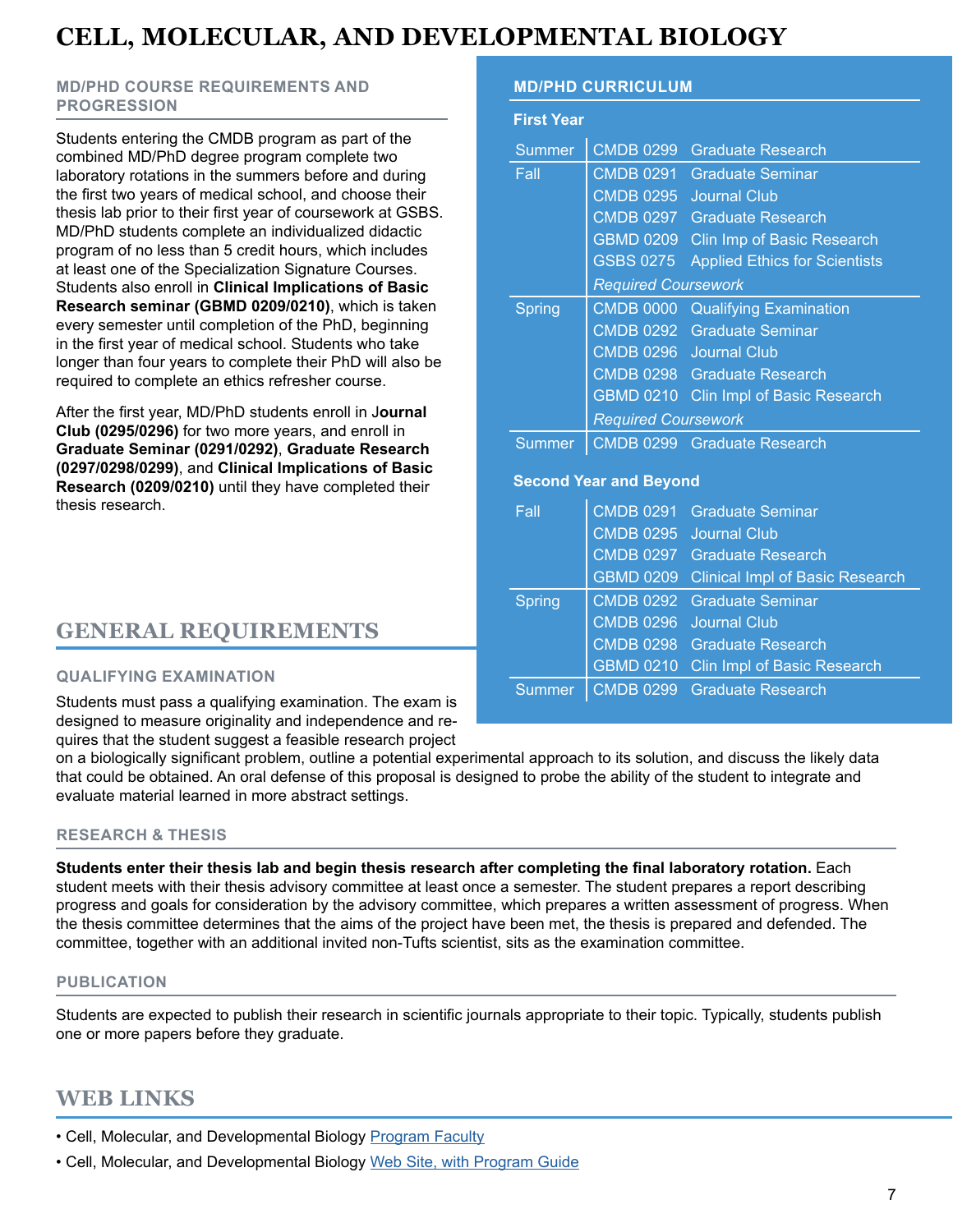<span id="page-7-0"></span>The Graduate Programs in [Clinical and Translational Science \(CTS\)](https://gsbs.tufts.edu/academics/CTS) train physicians and other clinicians who will develop, evaluate, apply, and implement clinical research techniques that will improve and enhance patient care. Program goals are achieved by teaching core research methods and skills and by facilitating each trainee's successful completion of an independent research project in an environment where innovation and excellence are expected and opportunities are plentiful. The CTS program offers fulltime study leading to MS and PhD degrees as well as a part-time Certificate in Clinical and Translational Science, and a part-time Online Certificate in Health Economics and Outcomes Research.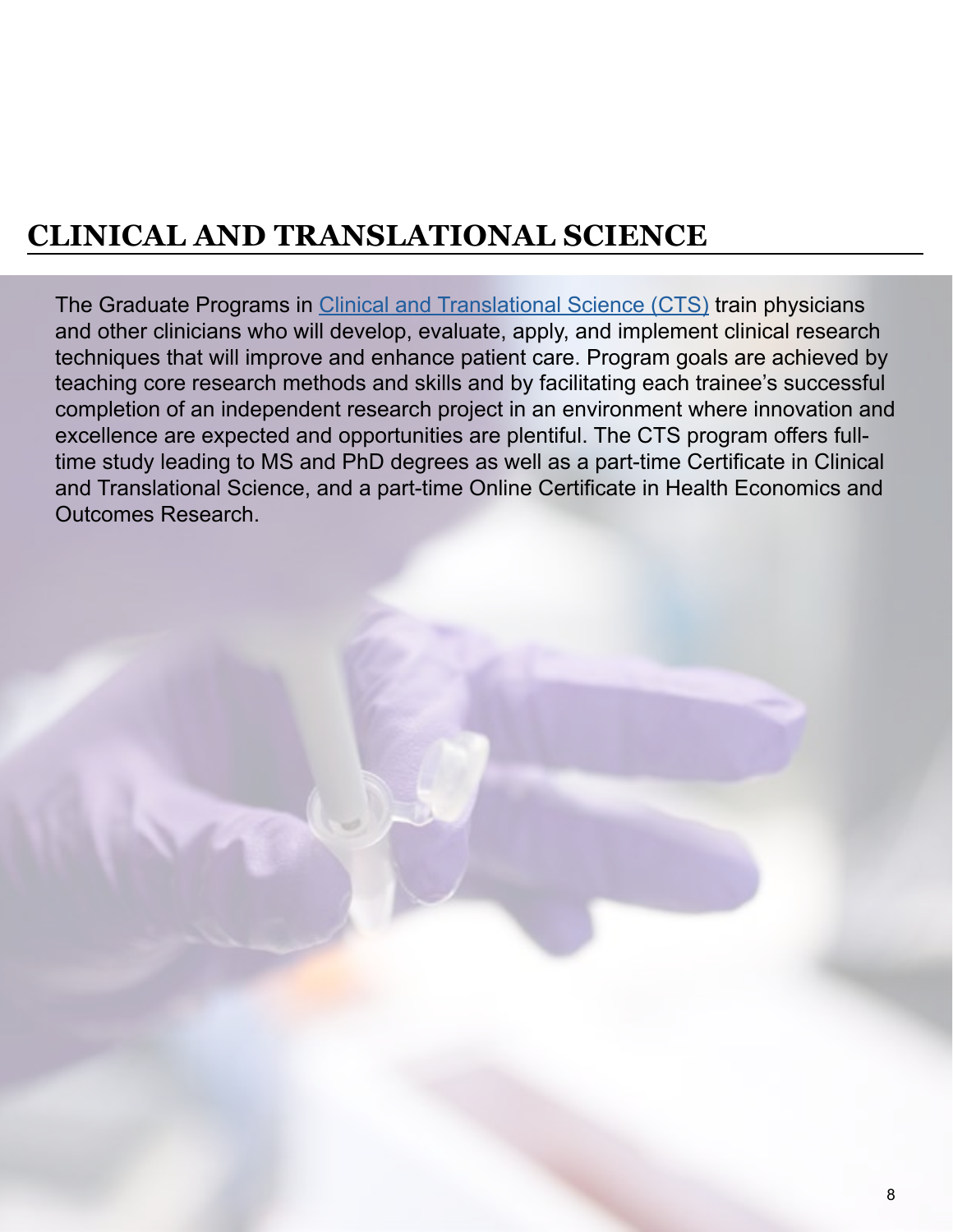### <span id="page-8-0"></span>**MASTER'S COURSE REQUIREMENTS AND PROGRESSION**

The CTS Master's program curriculum provides a strong foundation of core methods and skills, including research methods, statistics, research conduct, ethics, and manuscript and grant writing. Students are required to complete **CTS 0500, 0523, 0525, 0537, 0538, 0540**; two courses from **CTS 0561, 0566, and 0581**; and two biostatistics courses, typically **CTS 0527** and **0575** (for students entering the MS program from the Certificate program, only one additional biostatistics course is required). Students must also complete 5 elective credits. In addition, students participate in seminars, hands-on computer labs, workshops, and mentored research projects. Because the ability to self-initiate and execute independent research is key to success as a researcher, a central degree requirement is the completion of an independent research project that leads to a Master's thesis. The Master's degree typically takes two years to complete.

### **PHD COURSE REQUIREMENTS AND PROGRESSION**

Students in the CTS PhD program develop the necessary competencies for a career in academic medicine that involves significant translational research. In addition to completing the Master's curriculum, PhD candidates complete the Qualifying Exam and subsequently register for **CTS 0500, 0517**, and **0539** each Fall and Spring term, and **0517** in the Summer, until they have completed their thesis research. In addition, five elective courses are required. The PhD program is typically completed in approximately four and a half years.

### **MD/PHD COURSE REQUIREMENTS AND PROGRESSION**

Students entering the CTS program as part of the combined MD/PhD degree program complete two laboratory rotations in the summers before and during the first two years of medical school, and choose their thesis lab prior to their first year of coursework at GSBS. MD/PhD students also have adjusted didactic requirements including the

### **MASTER'S CURRICULUM**

#### **First Year**

| <b>Summer</b> | <b>CTS 0525</b> | Intro to Clinical Care Research         |
|---------------|-----------------|-----------------------------------------|
| Fall          | <b>CTS 0500</b> | <b>Study Design Seminar</b>             |
|               | <b>CTS 0515</b> | <b>Mentored Research Project/Thesis</b> |
|               | <b>CTS 0523</b> | Intro Clinical to Epidemiology          |
|               | <b>CTS 0527</b> | <b>Biostatistics I</b>                  |
|               | <b>CTS 0537</b> | <b>Scientific Manuscript Writing</b>    |
|               | <b>CTS 0561</b> | Intro to Clinical Trials*               |
| Spring        | <b>CTS 0500</b> | <b>Study Design Seminar</b>             |
|               | <b>CTS 0515</b> | <b>Mentored Research Project/Thesis</b> |
|               | <b>CTS 0537</b> | <b>Scientific Manuscript Writing</b>    |
|               | <b>CTS 0540</b> | <b>Ethics of Clinical Investigation</b> |
|               | <b>CTS 0566</b> | Intro to Health Services Research*      |
|               | <b>CTS 0575</b> | <b>Advanced Epi &amp; Regression</b>    |
|               | CTS 0581        | Intro to Evidence-Based Medicine*       |

\*Choose two of these three courses

### **Second Year**

| Fall          | <b>CTS 0500</b><br><b>CTS 0516</b><br><b>CTS 0538</b> | <b>Study Design Seminar</b><br><b>Mentored Research Project/Thesis</b><br><b>Scientific Grant Writing</b> |
|---------------|-------------------------------------------------------|-----------------------------------------------------------------------------------------------------------|
|               | <b>Elective</b>                                       |                                                                                                           |
| <b>Spring</b> | <b>CTS 0500</b>                                       | <b>Study Design Seminar</b>                                                                               |
|               | <b>CTS 0516</b>                                       | <b>Mentored Research Project/Thesis</b>                                                                   |
|               | <b>CTS 0538</b>                                       | <b>Scientific Grant Writing</b>                                                                           |
|               | Elective                                              |                                                                                                           |

**GBMD 0209/0210** Clinical Implications of Basic Research seminar (every fall and spring). Required didactic courses include **CTS 0523**, **0525**, **0527**, **0540**, and **0575**, plus **CTS 0500**, **0517**, and **0539** each Fall and Spring term, and **0517** every Summer. Five elective courses are also required. Additional didactic requirements are determined by the CTS program, in coordination with the GSBS Dean's Office.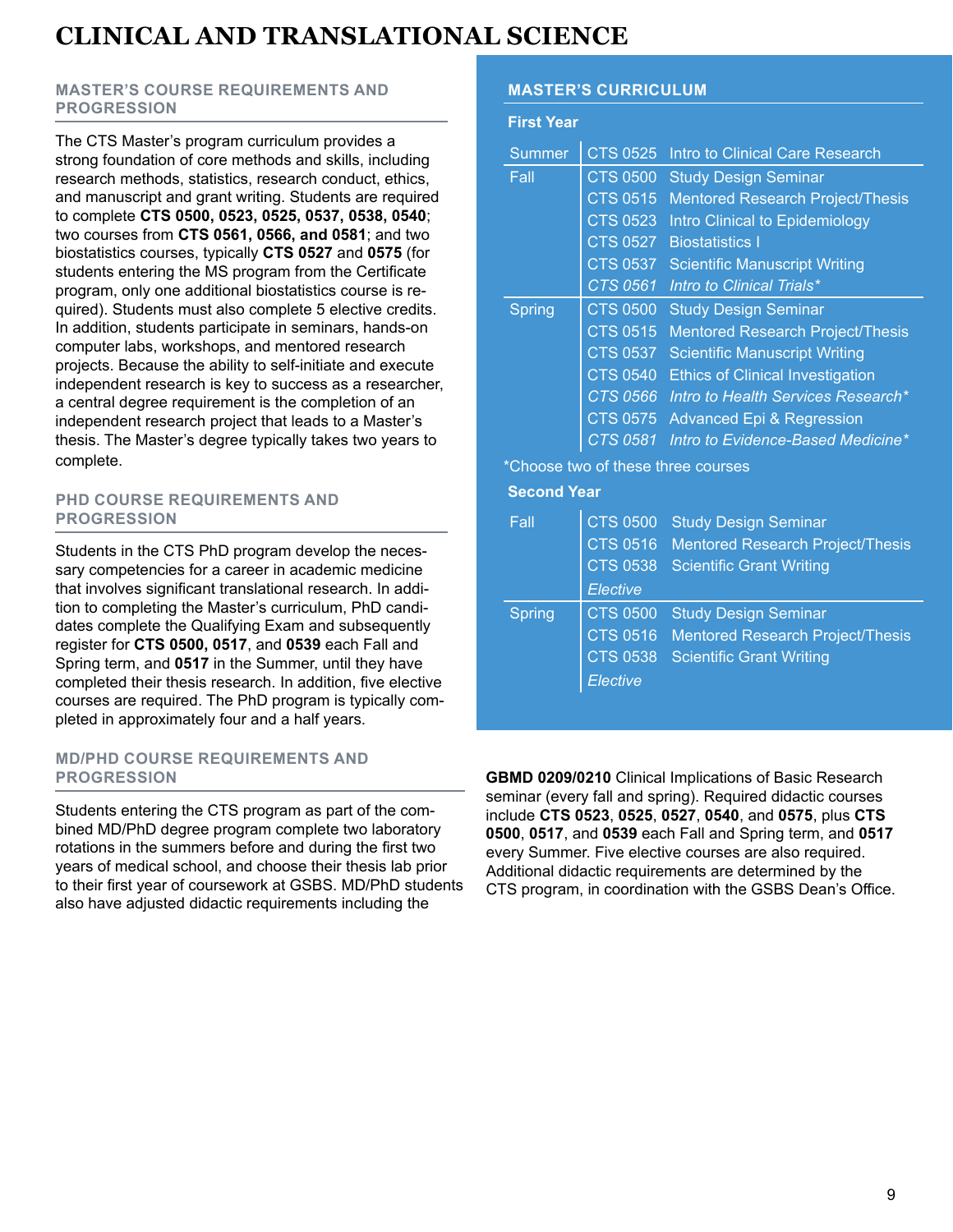### **GENERAL MASTER'S AND PHD REQUIREMENTS**

### **QUALIFYING EXAMINATION**

The exam is designed to measure originality and independence and requires that the student suggest a feasible research project, outline a potential experimental approach to its solution and discuss the likely data that could be obtained. An oral defense of this proposal is designed to probe the ability of the student to integrate and evaluate material learned in more abstract settings.

### **RESEARCH & THESIS**

MS and PhD thesis committees are formed during the first term of study. Thesis work must be original and rigorous, and approved by the student's thesis committee and the CTS Program Advisory Committee. The thesis must be presented in the official University format, which is different from the format of an article or paper.

After the Program Advisory Committee has approved the thesis topic, each student meets with the thesis committee at least once a semester. The student prepares a report describing progress and goals for consideration by the advisory committee, which prepares a written assessment of progress. The student also presents their research to the faculty and student body once a year. When the thesis committee determines that the aims of the project have been met, the thesis is prepared and defended.

### **PUBLICATION**

Students are expected to publish their research in scientific journals appropriate to their topic. Master's students submit at least one paper, and PhD students submit three or more before they graduate.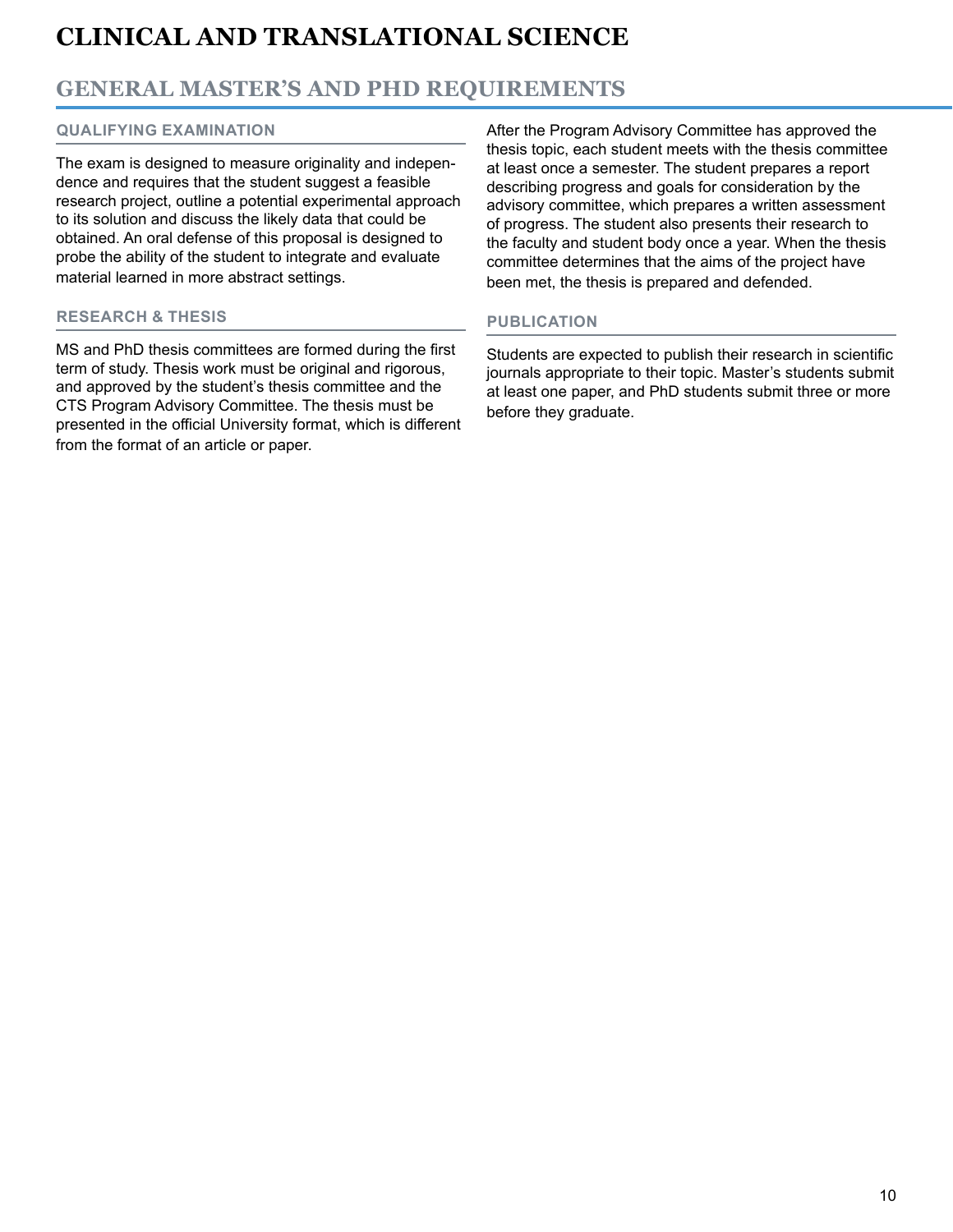### <span id="page-10-0"></span>**CERTIFICATE COURSE REQUIREMENTS AND PROGRESSION**

#### **CERTIFICATE IN CLINICAL AND TRANSLATIONAL SCIENCE**

The CTS Certificate program is specifically designed for junior faculty of Tufts-affiliated hospitals, fellows in training, and mid-career clinicians who are considering a career change and want to strengthen their clinical research skills. The program begins in the summer and continues part-time for the next nine months. Required didactic courses include **CTS 0500, 0523, 0525, 0540, 0561, 0566, 0581**, and **biostatistics** (either **0506** and **0507**, or **0527**), as well as seminars, workshops, and a one-credit research project. Research efforts should result in a publishable manuscript, research proposal, or protocol.

For Certificate students who wish to continue in the Master's degree program, all required didactic credits transfer; additional elective credits do not transfer. Students who do not complete the Certificate program requirements may transfer a maximum of two courses into the CTS Master's program.

#### **ONLINE CERTIFICATE IN HEALTH ECONOMICS AND OUTCOMES RESEARCH**

The HEOR program offers an introduction to core topics in health economics and outcomes, including measurements of health benefits across disease domains, cost benefits across time and over multiple societal sectors, use of real world evidence to inform healthcare decision making, and the use of health technology assessment to project health benefits and costs.

The program consists of three online courses, one taken in the first term and two taken in the second term. Students will also participate in an in-person (or live via videoconference) workshop during the second term.

These courses may not be transferred back into any other GSBS school degree or certificate, and students in the HEOR program are not eligible to take courses on campus.

### **WEB LINKS**

- Clinical and Translational Science [Program Faculty](https://gsbs.tufts.edu/academics/CTS/faculty)
- Clinical and Translational Science [Web Site, with Program Guide](https://gsbs.tufts.edu/academics/CTS)

#### **CERTIFICATE IN CLINICAL AND TRANSLATIONAL SCIENCE CURRICULUM**

| <b>First Year</b> |                 |                                         |
|-------------------|-----------------|-----------------------------------------|
| <b>Summer</b>     | <b>CTS 0506</b> | Intro to Biostatistics I*               |
|                   | <b>CTS 0525</b> | Intro to Clinical Care Research         |
| Fall              | <b>CTS 0500</b> | <b>Study Design Seminar</b>             |
|                   | <b>CTS 0507</b> | Intro to Biostatistics II*              |
|                   | <b>CTS 0523</b> | Intro to Clinical Epidemiology          |
|                   | <b>CTS 0561</b> | <b>Intro to Clinical Trials</b>         |
| <b>Spring</b>     | <b>CTS 0500</b> | <b>Study Design Seminar</b>             |
|                   | <b>CTS 0514</b> | <b>Clinical Research Project</b>        |
|                   | <b>CTS 0540</b> | <b>Ethics of Clinical Investigation</b> |
|                   | <b>CTS 0566</b> | Intro to Health Services Research       |
|                   | CTS 0581        | <b>Intro to Evidence-Based Medicine</b> |

\*CTS 0527 Biostatistics I can be taken instead of CTS 0506/0507

### **ONLINE CERTIFICATE IN HEALTH ECONOMICS AND OUTCOMES RESEARCH CURRICULUM**

| <b>First Year</b> |                                            |
|-------------------|--------------------------------------------|
| Fall <b>F</b>     | CTS 0157 Introduction to Health Economics  |
|                   | and Outcomes Research                      |
| <b>Spring</b>     | CTS 0150 Real World Evidence               |
|                   | CTS 0152 Introduction to Health Technology |
|                   | Assessment                                 |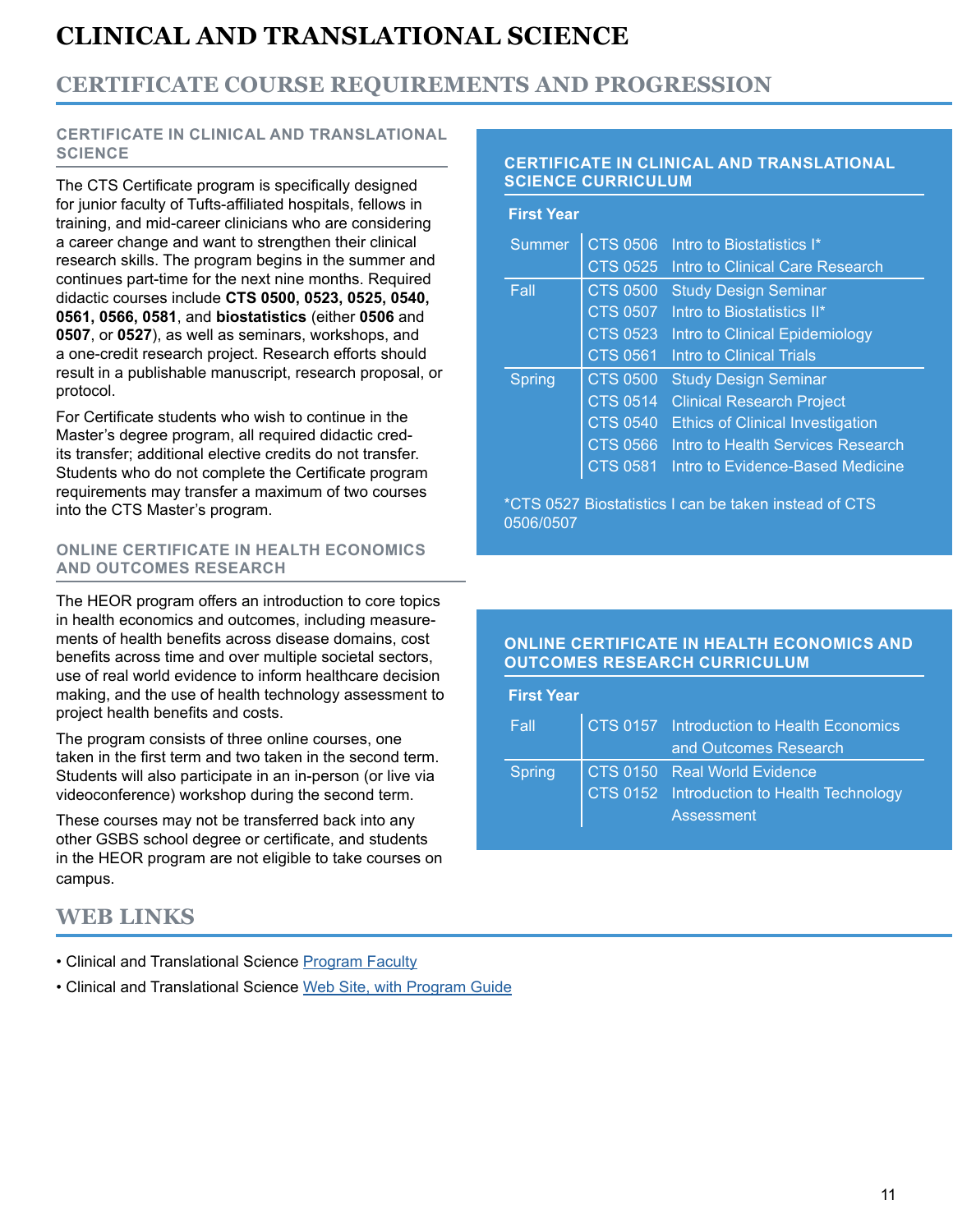<span id="page-11-0"></span>The [Graduate Program in Genetics \(GENE\)](https://gsbs.tufts.edu/academics/genetics) is designed to train scientists in the basic principles and applications of classical and molecular genetics for careers in research, teaching, and biotechnology. The goal of the program is to train talented individuals to think critically, identify important issues in genetics, and design and competitively conduct original research in prokaryotic, eukaryotic, mammalian, and human genetics. Strong emphasis is placed on the laboratory experience and hands-on research training.

In addition to the traditional PhD program, the Genetics Program also offers a [Mamma](https://gsbs.tufts.edu/academics/mammalianGenetics)[lian Genetics track,](https://gsbs.tufts.edu/academics/mammalianGenetics) which is offered in conjunction with The Jackson Laboratory (JAX) in Bar Harbor, Maine.

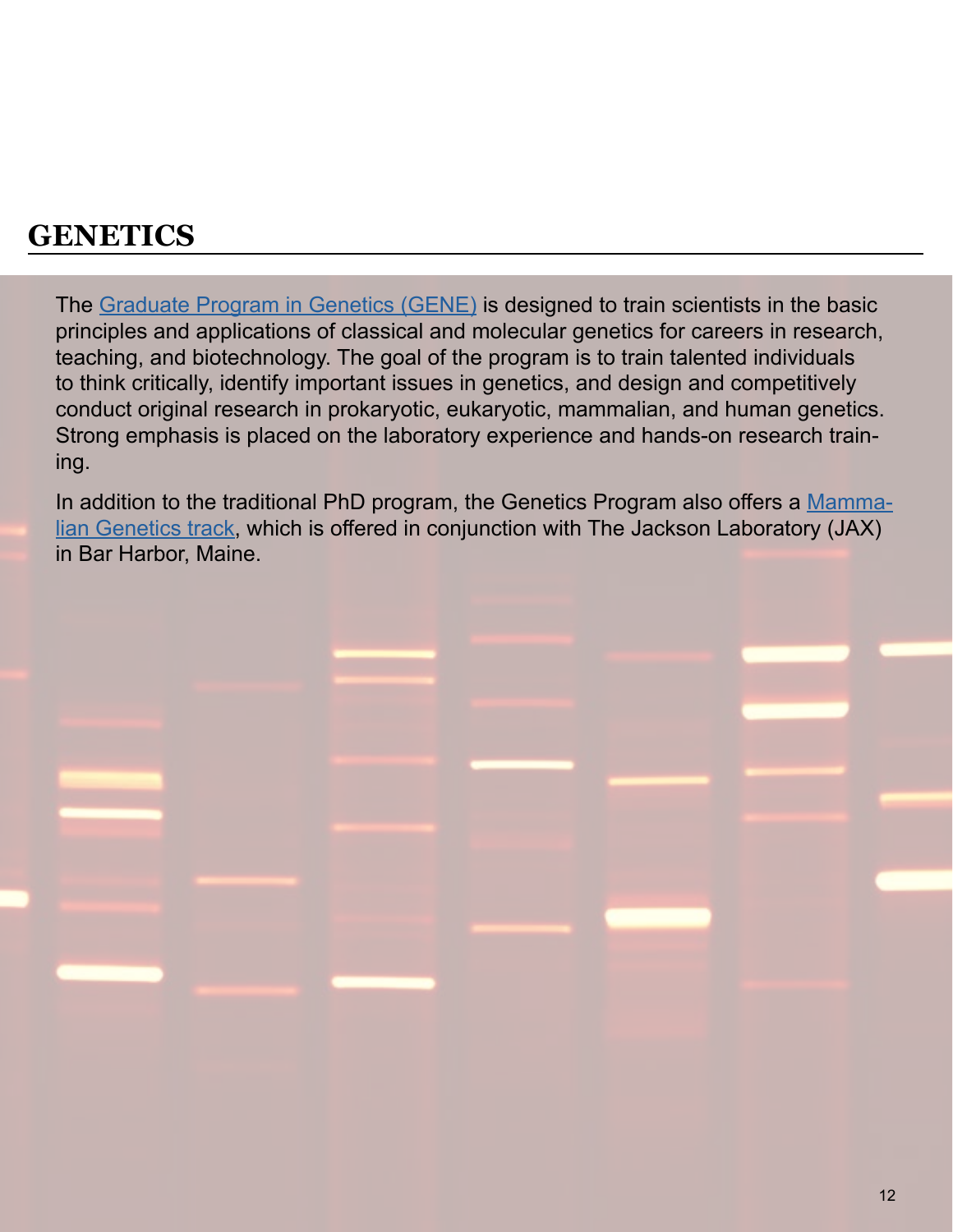### <span id="page-12-0"></span>**PHD COURSE REQUIREMENTS AND PROGRESSION**

Students in the Genetics program complete coursework designed to provide a strong knowledge base for their research. All students participate in journal clubs, seminars, and research presentations, and must pass a qualifying examination. In addition, fifth year students are required to complete an ethics refresher course. Students typically begin thesis research after completing four lab rotations during the first year. When the aims of the research project have been achieved, students write and defend their theses.

Students in the traditional Genetics track are required to take **BCHM 0223, 0230A**; **GENE 0205**, **0212;** and **GSBS 0275**. Students must pass the qualifying examination by the end of their second year of coursework and must also complete two elective courses.

### **TRADITIONAL PHD CURRICULUM**

| <b>First Year</b>            |                      |                                      |  |
|------------------------------|----------------------|--------------------------------------|--|
| Fall                         | <b>BCHM 0223 9GI</b> | <b>Graduate Biochemistry</b>         |  |
|                              | <b>GENE 0212</b>     | <b>Introduction to Genetics</b>      |  |
|                              | GENE 0235 001        | <b>Laboratory Rotations</b>          |  |
|                              | <b>GENE 0289</b>     | <b>Research Presentations</b>        |  |
|                              | <b>GENE 0291</b>     | <b>Graduate Seminar</b>              |  |
|                              | <b>GENE 0295</b>     | <b>Journal Club</b>                  |  |
|                              | <b>GSBS 0275</b>     | <b>Applied Ethics for Scientists</b> |  |
| <b>Spring</b>                | <b>BCHM 230A</b>     | <b>Gene Expression</b>               |  |
|                              | <b>GENE 0205</b>     | <b>Mammalian Genetics</b>            |  |
|                              | GENE 0235 001        | <b>Laboratory Rotations</b>          |  |
|                              | <b>GENE 0290</b>     | <b>Research Presentations</b>        |  |
|                              | <b>GENE 0292</b>     | <b>Graduate Seminar</b>              |  |
|                              | <b>GENE 0296</b>     | <b>Journal Club</b>                  |  |
| <b>Summer</b>                |                      | GENE 0299 001 Graduate Research      |  |
| <b>Second Year</b>           |                      |                                      |  |
| Fall                         | <b>GENE 0289</b>     | <b>Research Presentations</b>        |  |
|                              | <b>GENE 0291</b>     | <b>Graduate Seminar</b>              |  |
|                              | <b>GENE 0295</b>     | <b>Journal Club</b>                  |  |
|                              | GENE 0297 001        | <b>Graduate Research</b>             |  |
|                              | Elective             |                                      |  |
| <b>Spring</b>                | <b>GENE 0290</b>     | <b>Research Presentations</b>        |  |
|                              | <b>GENE 0292</b>     | <b>Graduate Seminar</b>              |  |
|                              | <b>GENE 0296</b>     | <b>Journal Club</b>                  |  |
|                              | GENE 0298 001        | <b>Graduate Research</b>             |  |
|                              | Elective             |                                      |  |
| Summer                       | <b>GENE 0000</b>     | <b>Qualifying Examination</b>        |  |
|                              | GENE 0299 001        | <b>Graduate Research</b>             |  |
| <b>Third Year and Beyond</b> |                      |                                      |  |
| Fall                         | <b>GENE 0289</b>     | <b>Research Presentations</b>        |  |
|                              | <b>GENE 0291</b>     | <b>Graduate Seminar</b>              |  |
|                              | <b>GENE 0295</b>     | <b>Journal Club</b>                  |  |
|                              | GENE 0297 001        | <b>Graduate Research</b>             |  |
| <b>Spring</b>                | <b>GENE 0290</b>     | <b>Research Presentations</b>        |  |
|                              | <b>GENE 0292</b>     | <b>Graduate Seminar</b>              |  |
|                              | <b>GENE 0296</b>     | <b>Journal Club</b>                  |  |

GENE 0298 001 Graduate Research

Summer | GENE 0299 001 Graduate Research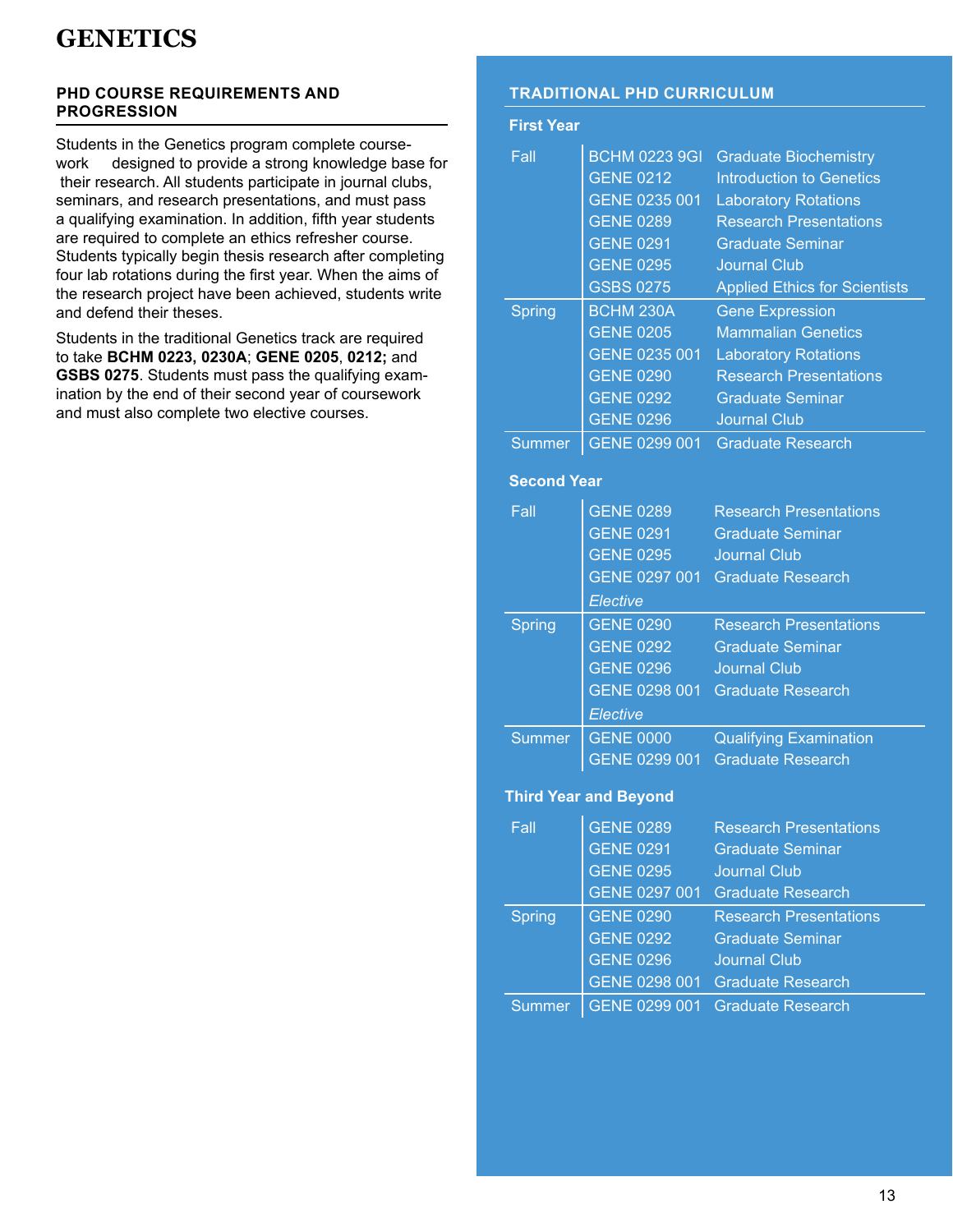### <span id="page-13-0"></span>**MAMMALIAN GENETICS COURSE REQUIREMENTS AND PROGRESSION**

Students in the Mammalian Genetics Track study at the Jackson Laboratory (JAX) in Bar Harbor, ME. JAX-based students are required to take **BCHM 0223, 0230A**; **GENE 0205**, **0208, 0212;** and **GSBS 0275**. Students must pass the qualifying examination by the end of the second year of coursework and must also complete one elective course.

After the second year, all students continue to enroll in **Journal Club (0295/0296)** for two more years, and **Research Presentations (0289/0290)**, **Graduate Seminar (0291/0292)**, and **Graduate Research (0297/0298/0299)** until they have completed their thesis research.

### **MAMMALIAN GENETICS PHD CURRICULUM**

| <b>First Year</b>  |                              |                                      |
|--------------------|------------------------------|--------------------------------------|
| Fall               | <b>BCHM 0223 9GI</b>         | <b>Graduate Biochemistry</b>         |
|                    | <b>GENE 0212</b>             | <b>Introduction to Genetics</b>      |
|                    | GENE 0234 002                | <b>Laboratory Rotations</b>          |
|                    | <b>GENE 0289</b>             | <b>Research Presentations</b>        |
|                    | <b>GENE 0291</b>             | <b>Graduate Seminar</b>              |
|                    | <b>GENE 0295</b>             | <b>Journal Club</b>                  |
|                    | <b>GSBS 0275</b>             | <b>Applied Ethics for Scientists</b> |
| <b>Spring</b>      | <b>BCHM 230A</b>             | <b>Gene Expression</b>               |
|                    | <b>GENE 0205</b>             | <b>Mammalian Genetics</b>            |
|                    | GENE 0235 002                | <b>Laboratory Rotations</b>          |
|                    | <b>GENE 0290</b>             | <b>Research Presentations</b>        |
|                    | <b>GENE 0292</b>             | <b>Graduate Seminar</b>              |
|                    | <b>GENE 0296</b>             | <b>Journal Club</b>                  |
| <b>Summer</b>      | <b>GENE 0208</b>             | Mammalian & Exp. Genetics            |
|                    | GENE 0299 002                | <b>Graduate Research</b>             |
|                    |                              |                                      |
| <b>Second Year</b> |                              |                                      |
| Fall               | <b>GENE 0289</b>             | <b>Research Presentations</b>        |
|                    | <b>GENE 0291</b>             | <b>Graduate Seminar</b>              |
|                    | <b>GENE 0295</b>             | <b>Journal Club</b>                  |
|                    | GENE 0297 002                | <b>Graduate Research</b>             |
|                    | Elective                     |                                      |
| <b>Spring</b>      | <b>GENE 0290</b>             | <b>Research Presentations</b>        |
|                    | <b>GENE 0292</b>             | <b>Graduate Seminar</b>              |
|                    | <b>GENE 0296</b>             | <b>Journal Club</b>                  |
|                    | GENE 0298 002                | Graduate Research                    |
| <b>Summer</b>      | <b>GENE 0000</b>             | <b>Qualifying Examination</b>        |
|                    | GENE 0299 002                | <b>Graduate Research</b>             |
|                    |                              |                                      |
|                    | <b>Third Year and Beyond</b> |                                      |
| Fall               | <b>GENE 0289</b>             | <b>Research Presentations</b>        |
|                    | <b>GENE 0291</b>             | <b>Graduate Seminar</b>              |
|                    | <b>GENE 0295</b>             | <b>Journal Club</b>                  |
|                    | GENE 0297 002                | <b>Graduate Research</b>             |
| <b>Spring</b>      | <b>GENE 0290</b>             | <b>Research Presentations</b>        |
|                    | <b>GENE 0292</b>             | <b>Graduate Seminar</b>              |
|                    | <b>GENE 0296</b>             | <b>Journal Club</b>                  |
|                    | GENE 0298 002                | <b>Graduate Research</b>             |
| <b>Summer</b>      | GENE 0299 002                | <b>Graduate Research</b>             |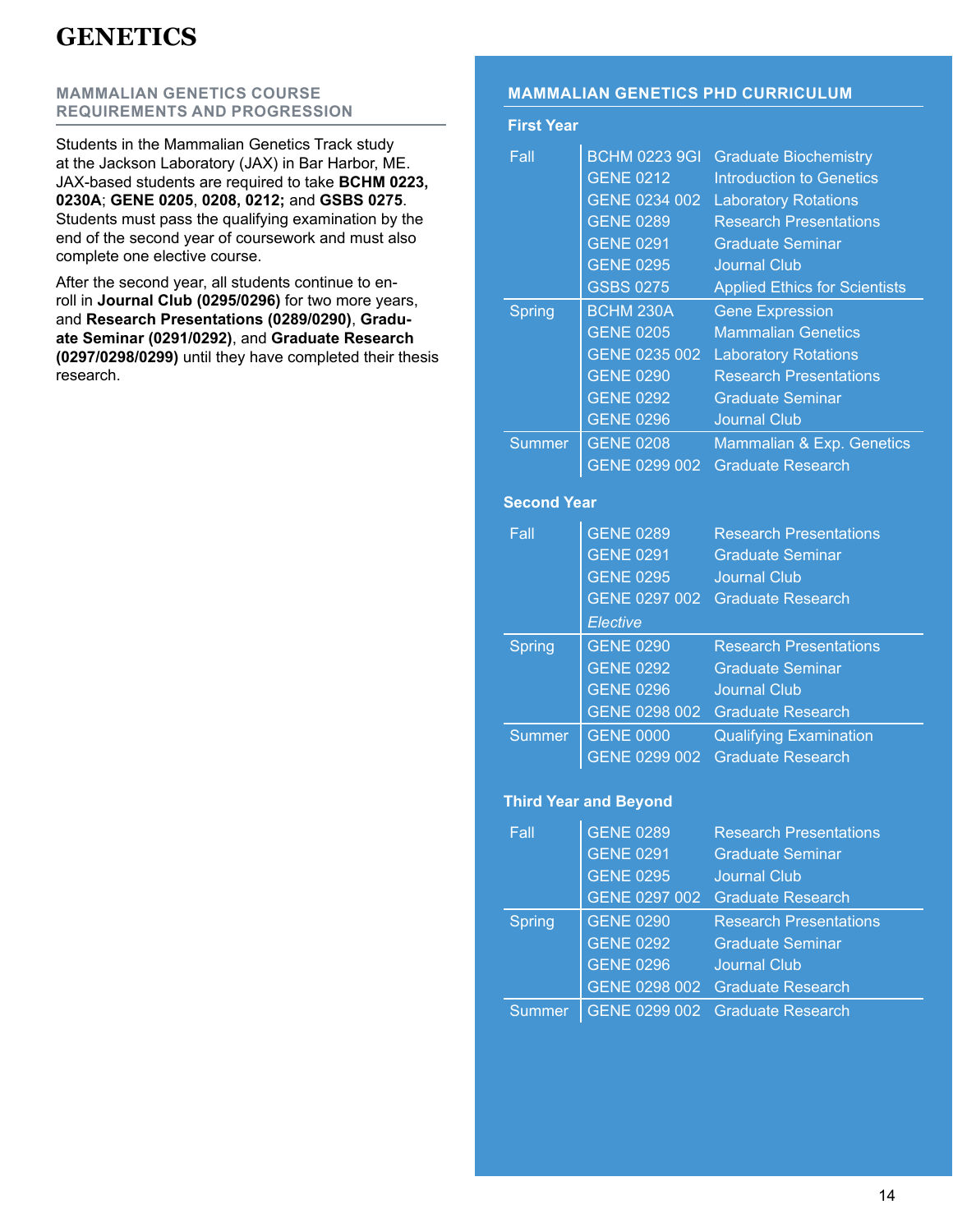### **MD/PHD COURSE REQUIREMENTS AND PROGRESSION**

Students entering the traditional Genetics program as part of the combined MD/PhD degree program complete two laboratory rotations in the summers before and during the first two years of medical school and choose their thesis lab prior to their first year of coursework at GSBS. MD/ PhD students also have adjusted didactic requirements including **Clinical Implications of Basic Research seminar (GBMD 0209/0210)**, which is taken every semester until completion of the PhD, beginning in the first year of medical school. Required didactic courses include **BCHM 230A**; **GENE 0205**, **0212;** and **GSBS 0275**. Students who take longer than four years to complete their PhD will also be required to complete an ethics refresher course. Genetics MD/PhD students are not usually required to take electives.

After the first year, MD/PhD students enroll in **Journal Club (0295/0296)** for two more years, and **Research Presentations (0289/0290)**, **Graduate Seminar (0291/0292)**, **Graduate Research (0297/0298/0299)**, and **Clinical Implications of Basic Research (0209/0210) u**ntil they have completed their thesis research.

### **MD/PHD CURRICULUM**

#### **First Year**

| <b>Summer</b> | GENE 0299 001    | <b>Graduate Research</b>             |
|---------------|------------------|--------------------------------------|
| Fall          | <b>GBMD 0209</b> | Clin Imp of Basic Research           |
|               | <b>GENE 0212</b> | Introduction to Genetics             |
|               | <b>GENE 0289</b> | <b>Research Presentations</b>        |
|               | <b>GENE 0291</b> | <b>Graduate Seminar</b>              |
|               | <b>GENE 0295</b> | <b>Journal Club</b>                  |
|               | GENE 0297 001    | <b>Graduate Research</b>             |
|               | <b>GSBS 0275</b> | <b>Applied Ethics for Scientists</b> |
| Spring        | <b>GBMD 0210</b> | Clin Imp of Basic Research           |
|               | <b>GENE 0205</b> | <b>Mammalian Genetics</b>            |
|               | <b>GENE 0290</b> | <b>Research Presentations</b>        |
|               | <b>GENE 0292</b> | <b>Graduate Seminar</b>              |
|               | <b>GENE 0296</b> | <b>Journal Club</b>                  |
|               |                  |                                      |
|               | GENE 0298 001    | <b>Graduate Research</b>             |
| <b>Summer</b> | <b>GENE 0000</b> | <b>Qualifying Examination</b>        |

#### **Second Year and Beyond**

| Fall          | <b>GBMD 0209</b> | Clin Imp of Basic Research    |
|---------------|------------------|-------------------------------|
|               | <b>GENE 0289</b> | <b>Research Presentations</b> |
|               | <b>GENE 0291</b> | <b>Graduate Seminar</b>       |
|               | <b>GENE 0295</b> | <b>Journal Club</b>           |
|               | GENE 0297 001    | <b>Graduate Research</b>      |
| <b>Spring</b> | <b>GBMD 0210</b> | Clin Imp of Basic Research    |
|               | <b>GENE 0290</b> | <b>Research Presentations</b> |
|               | <b>GENE 0292</b> | <b>Graduate Seminar</b>       |
|               | <b>GENE 0296</b> | <b>Journal Club</b>           |
|               | GENE 0298 001    | <b>Graduate Research</b>      |
| Summer        | GENE 0299 001    | <b>Graduate Research</b>      |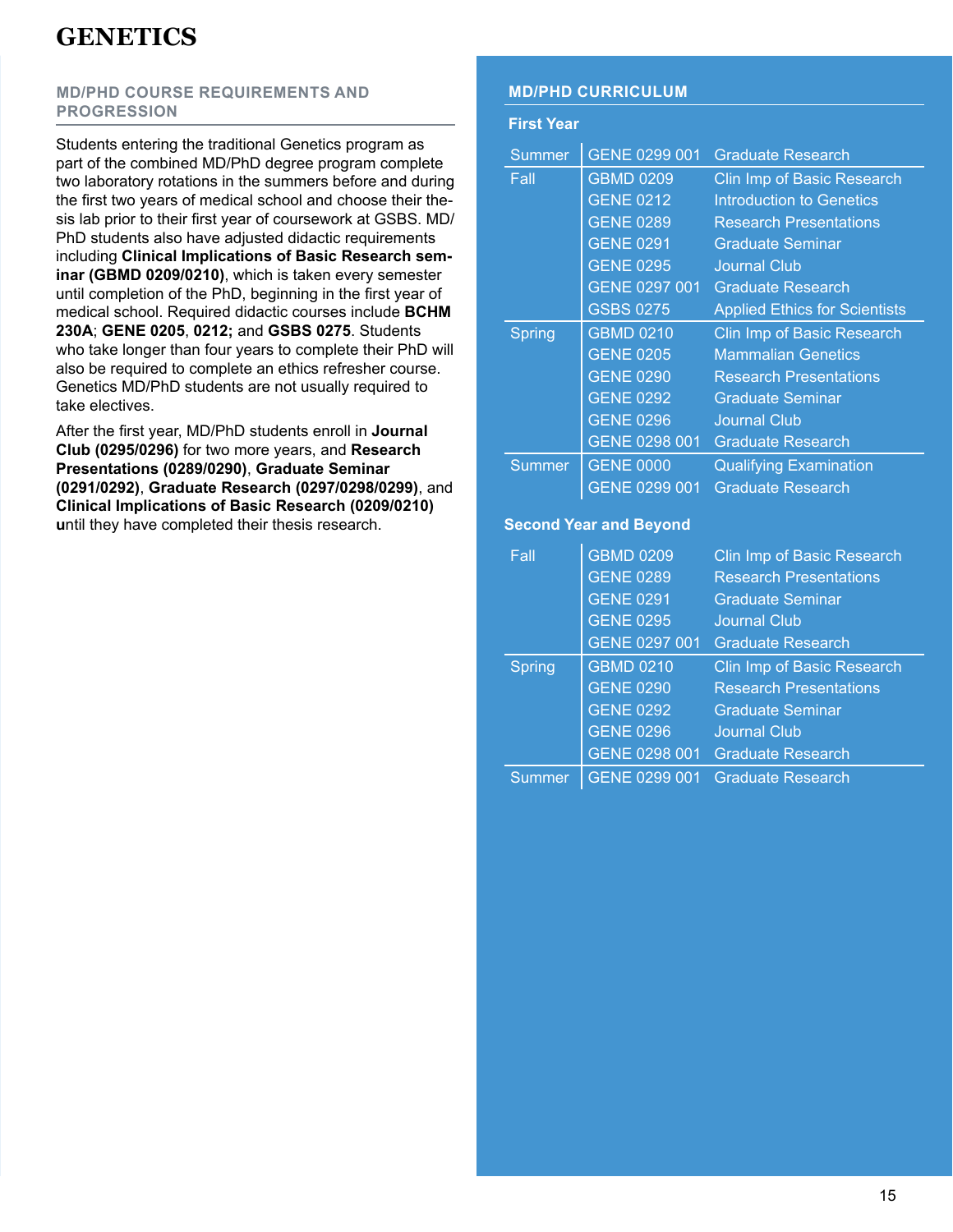### **GENERAL REQUIREMENTS**

### **QUALIFYING EXAMINATION**

Students must pass a qualifying examination. The exam is designed to measure originality and independence and requires that the student suggest a feasible research project on a biologically significant problem, outline a potential experimental approach to its solution, and discuss the likely data that could be obtained. An oral defense of this proposal is designed to probe the ability of the student to integrate and evaluate material learned in more abstract settings.

### **RESEARCH & THESIS**

Students enter their thesis lab and begin thesis research after completing the final laboratory rotation. Each student meets with their thesis advisory committee at least once a semester. The student prepares a report describing progress and goals for consideration by the advisory committee, which prepares a written assessment of progress. When the thesis committee determines that the aims of the project have been met, the thesis is prepared and defended. The committee, together with an additional invited non-Tufts scientist, sits as the examination committee.

### **PUBLICATION**

Students are required to publish at least one first author paper based on their thesis work before defending their thesis. They are also expected to have presented their work at one or more national or international meetings before defending their thesis.

### **WEB LINKS**

- Genetics [Program Faculty](https://gsbs.tufts.edu/academics/genetics/faculty)
- Genetics [Web Site, with Program Guide](https://gsbs.tufts.edu/academics/genetics)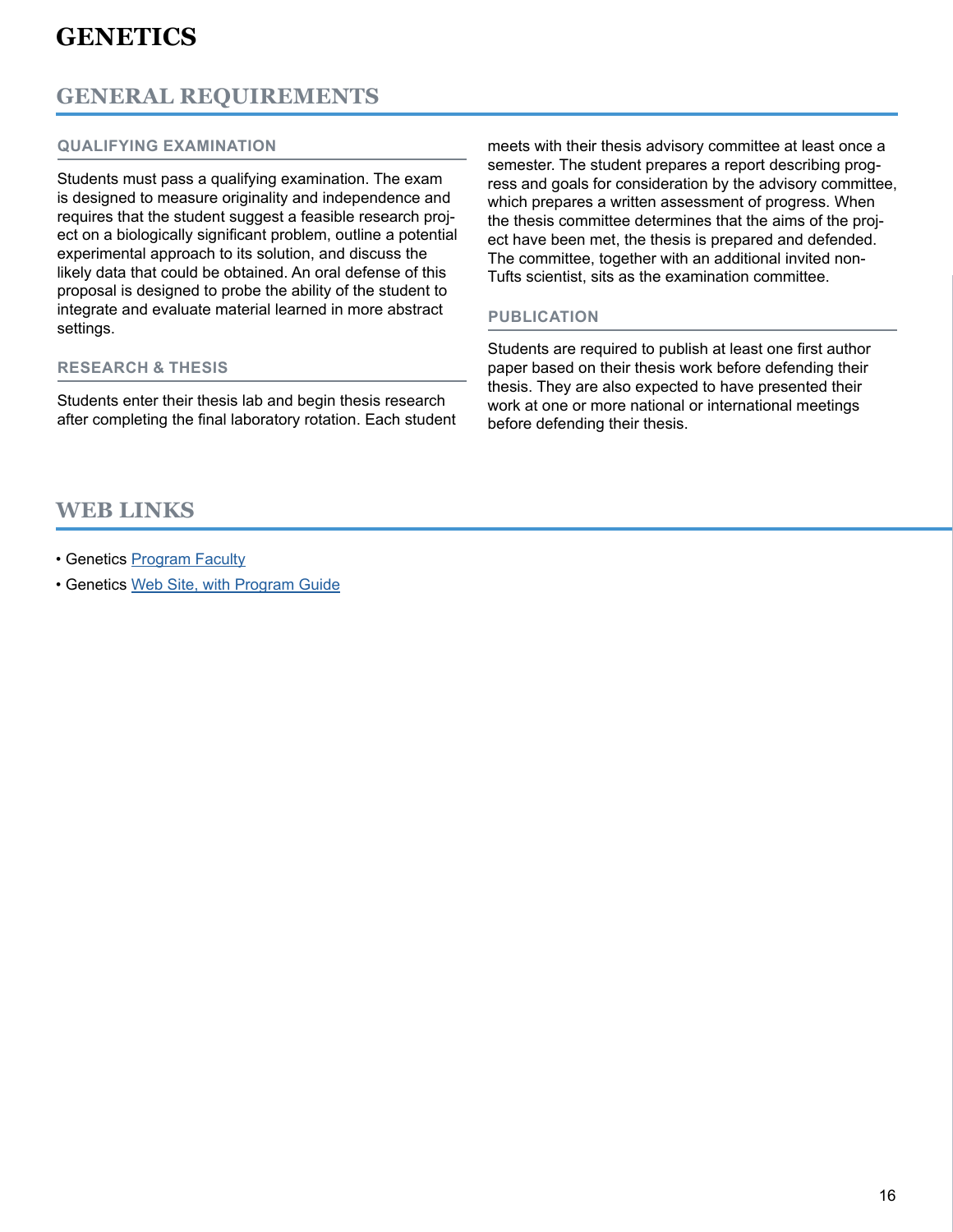<span id="page-16-0"></span>The Graduate Program in [Immunology \(IMM\)](https://gsbs.tufts.edu/academics/immunology) offers training on immunologic aspects of disease, focusing on basic inflammation and the immunology of chronic diseases, as well as pathogenesis, diagnosis, prevention and treatment of inflammatory diseases. The faculty brings together talented investigators studying infectious disease, autoimmunity, and normal and abnormal development of the immune system; they are committed to training the future intellectual leaders who will drive discovery and translate basic immunological concepts into new treatment approaches. Trainees learn to define and solve such problems and become experts in the laboratory techniques required to achieve these goals. Students are expected to design critical experiments, be creative but self-critical, and to make original scientific contributions that will enhance our understanding of important questions in inflammation. When they finish the program, our graduates will be ready for rigorous postdoctoral research training that will place them in positions of leadership in academic medical centers, universities, or in the biotechnology and pharmaceutical industry.

Trainees complete a medically relevant thesis that is co-mentored by a basic research scientist and a clinician-scientist, and complete a curriculum specifically designed to provide students with strong grounding in a biomedical scientific discipline as well as the knowledge to understand the clinical implications of their work and move their discoveries to the bedside.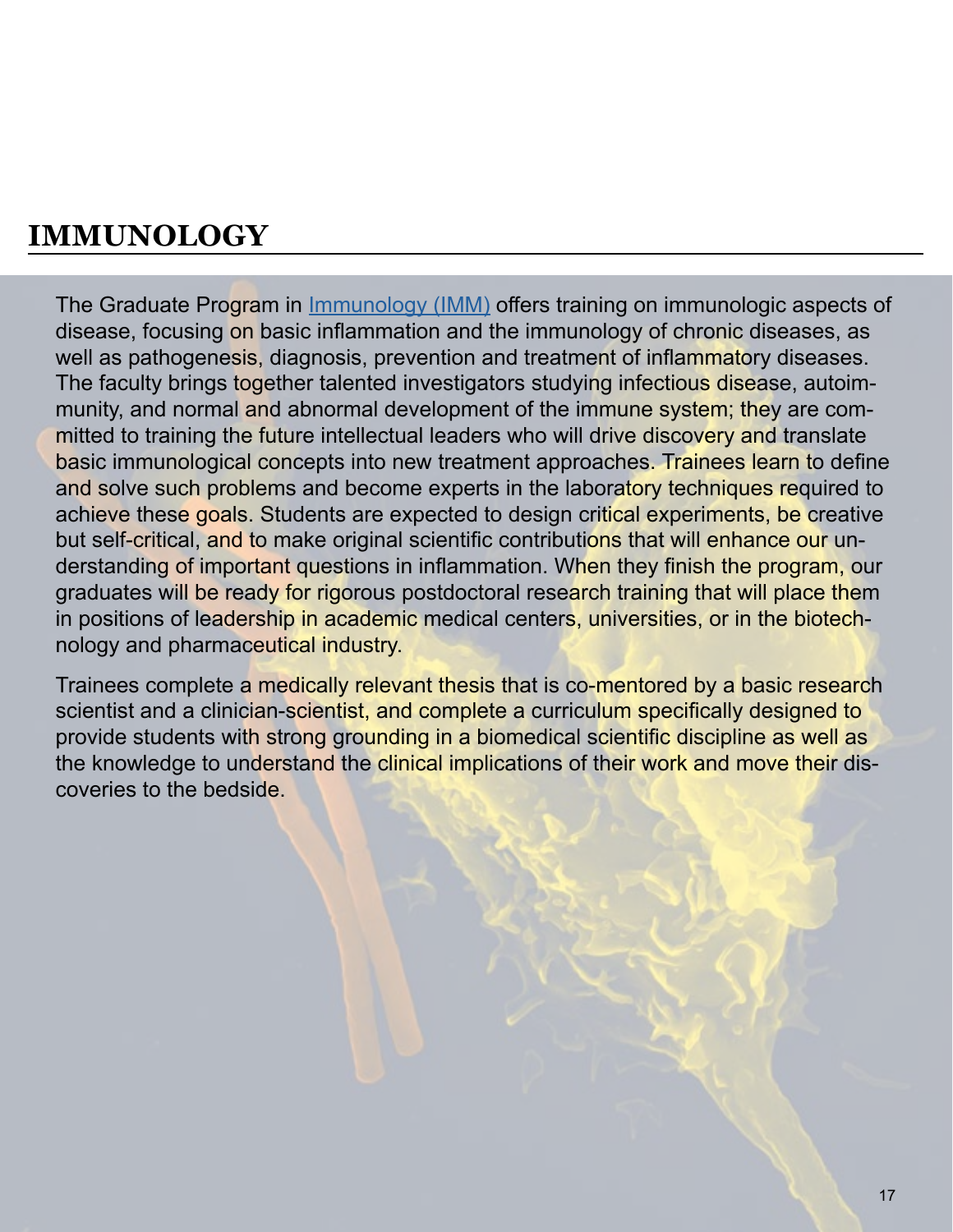### **PHD COURSE REQUIREMENTS AND PROGRESSION**

Students in the Immunology program complete coursework designed to provide a strong knowledge base for their research. Required courses include **BCHM 0223**; **IMM 0212**, **0223**, **0230**, **0245**, **0250, 0252**; and **GSBS 0275**.

All students must participate in Journal Club through their fourth year in the program. Students also participate in seminars and research presentations and must pass a qualifying examination in fall of the second year. In addition, fifth year students are required to complete an ethics refresher course. Students typically begin thesis research after completing four lab rotations. Students in the second year are expected to conduct thesis research while preparing for their qualifying examination. When the aims of the research project have been achieved, students write and defend their theses.

After the third year, students continue to enroll in **Journal Club (0295/0296)** for one more year, and continue **Research Presentations (0289/0290)**, **Graduate Seminar (0291/0292)**, and **Graduate Research (0297/0298/0299)** until they have completed their thesis research.

### **PHD CURRICULUM**

#### **First Year**

| <b>Summer</b> | <b>IMM 0223</b>      | Intro to Infect and Inflam Dis       |
|---------------|----------------------|--------------------------------------|
| Fall          | <b>BCHM 0223 9GI</b> | <b>Graduate Biochemistry</b>         |
|               | <b>GSBS 0275</b>     | <b>Applied Ethics for Scientists</b> |
|               | <b>IMM 0212</b>      | Introduction to Immunology           |
|               | <b>IMM 0217</b>      | <b>First Year Journal Club</b>       |
|               | <b>IMM 0234</b>      | <b>Laboratory Rotations</b>          |
|               | <b>IMM 0245</b>      | <b>Advanced Cell Immunology</b>      |
|               | <b>IMM 0289</b>      | <b>Research Presentations</b>        |
|               | <b>IMM 0291</b>      | <b>Graduate Seminar</b>              |
| <b>Spring</b> | <b>IMM 0235</b>      | <b>Laboratory Rotations</b>          |
|               | <b>IMM 0252</b>      | <b>System Approaches to Imm</b>      |
|               | <b>IMM 0290</b>      | <b>Research Presentations</b>        |
|               | <b>IMM 0292</b>      | <b>Graduate Seminar</b>              |
| <b>Summer</b> | <b>IMM 0299</b>      | <b>Graduate Research</b>             |

### **Second Year**

| Fall          | <b>IMM 0000</b> | <b>Qualifying Examination</b>          |
|---------------|-----------------|----------------------------------------|
|               | <b>IMM 0230</b> | Inflamm & Chronic Inflamm Disease      |
|               | <b>IMM 0289</b> | <b>Research Presentations</b>          |
|               | <b>IMM 0291</b> | <b>Graduate Research</b>               |
|               |                 | IMM 0295 Journal Club                  |
|               |                 | IMM 0297 Graduate Research             |
|               |                 |                                        |
| <b>Spring</b> | <b>IMM 0250</b> | Immunochem - Signal & Dynamics         |
|               |                 | <b>IMM 0290</b> Research Presentations |
|               |                 | IMM 0292 Graduate Seminar              |
|               | <b>IMM 0296</b> | Journal Club                           |
|               |                 | IMM 0298 Graduate Research             |

### **Third Year and Beyond**

| Fall          | IMM 0289 Research Presentations        |
|---------------|----------------------------------------|
|               | IMM 0291 Graduate Seminar              |
|               | IMM 0295 Journal Club                  |
|               | IMM 0297 Graduate Research             |
| <b>Spring</b> | <b>IMM 0290 Research Presentations</b> |
|               | <b>IMM 0292 Graduate Seminar</b>       |
|               | IMM 0296 Journal Club                  |
|               | IMM 0298 Graduate Research             |
| <b>Summer</b> | IMM 0299 Graduate Research             |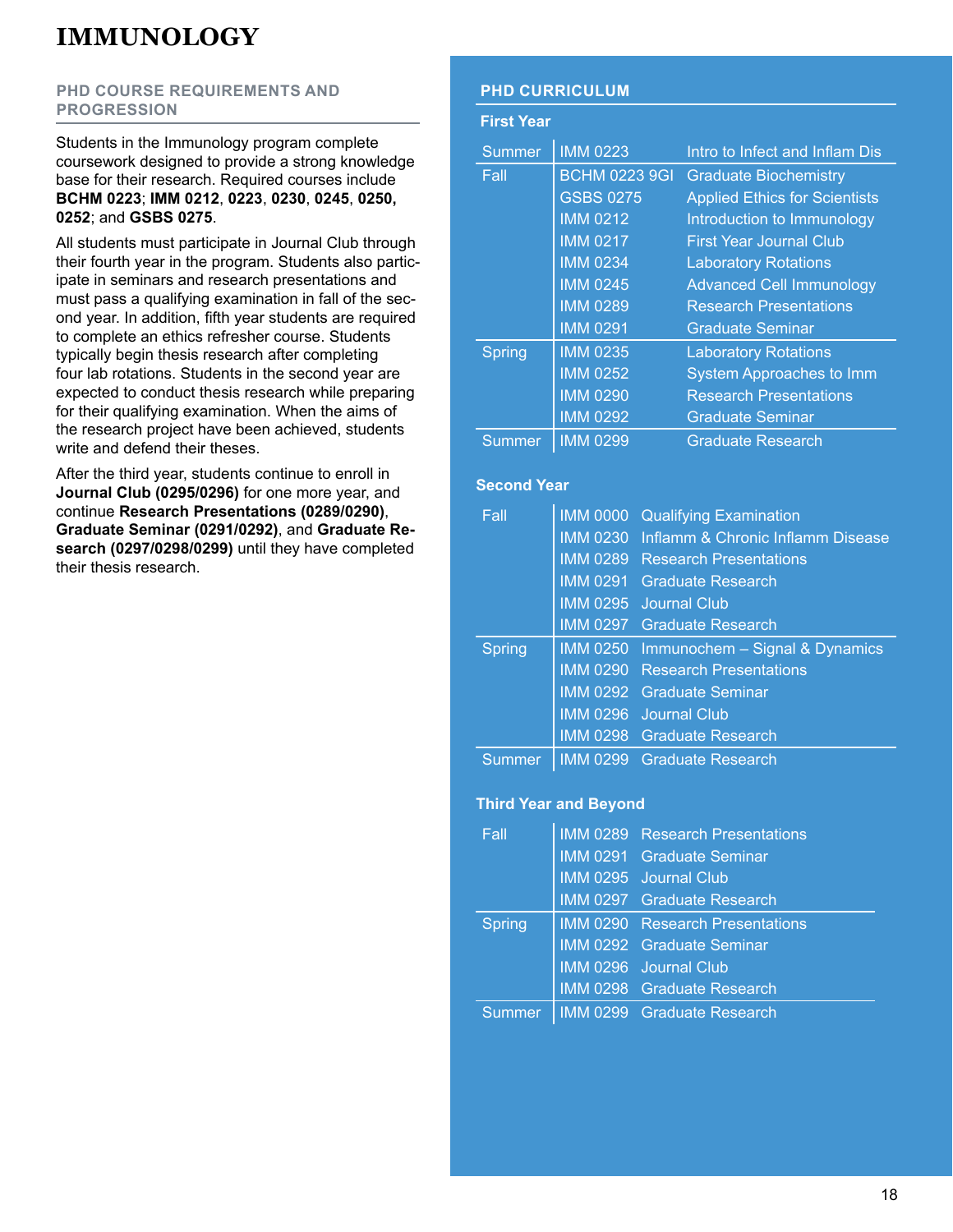### **MD/PHD COURSE REQUIREMENTS AND PROGRESSION**

Students entering the Immunology program as part of the combined MD/PhD degree complete two laboratory rotations in the summers before and during the first two years of medical school, and choose their thesis lab prior to their first year of coursework at GSBS. MD/PhD students also have adjusted didactic requirements including the **Clinical Implications of Basic Research seminar (GBMD 0209/0210)**, which is taken every semester. Required didactic courses include **IMM 0212**, **0245**, **0250**, **0252**; and **GSBS 0275**. Students who take longer than four years to complete their PhD will also be required to complete an ethics refresher course. Immunology MD/PhD students are not usually required to take electives.

After the second year, MD/PhD students continue to enroll in **Journal Club (0295/0296)** for one more year and continue **Research Presentations (0289/0290)**, **Graduate Seminar (0291/0292)**, **Graduate Research (0297/0298/0299)**, and **Clinical Implications of Basic Research (0209/0210)** until they have completed their thesis research.

### **MD/PHD CURRICULUM**

| <b>First Year</b>  |                              |                                                |
|--------------------|------------------------------|------------------------------------------------|
| <b>Summer</b>      | <b>IMM 0299</b>              | <b>Graduate Research</b>                       |
| Fall               | <b>GBMD 0209</b>             | <b>Clinical Implications of Basic Research</b> |
|                    | <b>GSBS 0275</b>             | <b>Applied Ethics for Scientists</b>           |
|                    | <b>IMM 0000</b>              | <b>Qualifying Examination</b>                  |
|                    | <b>IMM 0212</b>              | Introduction to Immunology                     |
|                    | <b>IMM 0217</b>              | <b>First Year Journal Club</b>                 |
|                    | <b>IMM 0245</b>              | <b>Advanced Cellular Immunology</b>            |
|                    | <b>IMM 0289</b>              | <b>Research Presentations</b>                  |
|                    | <b>IMM 0291</b>              | <b>Graduate Seminar</b>                        |
|                    | <b>IMM 0297</b>              | <b>Graduate Research</b>                       |
| <b>Spring</b>      | <b>GBMD 0210</b>             | <b>Clinical Implications of Basic Research</b> |
|                    | <b>IMM 0252</b>              | <b>System Approaches to Immunology</b>         |
|                    | <b>IMM 0290</b>              | <b>Research Presentations</b>                  |
|                    | <b>IMM 0292</b>              | <b>Graduate Seminar</b>                        |
|                    | <b>IMM 0298</b>              | <b>Graduate Research</b>                       |
| <b>Summer</b>      | <b>IMM 0299</b>              | <b>Graduate Research</b>                       |
| <b>Second Year</b> |                              |                                                |
| Fall               | <b>GBMD 0209</b>             | <b>Clinical Implications of Basic Research</b> |
|                    | <b>IMM 0289</b>              | <b>Research Presentations</b>                  |
|                    | <b>IMM 0291</b>              | <b>Graduate Seminar</b>                        |
|                    | <b>IMM 0295</b>              | <b>Journal Club</b>                            |
|                    | <b>IMM 0297</b>              | <b>Graduate Research</b>                       |
| <b>Spring</b>      | <b>GBMD 0210</b>             | <b>Clinical Implications of Basic Research</b> |
|                    | <b>IMM 0250</b>              | Immunochem - Signaling and Dynam               |
|                    | <b>IMM 0290</b>              | <b>Research Presentations</b>                  |
|                    | <b>IMM 0292</b>              | <b>Graduate Seminar</b>                        |
|                    | <b>IMM 0296</b>              | <b>Journal Club</b>                            |
|                    | <b>IMM 0298</b>              | <b>Graduate Research</b>                       |
| <b>Summer</b>      | <b>IMM 0299</b>              | <b>Graduate Research</b>                       |
|                    | <b>Third Year and Revond</b> |                                                |

### **Third Year and Beyond**

| Fall          | <b>GBMD 0209</b> | <b>Clinical Implications of Basic Research</b> |
|---------------|------------------|------------------------------------------------|
|               | <b>IMM 0289</b>  | <b>Research Presentations</b>                  |
|               | <b>IMM 0291</b>  | <b>Graduate Seminar</b>                        |
|               | <b>IMM 0295</b>  | Journal Club                                   |
|               | <b>IMM 0297</b>  | <b>Graduate Research</b>                       |
| <b>Spring</b> | <b>GBMD 0210</b> | <b>Clinical Implications of Basic Research</b> |
|               | <b>IMM 0290</b>  | <b>Research Presentations</b>                  |
|               | <b>IMM 0292</b>  | <b>Graduate Seminar</b>                        |
|               | <b>IMM 0296</b>  | <b>Journal Club</b>                            |
|               | <b>IMM 0298</b>  | <b>Graduate Research</b>                       |
| Summer        | <b>IMM 0299</b>  | <b>Graduate Research</b>                       |
|               |                  |                                                |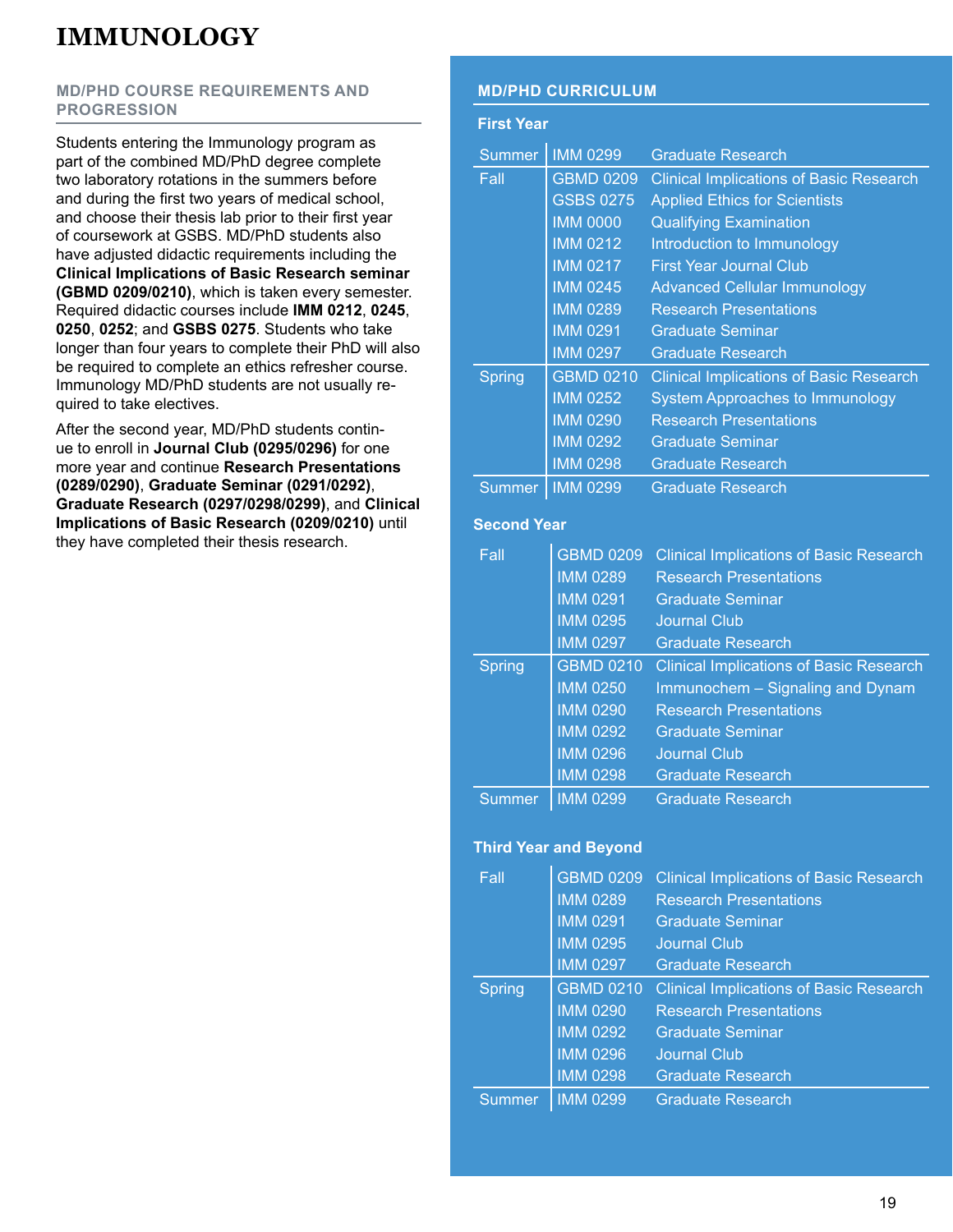### **GENERAL REQUIREMENTS**

### **QUALIFYING EXAMINATION**

Students must pass a qualifying examination. The exam is designed to measure originality and independence and requires that the student suggest a feasible research project on a biologically significant problem, outline a potential experimental approach to its solution, and discuss the likely data that could be obtained. An oral defense of this proposal is designed to probe the ability of the student to integrate and evaluate material learned in more abstract settings.

### **RESEARCH & THESIS**

**Students enter their thesis lab and begin thesis research after completing the final laboratory rotation.**  Each student meets with their thesis advisory committee

### **WEB LINKS**

- Immunology [Program Faculty](https://gsbs.tufts.edu/academics/immunology/faculty)
- Immunology [Web Site, with Program Guide](https://gsbs.tufts.edu/academics/immunology)

at least once a semester. The student prepares a report describing progress and goals for consideration by the advisory committee, which prepares a written assessment of progress. When the thesis committee determines that the aims of the project have been met, the thesis is prepared and defended. The committee, together with an additional invited non-Tufts scientist, sits as the examination committee.

### **PUBLICATION**

Students are required to have a first author paper based on their thesis work accepted for publication before defending their thesis. They are also expected to have presented their work at one or more national or international meetings before defending their thesis.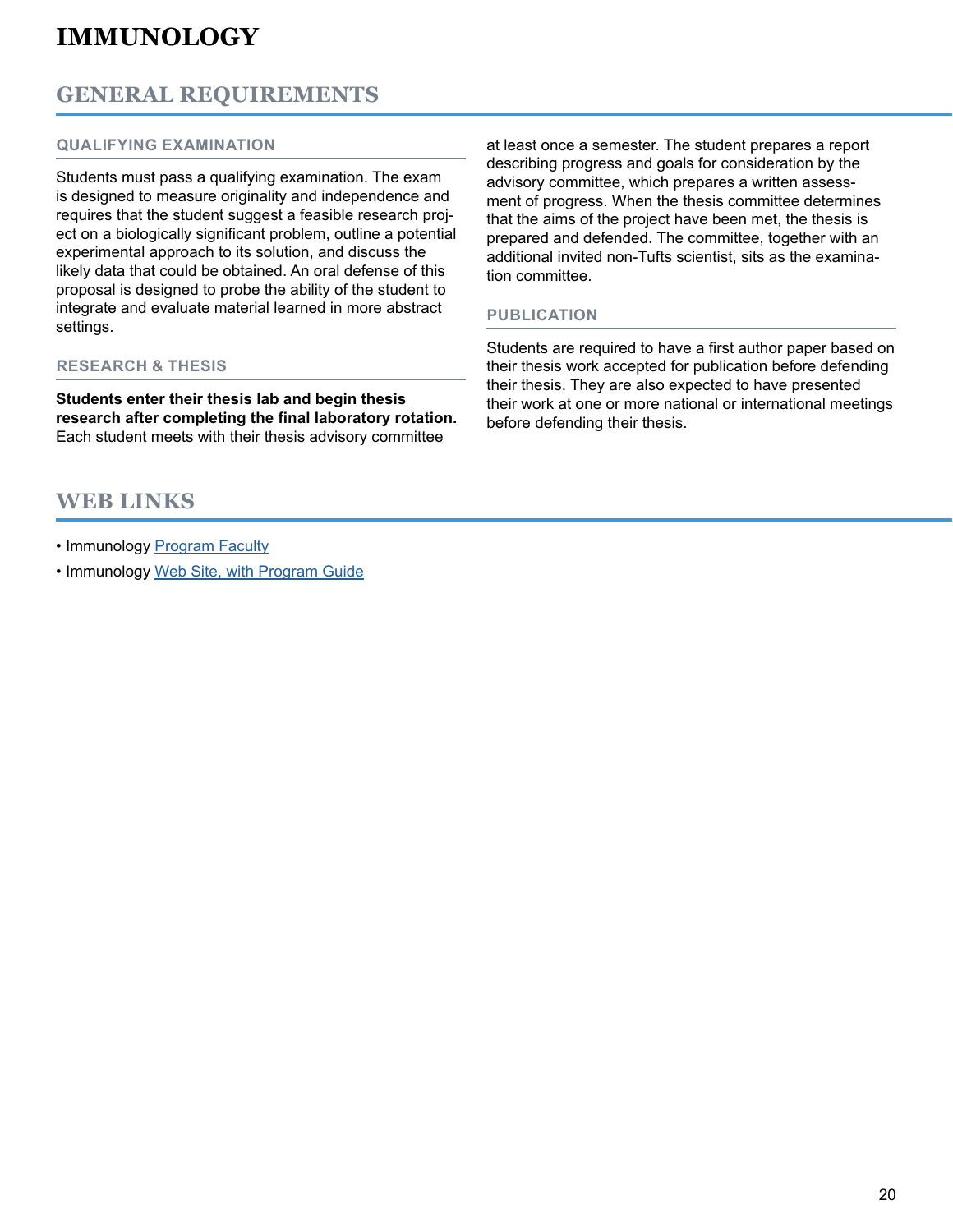# <span id="page-20-0"></span>**MOLECULAR MICROBIOLOGY**

The Graduate Program in [Molecular Microbiology \(MMB\)](https://gsbs.tufts.edu/academics/molecularMicrobiology) offers rigorous theoretical and experimental training in the biology of microorganisms – bacteria, viruses, fungi, and parasites – and their interactions with their hosts, accomplished through a broad range of graduate courses and laboratories for academic study and scientific development. The program of study includes courses and seminars in genetics, pathogenesis, virology, biochemistry, immunology, and other topics.

In addition to the traditional PhD program, Molecular Microbiology students may also pursue one of two additional tracks with the program, the [MERGE-ID \(Medically-ori](https://gsbs.tufts.edu/academics/molecular-microbiology/special-tracks)[ented Research in Graduate Education – Infectious Disease\)](https://gsbs.tufts.edu/academics/molecular-microbiology/special-tracks) track, and the Molecular Genetics track. The MERGE-ID track is specifically designed to provide strong training in the basic microbiology and immunology of pathogenic organisms and host interactions as well as allowing students to gain appreciation for the clinical implications of their work, with the potential for moving their discoveries to the bedside. Seminars and enrichment activities that focus on interaction with clinical ID fellows and physicians supplement the training, including the potential for participating in clinical rounds during Graduate Years 2, 3, and 4. The [Molecular Genetics](https://gsbs.tufts.edu/academics/molecular-microbiology/special-tracks) track is specifically designed to provide rigorous training in molecular genetics. The curriculum emphasizes strong grounding in fundamentals such as biochemistry and molecular biology as well as fundamental aspects of genetics. Students can join this track once they join their thesis lab and choose their thesis project.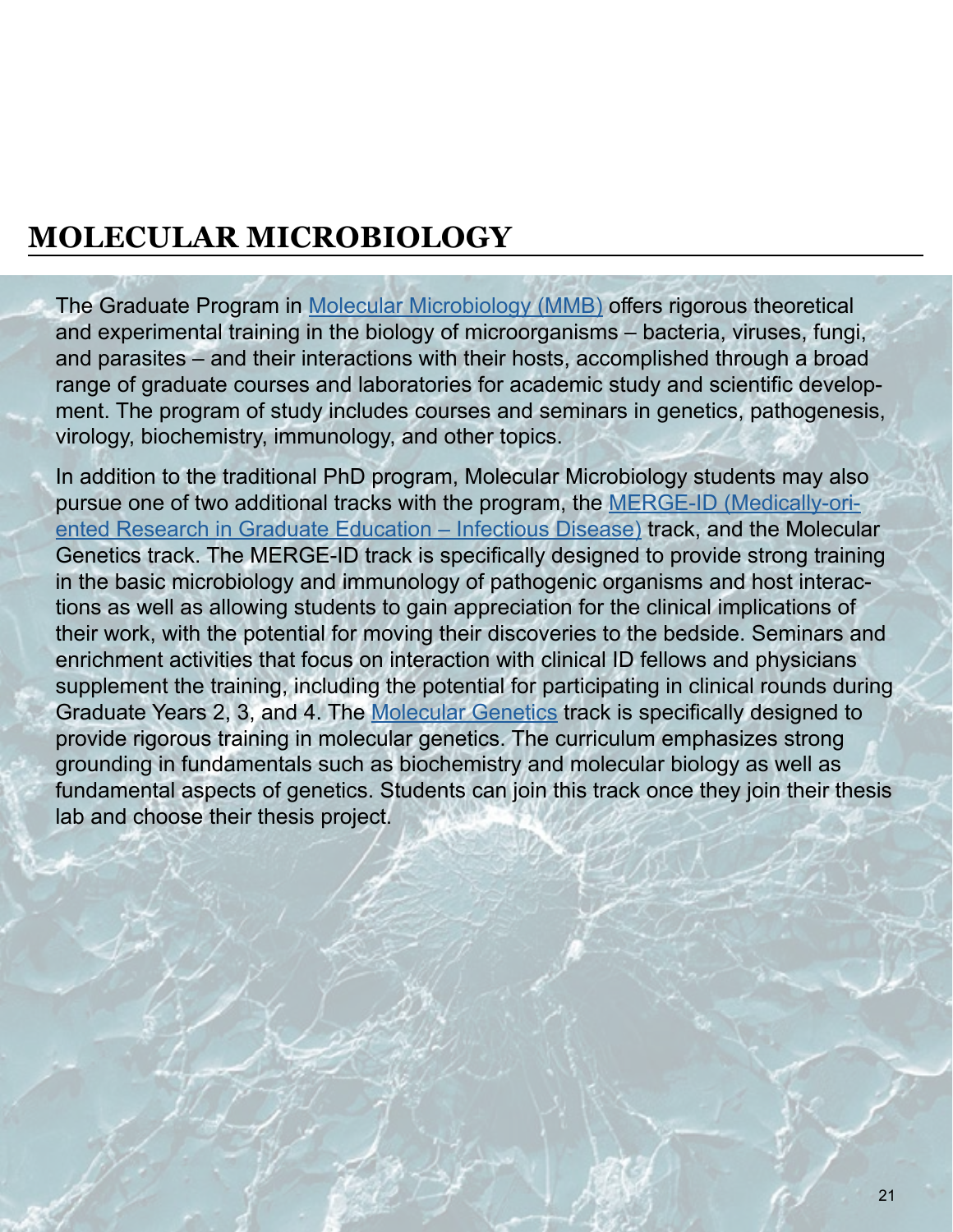### <span id="page-21-0"></span>**MOLECULAR MICROBIOLOGY**

### **PHD COURSE REQUIREMENTS AND PROGRESSION**

Students in all MMB program tracks complete coursework designed to provide a strong knowledge base for their research. Students also participate in weekly journal clubs, seminars, and research presentations and must pass a qualifying examination. Students are required to complete an Ethics course during their first year and those who take longer than four years to complete their PhD will also be required to complete an ethics refresher course. Students typically begin thesis research after completing four lab rotations and successfully passing the qualifying examination. When the aims of the research project have been achieved, students write and defend their theses.

Students in the traditional Molecular Microbiology track are required to take **BCHM 0223**; **MMB 0210/0211**, **0214**, **0241**; and **GSBS 0275**. Students are also required to take one of the Advanced Topics courses (either **MMB 026E** or **026O**, depending on which is offered).

### **SPECIAL TRACKS**

In their first two years, students in the MERGE-ID track are required to take **BCHM 0223**; **IMM 0212**; **MMB 0210/0211**, **0214**, **0223** and **0241**; and **GSBS 0275**. Students are also required to take one of the Advanced Topics courses (either **MMB 026E** or **026O**, depending on which is offered).

Students in the Molecular Genetics track opt into the program after their first year. They are required to take **BCHM 0223**; **GENE 0205** or **0208**, **MMB 0241** and **0214**; and **GSBS 0275**. Students are also required to take one of the Advanced Topics courses (either **MMB 026E** or **026O**, depending on which is offered), and a genetics-related elective. **MMB 0210/0211** or **BCHM 0230** would fulfill this requirement. There may be courses offered by other Tufts schools or offered by consortium schools that would fulfill this requirement, with program approval.

After the second year, students in all tracks continue to enroll in **Journal Club (0295/0296)**, **Graduate Seminar (0291/0292)**, and **Graduate Research (0297/0298/0299)** until they have completed their thesis research.

### **TRADITIONAL PHD CURRICULUM**

### **First Year**

| Fall          | <b>BCHM 0223</b> | <b>Graduate Biochemistry</b>         |
|---------------|------------------|--------------------------------------|
|               | <b>GSBS 0275</b> | <b>Applied Ethics for Scientists</b> |
|               | <b>MMB 0234</b>  | <b>Laboratory Rotations</b>          |
|               | <b>MMB 0241</b>  | <b>Microbial Gene and Micro</b>      |
|               | <b>MMB 0291</b>  | <b>Graduate Seminar</b>              |
|               | <b>MMB 0295</b>  | <b>Journal Club</b>                  |
| <b>Spring</b> | <b>MMB 0214</b>  | Animal Virology*                     |
|               | <b>MMB 0235</b>  | <b>Laboratory Rotations</b>          |
|               | <b>MMB 026E</b>  | Advanced Topics in Micro E**         |
|               | <b>MMB 0292</b>  | <b>Graduate Seminar</b>              |
|               | <b>MMB 0296</b>  | <b>Journal Club</b>                  |
| <b>Summer</b> | <b>MMB 0000</b>  | <b>Qualifying Examination</b>        |
|               | <b>MMB 0299</b>  | <b>Graduate Research</b>             |

### **Second Year**

| Fall          | <b>MMB 0291</b><br><b>MMB 0295</b><br><b>MMB 0297</b> | <b>Graduate Seminar</b><br><b>Journal Club</b><br><b>Graduate Research</b> |
|---------------|-------------------------------------------------------|----------------------------------------------------------------------------|
| <b>Spring</b> | MMB 0210/0211                                         | Host-Pathogen Interface/Bac-                                               |
|               |                                                       | terial-Host Cell Interaction*                                              |
|               | <b>MMB 0292</b>                                       | <b>Graduate Seminar</b>                                                    |
|               | <b>MMB 0296</b>                                       | <b>Journal Club</b>                                                        |
|               | <b>MMB 0298</b>                                       | <b>Graduate Research</b>                                                   |
| <b>Summer</b> | <b>MMB 0299</b>                                       | <b>Graduate Research</b>                                                   |

\*MMB 0210/0211 and MMB 0214 are offered in alternating years.

\*\*MMB 026E and 026O are offered in alternating Spring terms. Students enroll in whichever is offered first. There is no need to enroll in the other.

### **Third Year and Beyond**

| <b>Fall</b>   | MMB 0291 Graduate Seminar           |
|---------------|-------------------------------------|
|               | MMB 0295 Journal Club               |
|               | MMB 0297 Graduate Research          |
| <b>Spring</b> | MMB 0292 Graduate Seminar           |
|               | MMB 0296 Journal Club               |
|               | MMB 0298 Graduate Research          |
|               | Summer   MMB 0299 Graduate Research |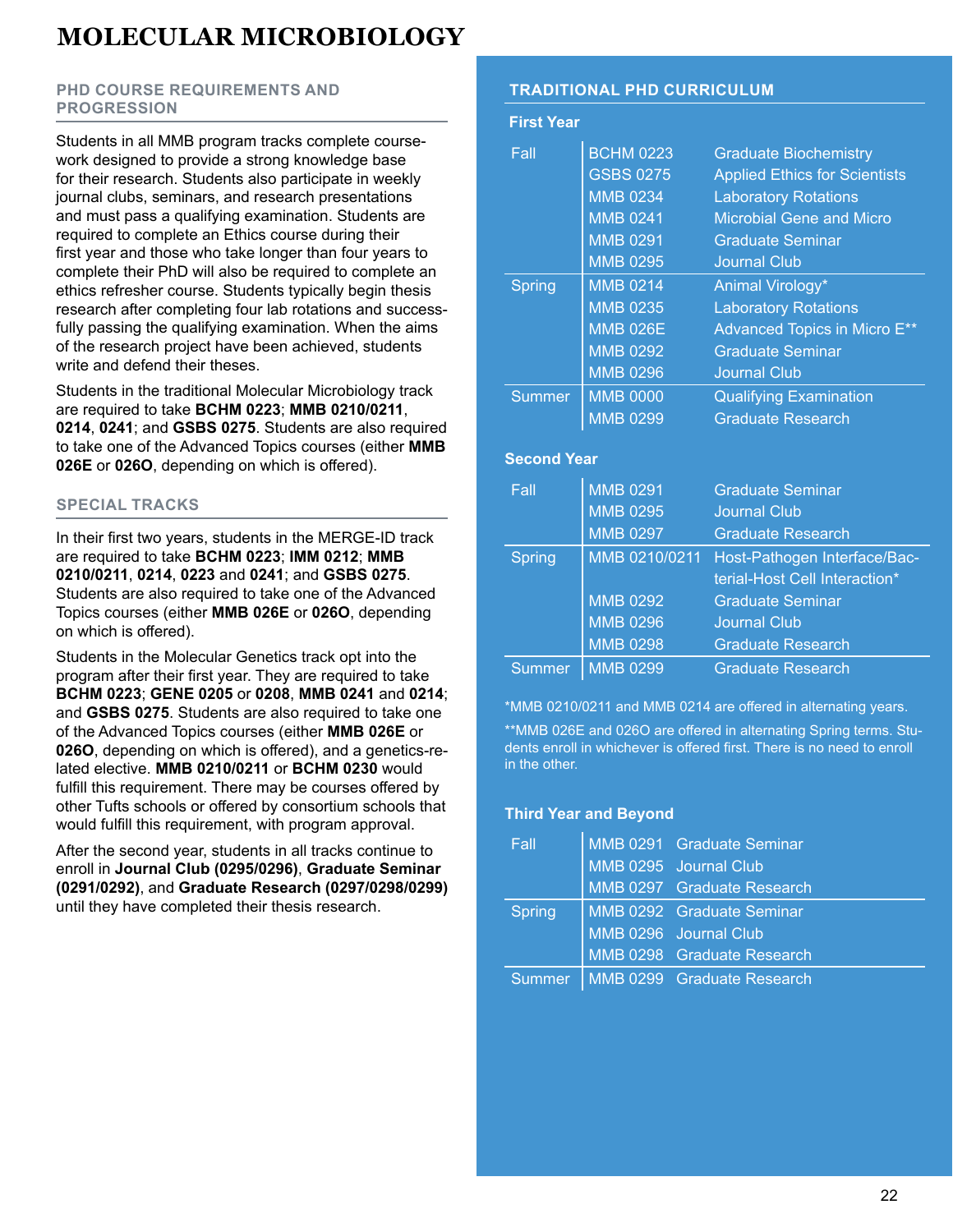### **MOLECULAR MICROBIOLOGY MOLECULAR MICROBIOLOGY**

### **First Year**

| <b>Summer</b> | <b>MMB 0223</b>  | Intro to Infectious Diseases         |
|---------------|------------------|--------------------------------------|
| Fall          | <b>BCHM 0223</b> | <b>Graduate Biochemistry</b>         |
|               | <b>GSBS 0275</b> | <b>Applied Ethics for Scientists</b> |
|               | <b>MMB 0234</b>  | <b>Laboratory Rotations</b>          |
|               | <b>MMB 0241</b>  | <b>Microbial Gene and Micro</b>      |
|               | <b>MMB 0291</b>  | <b>Graduate Seminar</b>              |
|               | <b>MMB 0295</b>  | <b>Journal Club</b>                  |
|               |                  |                                      |
| Spring        | <b>MMB 0214</b>  | Animal Virology*                     |
|               | <b>MMB 0235</b>  | <b>Laboratory Rotations</b>          |
|               | <b>MMB 026E</b>  | Advanced Top in Micro E**            |
|               | <b>MMB 0292</b>  | <b>Graduate Seminar</b>              |
|               | <b>MMB 0296</b>  | Journal Club                         |
| <b>Summer</b> | <b>MMB 0000</b>  | <b>Qualifying Examination</b>        |

#### **Second Year**

| Fall          | <b>IMM 0212</b> | Introduction to Immunology  |
|---------------|-----------------|-----------------------------|
|               | <b>MMB 0291</b> | <b>Graduate Seminar</b>     |
|               | <b>MMB 0295</b> | <b>Journal Club</b>         |
|               | <b>MMB 0297</b> | <b>Graduate Research</b>    |
| <b>Spring</b> | MMB 0210/0211   | Host-Pathogen Interface/    |
|               |                 | Bacterial-Host Cell Inter.* |
|               | <b>MMB 0292</b> | <b>Graduate Seminar</b>     |
|               | <b>MMB 0296</b> | <b>Journal Club</b>         |
|               | <b>MMB 0298</b> | <b>Graduate Research</b>    |
| Summer        | <b>MMB 0299</b> | <b>Graduate Research</b>    |

\*MMB 0210/0211 and MMB 0214 are offered in alternating years.

\*\*MMB 026E and 026O are offered in alternating Spring terms. Students enroll in whichever is offered first. There is no need to enroll in the other.

#### **Third Year and Beyond**

| Fall   | MMB 0291 Graduate Seminar           |
|--------|-------------------------------------|
|        | MMB 0295 Journal Club               |
|        | MMB 0297 Graduate Research          |
| Spring | MMB 0292 Graduate Seminar           |
|        | MMB 0296 Journal Club               |
|        | MMB 0298 Graduate Research          |
|        | Summer   MMB 0299 Graduate Research |

### **MERGE-ID PHD CURRICULUM MOLECULAR GENETICS PHD CURRICULUM**

### **First Year**

| Fall   | <b>BCHM 0223</b> | <b>Graduate Biochemistry</b>         |
|--------|------------------|--------------------------------------|
|        | <b>GSBS 0275</b> | <b>Applied Ethics for Scientists</b> |
|        | <b>MMB 0234</b>  | <b>Laboratory Rotations</b>          |
|        | <b>MMB 0241</b>  | Microbial Gene & Micro               |
|        | <b>MMB 0291</b>  | <b>Graduate Seminar</b>              |
|        | <b>MMB 0295</b>  | <b>Journal Club</b>                  |
| Spring | <b>MMB 0214</b>  | <b>Animal Virology</b>               |
|        | <b>MMB 0235</b>  | <b>Laboratory Rotations</b>          |
|        | <b>MMB 026E</b>  | Advanced Topics in Micro E*          |
|        | <b>MMB 0292</b>  | <b>Graduate Seminar</b>              |
|        | <b>MMB 0296</b>  | <b>Journal Club</b>                  |
|        | Elective**       |                                      |
| Summer | <b>MMB 0000</b>  | <b>Qualifying Examination</b>        |
|        | <b>MMB 0299</b>  | <b>Graduate Research</b>             |

#### **Second Year**

| Fall          | <b>MMB 0291</b>  | <b>Graduate Seminar</b>     |
|---------------|------------------|-----------------------------|
|               | <b>MMB 0295</b>  | <b>Journal Club</b>         |
|               | <b>MMB 0297</b>  | <b>Graduate Research</b>    |
| Spring        | <b>GENE 0205</b> | <b>Mammalian Genetics**</b> |
|               | <b>MMB 0292</b>  | <b>Graduate Seminar</b>     |
|               | <b>MMB 0296</b>  | <b>Journal Club</b>         |
|               | <b>MMB 0298</b>  | <b>Graduate Research</b>    |
| <b>Summer</b> | <b>GENE 0208</b> | Mammal. & Experim. Gene***  |
|               | <b>MMB 0299</b>  | <b>Graduate Research</b>    |

\*MMB 026E and 026O are offered in alternating Spring terms. Students enroll in whichever is offered first. There is no need to enroll in the other.

\*\*The elective should generally be taken during the first two years but need not be taken during a specific term.

\*\*\*Choose one of these two courses.

#### **Third Year and Beyond**

| Fall   | MMB 0291 Graduate Seminar           |
|--------|-------------------------------------|
|        | MMB 0295 Journal Club               |
|        | MMB 0297 Graduate Research          |
| Spring | MMB 0292 Graduate Seminar           |
|        | MMB 0296 Journal Club               |
|        | MMB 0298 Graduate Research          |
|        | Summer   MMB 0299 Graduate Research |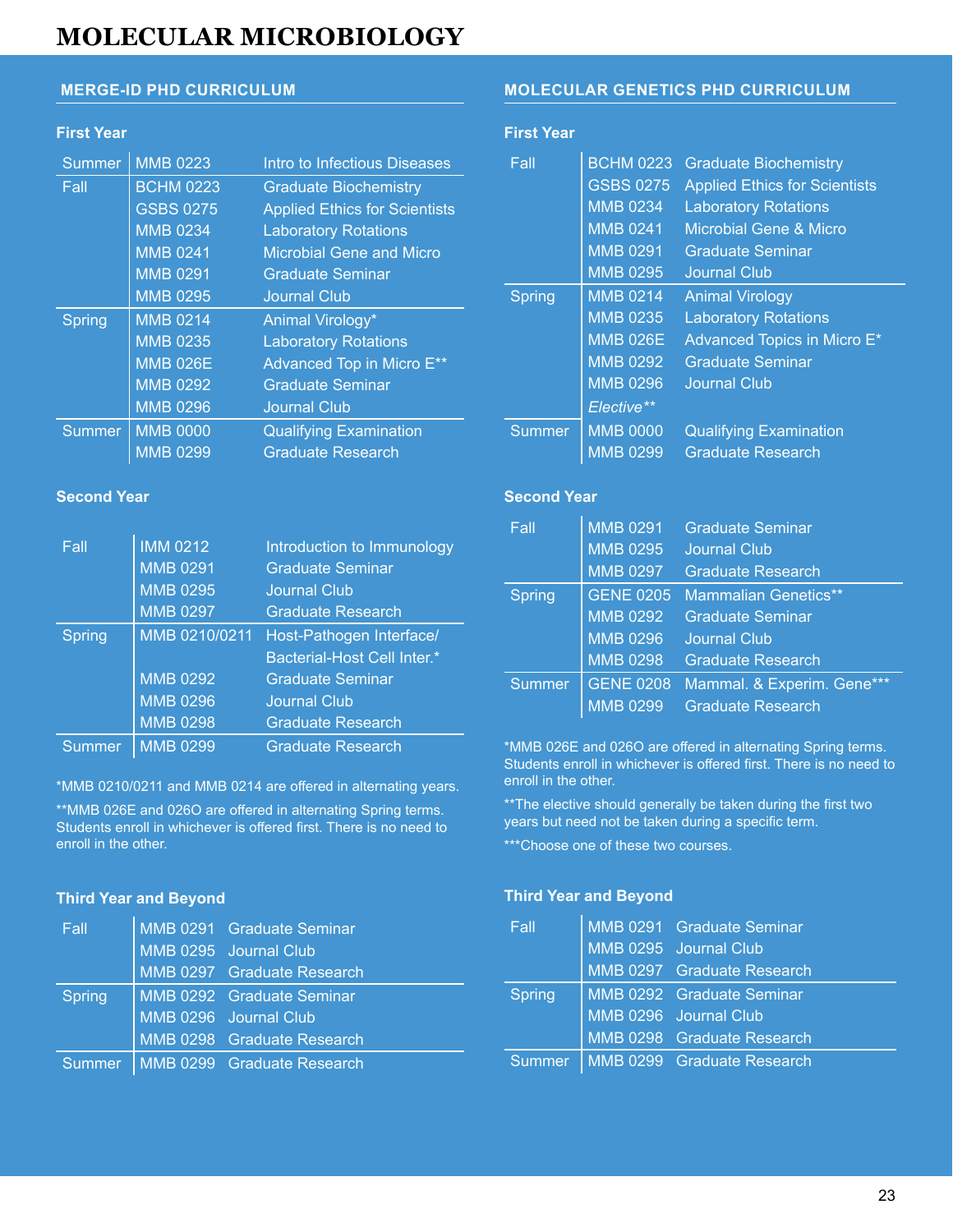### **MOLECULAR MICROBIOLOGY**

### **MD/PHD COURSE REQUIREMENTS AND PROGRESSION**

Students entering the Molecular Microbiology program as part of the combined MD/PhD degree complete two laboratory rotations in the summers before and during the first two years of medical school and choose their thesis lab prior to their first year of coursework at GSBS. MD/PhD students also have adjusted didactic requirements including the **Clinical Implications of Basic Research seminar (GBMD 0209/0210)**, which is taken every semester. Required didactic courses include **BCHM 231A; GSBS 0275**; and either **MMB 026O** or **026E**. Students who take longer than four years to complete their PhD will also be required to complete an ethics refresher course.

After the first year, MD/PhD students continue to enroll in **Journal Club (0295/0296)**, **Graduate Seminar (0291/0292)**, **Graduate Research (0297/0298/0299)**, and **Clinical Implications of Basic Research (0209/0210)** until they have completed their research.

### **GENERAL REQUIREMENTS**

### **QUALIFYING EXAMINATION**

Students must pass a qualifying examination. The exam is designed to measure originality and independence and requires that the student suggest a feasible research project on a biologically significant problem, outline a potential experimental approach to its solution, and discuss the likely data that could be obtained. An oral defense of this proposal is designed to probe the ability of the student to integrate and evaluate material learned in more abstract settings.

### **RESEARCH & THESIS**

### **Students enter their thesis lab and begin thesis research after completing the final laboratory rota-**

**tion.** Each student meets with their thesis advisory committee at least once a semester. The student prepares a report describing progress and goals for consideration by the advisory committee, which prepares a written assessment of progress. When the thesis committee determines that the aims of the project have been met, the thesis is prepared and defended. The committee, together with an

### **WEB LINKS**

• Molecular Microbiology [Program Faculty](https://gsbs.tufts.edu/academics/molecularMicrobiology/faculty)

• Molecular Microbiology [Web Site, with Program Guide](https://gsbs.tufts.edu/academics/molecularMicrobiology)

### **MD/PHD CURRICULUM**

### **First Year**

| Summer        | <b>MMB 0299</b>  | <b>Graduate Research</b>             |
|---------------|------------------|--------------------------------------|
| Fall          | <b>GBMD 0209</b> | Clin Imp of Basic Research           |
|               | <b>GSBS 0275</b> | <b>Applied Ethics for Scientists</b> |
|               | <b>MMB 0291</b>  | <b>Graduate Seminar</b>              |
|               | <b>MMB 0295</b>  | <b>Journal Club</b>                  |
|               | <b>MMB 0297</b>  | <b>Graduate Research</b>             |
| Spring        | <b>BCHM 231A</b> | Molecular Recognition in Biology*    |
|               | <b>GBMD 0210</b> | <b>Clin Imp of Basic Research</b>    |
|               | <b>MMB 026E</b>  | Advanced Topics in Micro E**         |
|               | <b>MMB 0292</b>  | <b>Graduate Seminar</b>              |
|               | <b>MMB 0296</b>  | <b>Journal Club</b>                  |
|               | <b>MMB 0298</b>  | <b>Graduate Research</b>             |
| <b>Summer</b> | <b>MMB 0000</b>  | <b>Qualifying Examination</b>        |
|               | <b>MMB 0299</b>  | <b>Graduate Research</b>             |

\*BCHM 231A is offered every other year. It should be taken at the first opportunity.

\*\*MMB 026E and 026O are offered in alternating Spring terms. Students enroll in whichever is offered first. There is no need to enroll in the other.

### **Second Year and Beyond**

| Fall          | <b>GBMD 0209</b><br><b>MMB 0291</b><br><b>MMB 0295</b><br><b>MMB 0297</b> | <b>Clin Imp of Basic Research</b><br><b>Graduate Seminar</b><br><b>Journal Club</b><br><b>Graduate Research</b> |
|---------------|---------------------------------------------------------------------------|-----------------------------------------------------------------------------------------------------------------|
| <b>Spring</b> | <b>GBMD 0210</b><br><b>MMB 0292</b><br><b>MMB 0296</b><br><b>MMB 0298</b> | <b>Clin Imp of Basic Research</b><br><b>Graduate Seminar</b><br><b>Journal Club</b><br><b>Graduate Research</b> |
| <b>Summer</b> | <b>MMB 0299</b>                                                           | <b>Graduate Research</b>                                                                                        |

additional invited non-Tufts scientist, sits as the examination committee.

### **PUBLICATION**

Students are expected to publish their research in scientific journals appropriate to their topic. Typically, students publish one or more papers.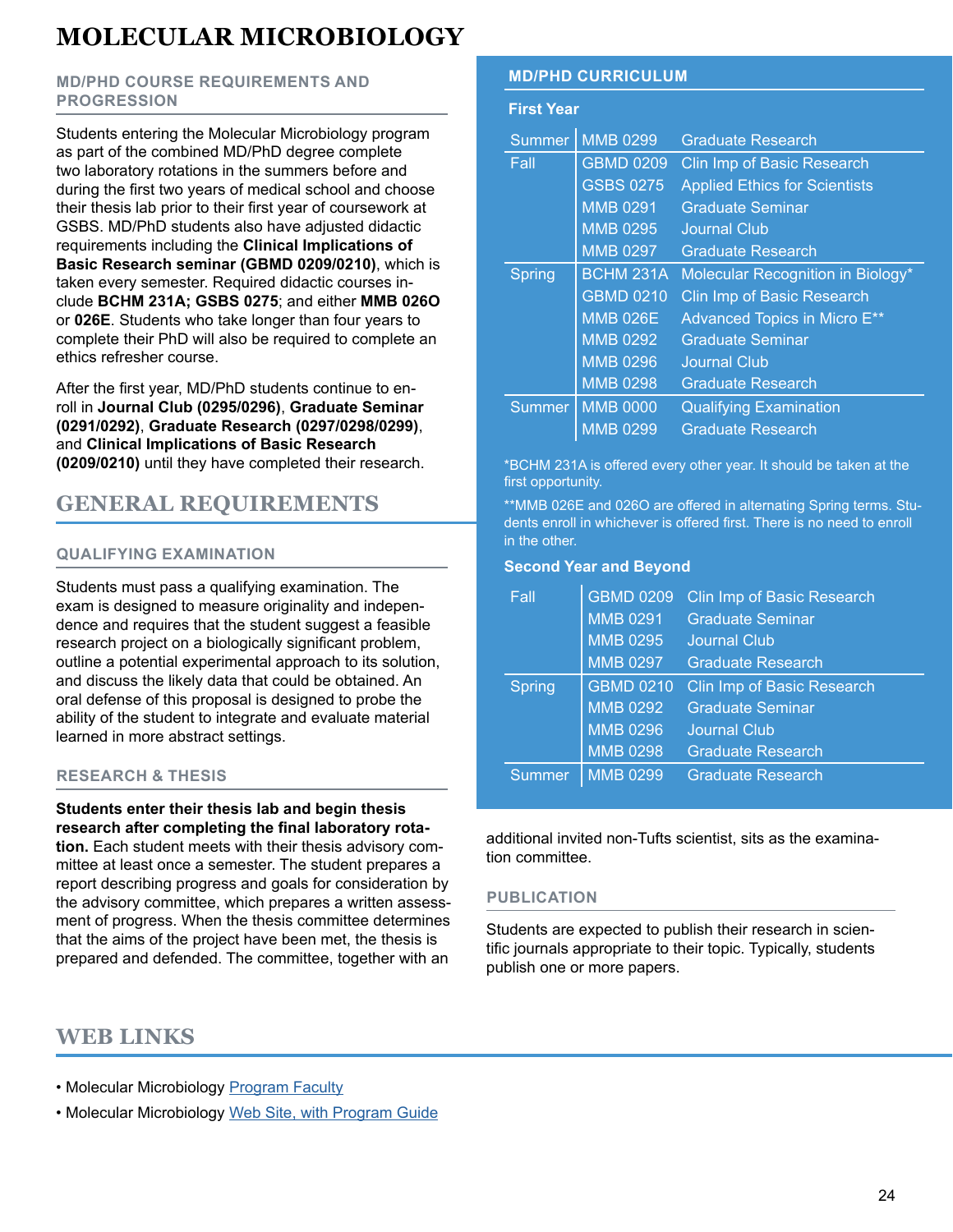<span id="page-24-0"></span>The Graduate Program in [Neuroscience \(NRSC\)](https://gsbs.tufts.edu/academics/neuroscience) provides interdisciplinary training that emphasizes classical neurobiological and modern neurogenetic approaches. The faculty research programs cover a wide range of topics and employ cutting edge moleculargenetic, cellular, behavioral, and bioinformatic approaches to understanding nervous system function and dysfunction. The course of study has been designed to provide students with in-depth, multidisciplinary training that will allow them to unravel the complicated mechanisms underlying the physiology and pathophysiology of nervous system function.

In addition to the traditional PhD program, the program in Neuroscience also offers a [Neuro at JAX](https://gsbs.tufts.edu/academics/neuro-jax) track, which is offered in conjunction with The Jackson Laboratory (JAX) in Bar Harbor, Maine.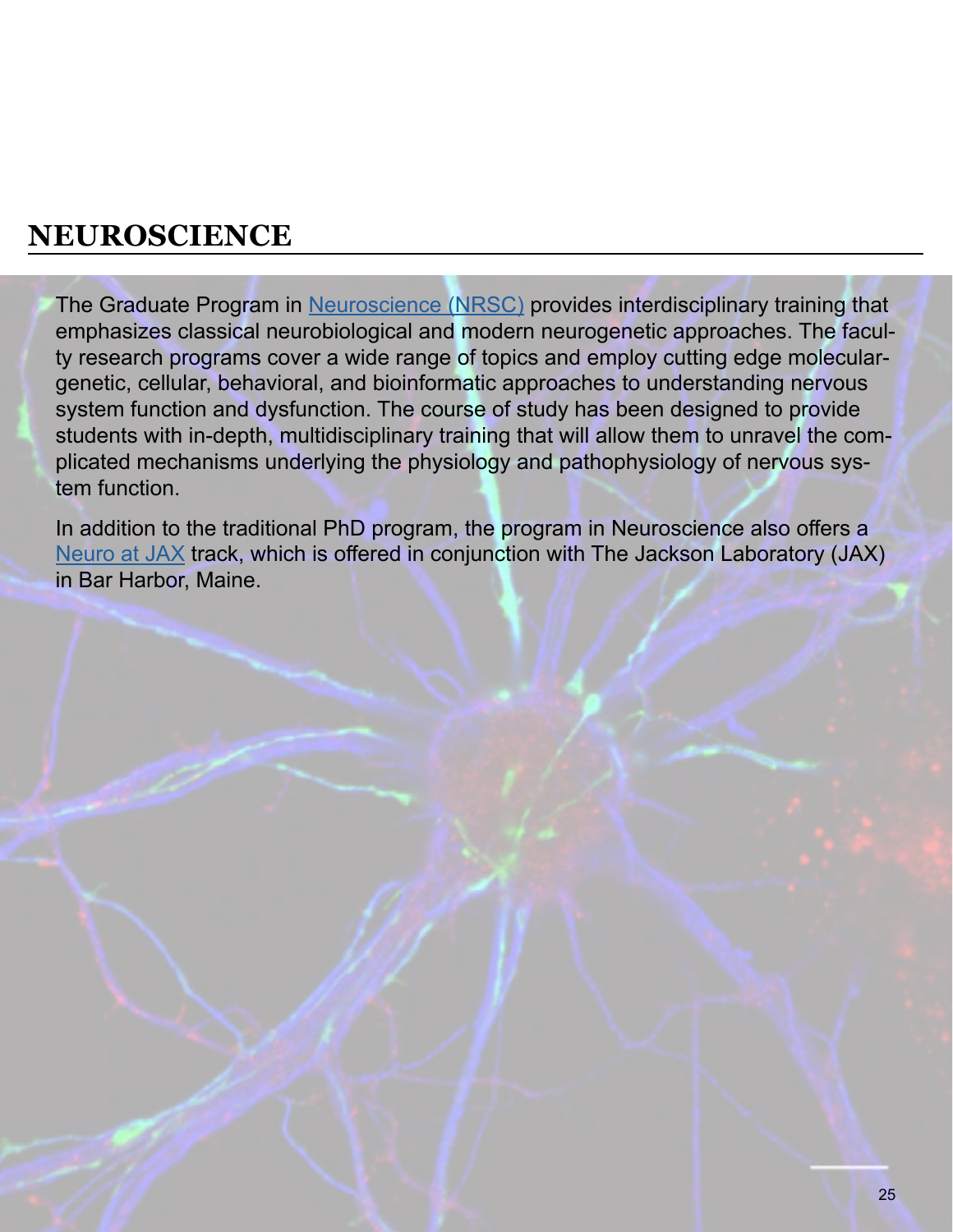### <span id="page-25-0"></span>**PHD COURSE REQUIREMENTS AND PROGRESSION**

Students in the Neuroscience program complete coursework designed to provide a strong knowledge base for their research. Required courses include **CMDB 0220**; **ISP 209A; NRSC 0200**, **0233**, **0251**, **0311**; and **GSBS 0275**. Students must complete one elective course.

Students also participate in weekly journal clubs, student research presentations, and seminars, and must pass a qualifying examination. Students typically begin thesis research after completing three lab rotations. In addition, fifth year students are required to complete an ethics refresher course. When the aims of the research project have been achieved, students write and defend their theses.

### **TRADITIONAL PHD CURRICULUM**

#### **First Year**

| Fall               | GSBS 0275                    | <b>Applied Ethics for Scientists</b>    |
|--------------------|------------------------------|-----------------------------------------|
|                    | <b>ISP 209A</b>              | <b>Membranes and Trafficking</b>        |
|                    | <b>NRSC 0200</b>             | Cell & Mol Tutorials in Neuro           |
|                    | <b>NRSC 0233</b>             | <b>Neuro Research Techniques</b>        |
|                    | NRSC 0234 001                | <b>Laboratory Rotations</b>             |
|                    | <b>NRSC 0251</b>             | <b>Biochem Foundations in Neuro</b>     |
|                    | <b>NRSC 0289</b>             | <b>Research Presentations</b>           |
|                    | <b>NRSC 0291</b>             | <b>Graduate Seminar</b>                 |
|                    | <b>NRSC 0295</b>             | <b>Journal Club</b>                     |
| <b>Spring</b>      | <b>CMDB 0220</b>             | <b>Biomedical Statistics and Compu-</b> |
|                    |                              | tational Biology                        |
|                    | NRSC 0235 001                | <b>Laboratory Rotations</b>             |
|                    | <b>NRSC 0290</b>             | <b>Research Presentations</b>           |
|                    | <b>NRSC 0292</b>             | <b>Graduate Seminar</b>                 |
|                    | <b>NRSC 0296</b>             | <b>Journal Club</b>                     |
|                    | <b>NRSC 0311</b>             | <b>Neural Systems and Disease</b>       |
|                    |                              | <b>Mechanisms</b>                       |
| <b>Summer</b>      | NRSC 0299 001                | <b>Graduate Research</b>                |
|                    |                              |                                         |
| <b>Second Year</b> |                              |                                         |
| Fall               | <b>NRSC 0289</b>             | <b>Research Presentations</b>           |
|                    | <b>NRSC 0291</b>             | <b>Graduate Seminar</b>                 |
|                    | <b>NRSC 0295</b>             | <b>Journal Club</b>                     |
|                    | NRSC 0297 001                | <b>Graduate Research</b>                |
|                    | Elective                     |                                         |
| <b>Spring</b>      | <b>NRSC 0000</b>             | <b>Qualifying Examination</b>           |
|                    | <b>NRSC 0290</b>             | <b>Research Presentations</b>           |
|                    | <b>NRSC 0292</b>             | <b>Graduate Seminar</b>                 |
|                    | <b>NRSC 0296</b>             | <b>Journal Club</b>                     |
|                    | NRSC 0298 001                | <b>Graduate Research</b>                |
|                    | Elective                     |                                         |
| <b>Summer</b>      |                              | NRSC 0299 001 Graduate Research         |
|                    |                              |                                         |
|                    | <b>Third Year and Beyond</b> |                                         |
| Fall               | <b>NRSC 0289</b>             | <b>Research Presentations</b>           |
|                    | <b>NRSC 0291</b>             | <b>Graduate Seminar</b>                 |
|                    | <b>NRSC 0295</b>             | <b>Journal Club</b>                     |
|                    | NRSC 0297 001                | <b>Graduate Research</b>                |
| <b>Spring</b>      | <b>NRSC 0290</b>             | <b>Research Presentations</b>           |
|                    | <b>NRSC 0292</b>             | <b>Graduate Seminar</b>                 |
|                    | <b>NRSC 0296</b>             | <b>Journal Club</b>                     |
|                    | NRSC 0298 001                | <b>Graduate Research</b>                |
| <b>Summer</b>      | NRSC 0299 001                | <b>Graduate Research</b>                |
|                    |                              |                                         |
|                    |                              |                                         |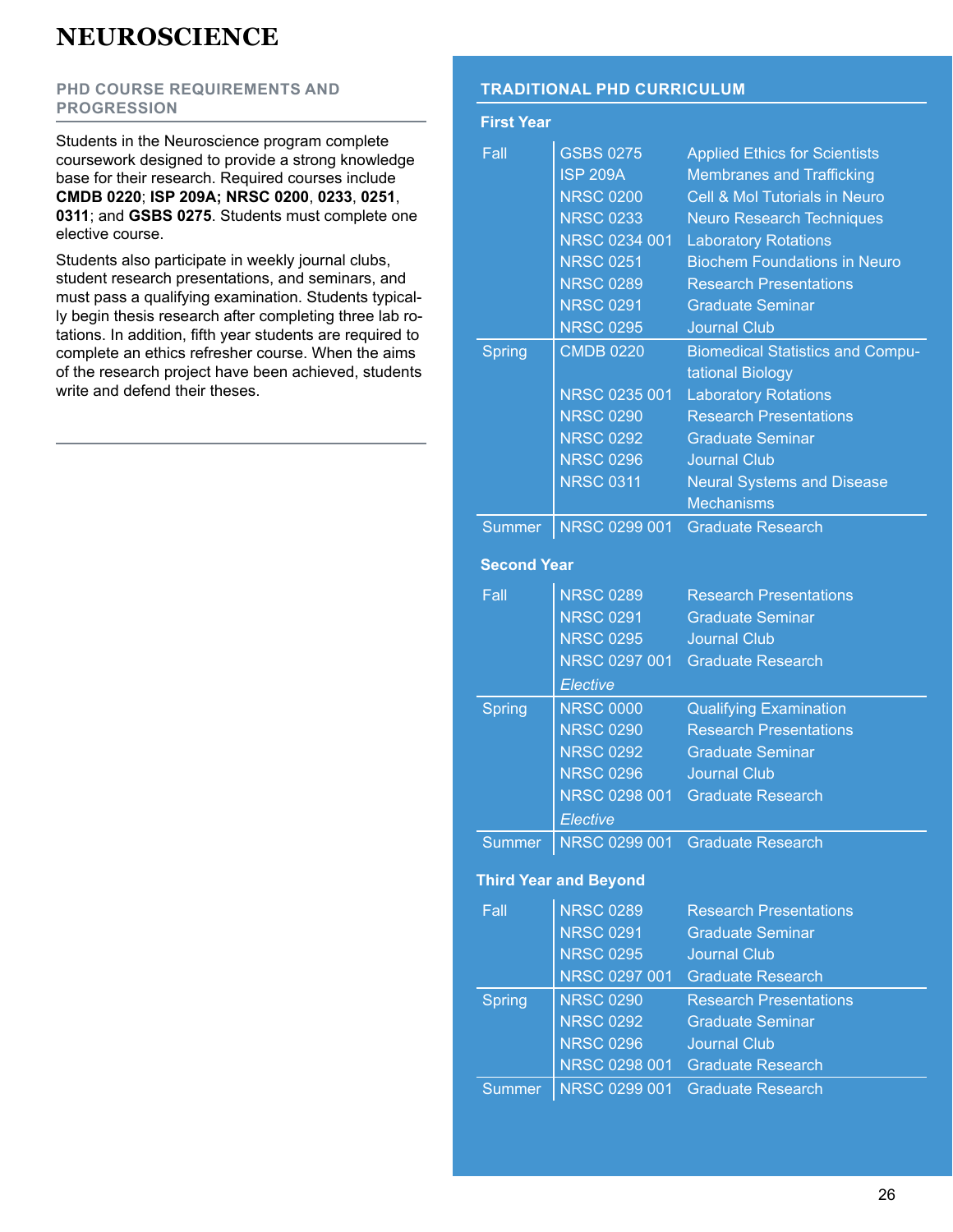### <span id="page-26-0"></span>**NEURO AT JAX PHD COURSE REQUIREMENTS AND PROGRESSION**

Students in the Neuro at JAX track study at the Jackson Laboratory in Bar Harbor, ME.

After the second year, all students continue to enroll in **Journal Club (0295/0296)** for two more years, and continue to enroll in **Research Presentations (0289/0290)**, **Graduate Seminar (0291/0292)**, and **Graduate Research (0297/0298/0299)** until they have completed their thesis research.

### **NEURO AT JAX PHD CURRICULUM**

### **First Year**

| Fall               | <b>GSBS 0275</b>             | <b>Applied Ethics for Scientists</b>     |
|--------------------|------------------------------|------------------------------------------|
|                    | <b>ISP 209A</b>              | <b>Membranes and Trafficking</b>         |
|                    | <b>NRSC 0200</b>             | Cell & Mol Tutorials in Neuro            |
|                    | <b>NRSC 0233</b>             | <b>Neuro Research Techniques</b>         |
|                    | NRSC 0234 002                | <b>Laboratory Rotations</b>              |
|                    | <b>NRSC 0251</b>             | <b>Biochem Foundations in Neuro</b>      |
|                    | <b>NRSC 0289</b>             | <b>Research Presentations</b>            |
|                    | <b>NRSC 0291</b>             | <b>Graduate Seminar</b>                  |
|                    | <b>NRSC 0295</b>             | <b>Journal Club</b>                      |
| <b>Spring</b>      | <b>CMDB 0220</b>             | <b>Biomedical Statistics and Compu-</b>  |
|                    |                              | tational Biology                         |
|                    | <b>NRSC 0235 002</b>         | <b>Laboratory Rotations</b>              |
|                    | <b>NRSC 0290</b>             | <b>Research Presentations</b>            |
|                    | <b>NRSC 0292</b>             | <b>Graduate Seminar</b>                  |
|                    | <b>NRSC 0296</b>             | <b>Journal Club</b>                      |
|                    | <b>NRSC 0311</b>             | <b>Neural Systems and Disease</b>        |
|                    |                              | <b>Mechanisms</b>                        |
| <b>Summer</b>      |                              | NRSC 0299 002 Graduate Research          |
|                    |                              |                                          |
| <b>Second Year</b> |                              |                                          |
| Fall               | <b>NRSC 0289</b>             | <b>Research Presentations</b>            |
|                    | <b>NRSC 0291</b>             | <b>Graduate Seminar</b>                  |
|                    | <b>NRSC 0295</b>             | <b>Journal Club</b>                      |
|                    |                              | NRSC 0297 002 Graduate Research          |
|                    | Elective                     |                                          |
| <b>Spring</b>      | <b>NRSC 0000</b>             | <b>Qualifying Examination</b>            |
|                    | <b>NRSC 0290</b>             | <b>Research Presentations</b>            |
|                    | <b>NRSC 0292</b>             | <b>Graduate Seminar</b>                  |
|                    | <b>NRSC 0296</b>             | <b>Journal Club</b>                      |
|                    | NRSC 0298 002                | <b>Graduate Research</b>                 |
|                    | Elective                     |                                          |
|                    |                              | Summer   NRSC 0299 002 Graduate Research |
|                    |                              |                                          |
|                    | <b>Third Year and Beyond</b> |                                          |
| Fall               | <b>NRSC 0289</b>             | <b>Research Presentations</b>            |
|                    | <b>NRSC 0291</b>             | <b>Graduate Seminar</b>                  |
|                    | <b>NRSC 0295</b>             | <b>Journal Club</b>                      |
|                    |                              | NRSC 0297 002 Graduate Research          |
| <b>Spring</b>      | <b>NRSC 0290</b>             | <b>Research Presentations</b>            |
|                    | <b>NRSC 0292</b>             | <b>Graduate Seminar</b>                  |
|                    | <b>NRSC 0296</b>             | <b>Journal Club</b>                      |
|                    |                              | NRSC 0298 002 Graduate Research          |
| <b>Summer</b>      | NRSC 0299 002                | <b>Graduate Research</b>                 |
|                    |                              |                                          |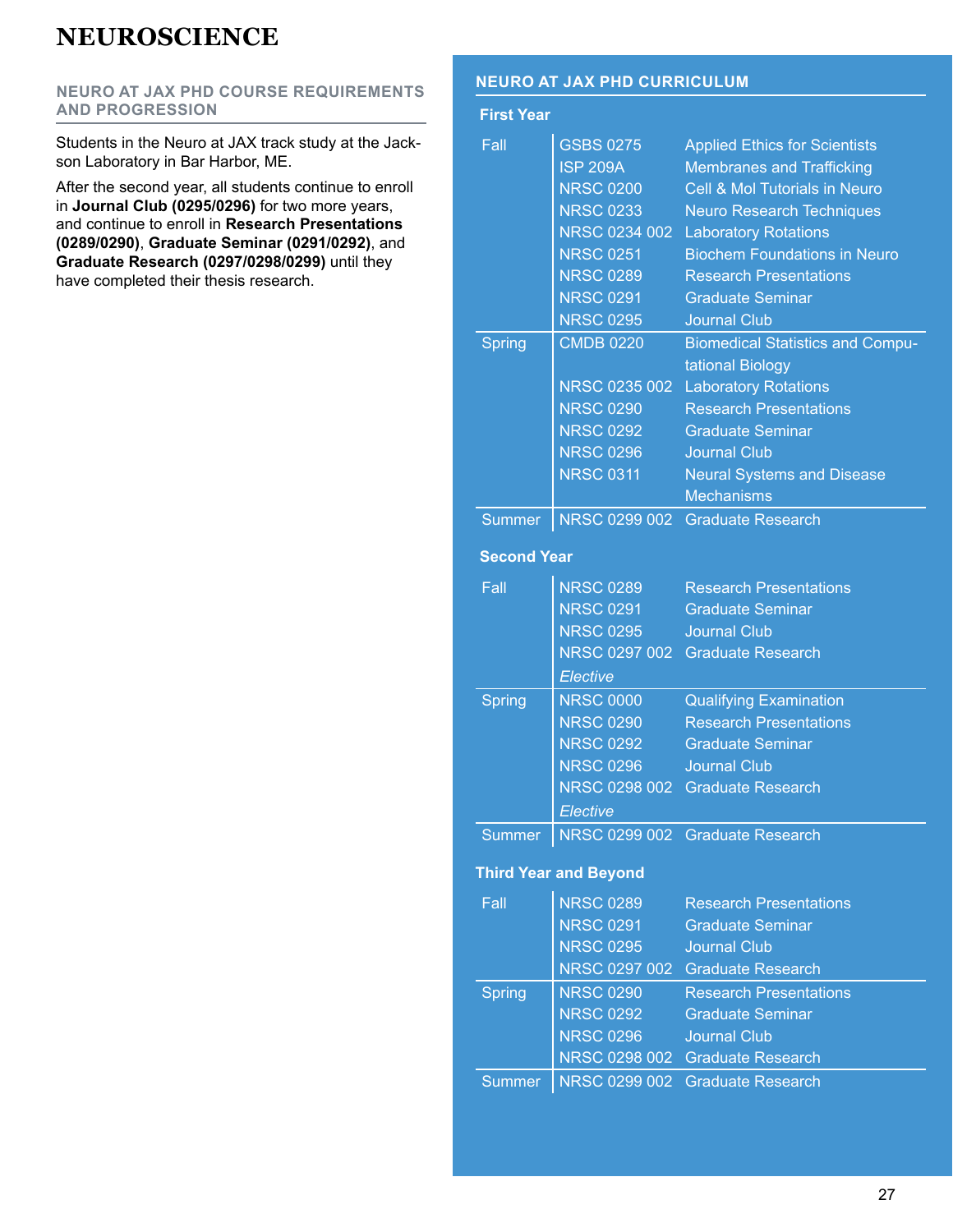### **MD/PHD COURSE REQUIREMENTS AND PROGRESSION**

Students entering the Neuroscience program as part of the combined MD/PhD degree program complete two laboratory rotations in the summers before and during the first two years of medical school, and choose their thesis lab prior to their first year of coursework at GSBS. MD/PhD students also have adjusted didactic requirements including the **Clinical Implications of Basic Research seminar (GBMD 0209/0210)**, which is taken every semester. Required didactic courses include **NRSC 0200**, **251B**, **0311**; and **GSBS 0275**. Students who take longer than four years to complete their PhD will also be required to complete an ethics refresher course. Neuroscience MD/PhD students are also required to take one elective course.

### **GENERAL REQUIREMENTS**

### **QUALIFYING EXAMINATION**

Students must pass a qualifying examination. The exam is designed to measure originality and independence and requires that the student suggest a feasible research project on a biologically significant problem, outline a potential experimental approach to its solution, and discuss the likely data that could be obtained. An oral defense of this proposal is designed to probe the ability of the student to integrate and evaluate material learned in more abstract settings.

### **RESEARCH & THESIS**

**Students enter their thesis lab and begin thesis research after completing the final laboratory rotation.** Each student meets with their thesis advisory committee at least once a semester. The student prepares a report describing progress and goals for consideration by the advisory committee, which prepares a written assessment of progress. When the thesis committee determines that the aims of the project have been met, the thesis is prepared and defended. The committee, together with an additional invited non-Tufts scientist, sits as the examination committee.

### **WEB LINKS**

• Neuroscience [Program Faculty](https://gsbs.tufts.edu/academics/neuroscience/faculty)

• Neuroscience [Web Site, with Program Guide](https://gsbs.tufts.edu/academics/neuroscience)

### **MD/PHD CURRICULUM**

| <b>First Year</b> |                               |                                      |
|-------------------|-------------------------------|--------------------------------------|
| <b>Summer</b>     | <b>NRSC 0299</b>              | <b>Graduate Research</b>             |
| Fall              | <b>GBMD 0209</b>              | Clin Imp of Basic Research           |
|                   | <b>GSBS 0275</b>              | <b>Applied Ethics for Scientists</b> |
|                   | <b>NRSC 0200</b>              | Cell & Mol Tutorials in Neuro        |
|                   | <b>NRSC 251B</b>              | <b>BFN Receptor/Channel Mech</b>     |
|                   | <b>NRSC 0289</b>              | <b>Research Presentations</b>        |
|                   | <b>NRSC 0291</b>              | <b>Graduate Seminar</b>              |
|                   | <b>NRSC 0295</b>              | <b>Journal Club</b>                  |
|                   | NRSC 0297 001                 | <b>Graduate Research</b>             |
| <b>Spring</b>     | <b>GBMD 0210</b>              | Clin Imp of Basic Research           |
|                   | <b>NRSC 0000</b>              | <b>Qualifying Examination</b>        |
|                   | <b>NRSC 0290</b>              | <b>Research Presentations</b>        |
|                   | <b>NRSC 0292</b>              | <b>Graduate Seminar</b>              |
|                   | <b>NRSC 0296</b>              | <b>Journal Club</b>                  |
|                   | NRSC 0298 001                 | <b>Graduate Research</b>             |
|                   | <b>NRSC 0311</b>              | <b>Neural Systems and Disease</b>    |
|                   |                               | <b>Mechanisms</b>                    |
| <b>Summer</b>     | NRSC 0299 001                 | <b>Graduate Research</b>             |
|                   | <b>Second Year and Beyond</b> |                                      |
| Fall              | <b>GBMD 0209</b>              | Clin Imp of Basic Research           |
|                   | <b>NRSC 0289</b>              | <b>Research Presentations</b>        |
|                   | <b>NRSC 0291</b>              | <b>Graduate Seminar</b>              |
|                   | <b>NRSC 0295</b>              | <b>Journal Club</b>                  |
|                   | NRSC 0297 001                 | <b>Graduate Research</b>             |
| <b>Spring</b>     | <b>GBMD 0210</b>              | Clin Imp of Basic Research           |
|                   | <b>NRSC 0290</b>              | <b>Research Presentations</b>        |
|                   | <b>NRSC 0292</b>              | <b>Graduate Seminar</b>              |
|                   | <b>NRSC 0296</b>              | Journal Club                         |

Summer NRSC 0299 001 Graduate Research

NRSC 0298 001

### **PUBLICATION**

Students are expected to publish their research in scientific journals appropriate to their topic. Typically, students publish one or more papers before they graduate.

Graduate Research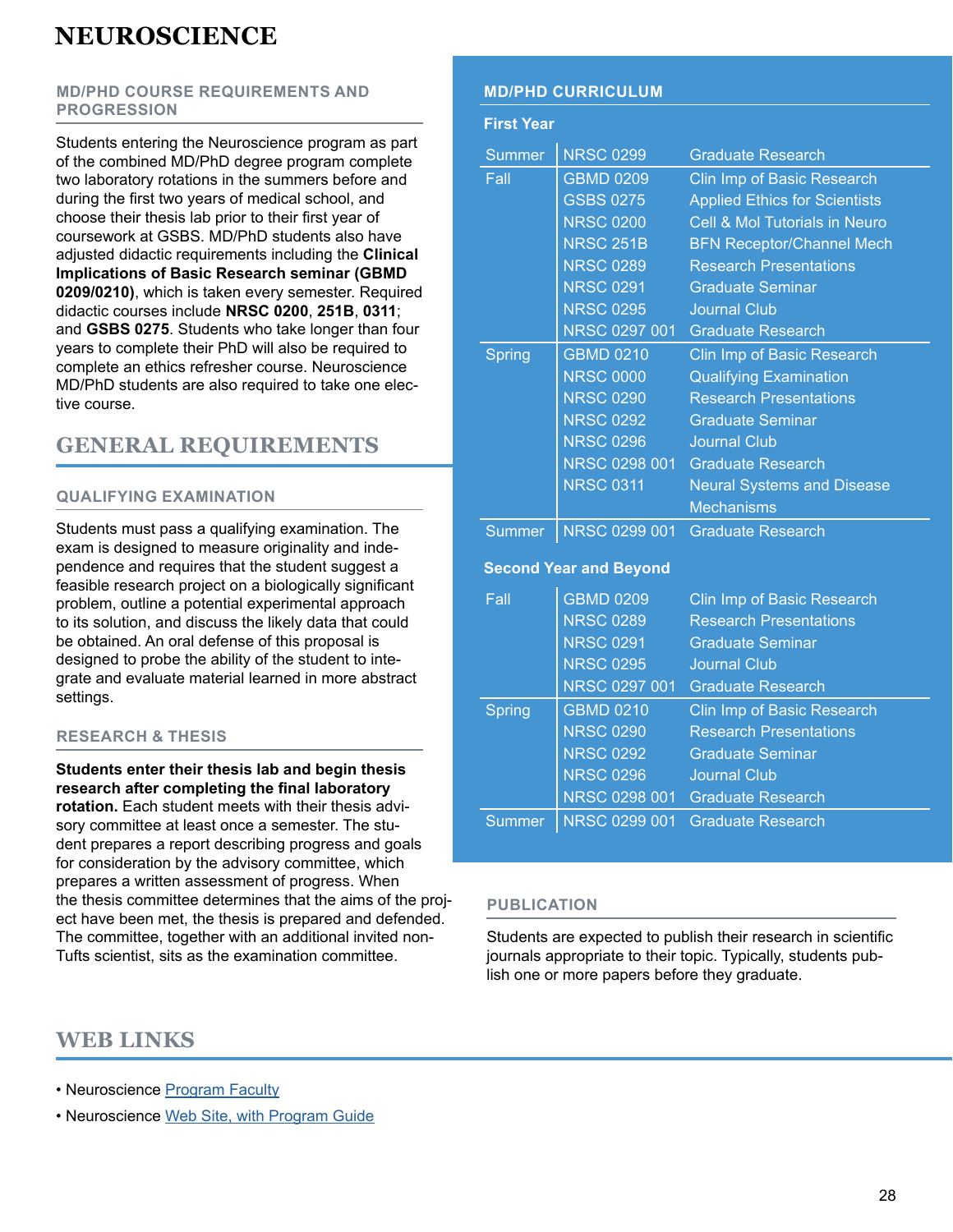# <span id="page-28-0"></span>**PHARMACOLOGY & DRUG DEVELOPMENT**

The Master's Program in [Pharmacology & Drug Development \(PDD\)](https://gsbs.tufts.edu/academics/PDD) is designed for candidates who hold a baccalaureate degree and wish to obtain additional training in pharmacology that will enhance their professional and career options. Current areas of interest of program members include inflammatory diseases, obesity, behavioral disorders, drug-induced hepatotoxicity, pharmacogenomics, neuropharmacology, cardiovascular pharmacology, cancer pharmacology, pharmacokinetics, drug metabolism, and drug interactions. Students who complete the program are equipped for opportunities in industry as well as to continue in academic research.

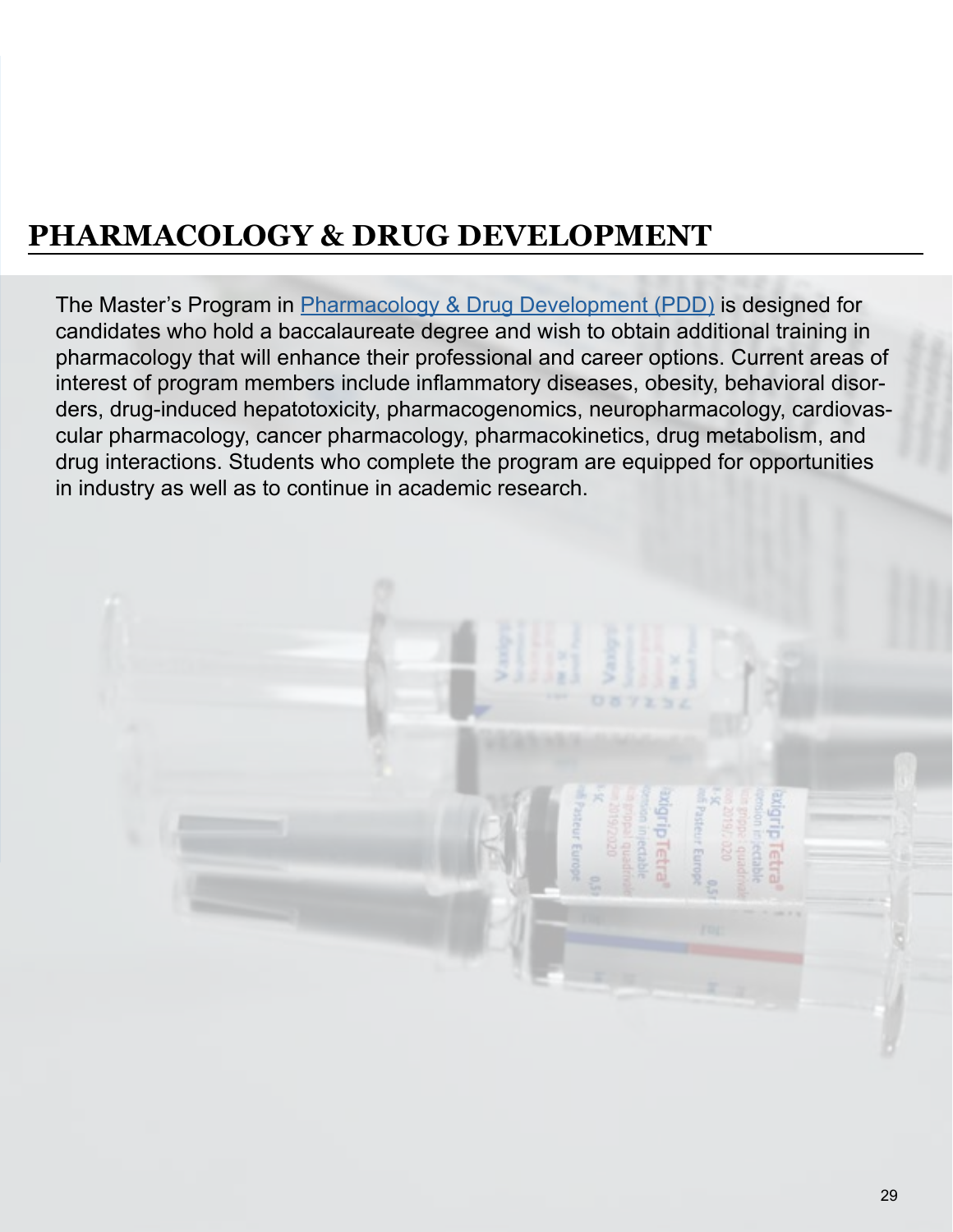### **PHARMACOLOGY AND DRUG DEVELOPMENT**

### **MASTER'S COURSE REQUIREMENTS AND PROGRESSION**

The Master's degree curriculum in Pharmacology and Drug Development is a series of required and elective courses focusing on basic and clinical pharmacology as it relates to drug development. Required didactic courses include **PPET 0211, 0232**; and **GSBS 0275**. Students must also complete three elective courses and participate in weekly journal clubs and program seminars. During both years, emphasis is placed on original laboratory research through two semester-long rotations and thesis work, which leads to a publishable Master's thesis.

### **RESEARCH AND THESIS**

Students enter their thesis lab and begin thesis research in the spring of their second year and are expected to complete their research and their thesis within their second year. The Master's thesis is reviewed by the student's faculty mentor and one additional faculty reader.

### **MASTER'S CURRICULUM**

| <b>First Year</b>  |                  |                                       |
|--------------------|------------------|---------------------------------------|
| Fall               | <b>GSBS 0275</b> | <b>Applied Ethics for Scientists</b>  |
|                    | <b>PPET 0135</b> | <b>Laboratory Research Experience</b> |
|                    | <b>PPET 0211</b> | <b>Translational Pharmacology I</b>   |
|                    | <b>PPET 0291</b> | <b>Graduate Seminar</b>               |
|                    | <b>PPET 0295</b> | <b>Journal Club</b>                   |
|                    | Elective         |                                       |
| <b>Spring</b>      | <b>PPET 0135</b> | <b>Laboratory Research Experience</b> |
|                    | <b>PPET 0232</b> | <b>Translational Pharmacology II</b>  |
|                    | <b>PPET 0292</b> | <b>Graduate Seminar</b>               |
|                    | <b>PPET 0296</b> | <b>Journal Club</b>                   |
|                    |                  |                                       |
|                    | Elective         |                                       |
| <b>Summer</b>      | <b>PPET 0299</b> | <b>Graduate Research</b>              |
| <b>Second Year</b> |                  |                                       |
| Fall               | <b>PPET 0291</b> | <b>Graduate Seminar</b>               |
|                    | <b>PPET 0295</b> | <b>Journal Club</b>                   |
|                    | <b>PPET 0297</b> | <b>Graduate Research</b>              |
|                    | Elective         |                                       |
| Spring             | <b>PPET 0292</b> | <b>Graduate Seminar</b>               |
|                    | <b>PPET 0296</b> | <b>Journal Club</b>                   |

### **WEB LINKS**

- Pharmacology [Program Faculty](https://gsbs.tufts.edu/academics/PDD/faculty)
- Pharmacology [Web Site, with Program Guide](https://gsbs.tufts.edu/academics/PDD)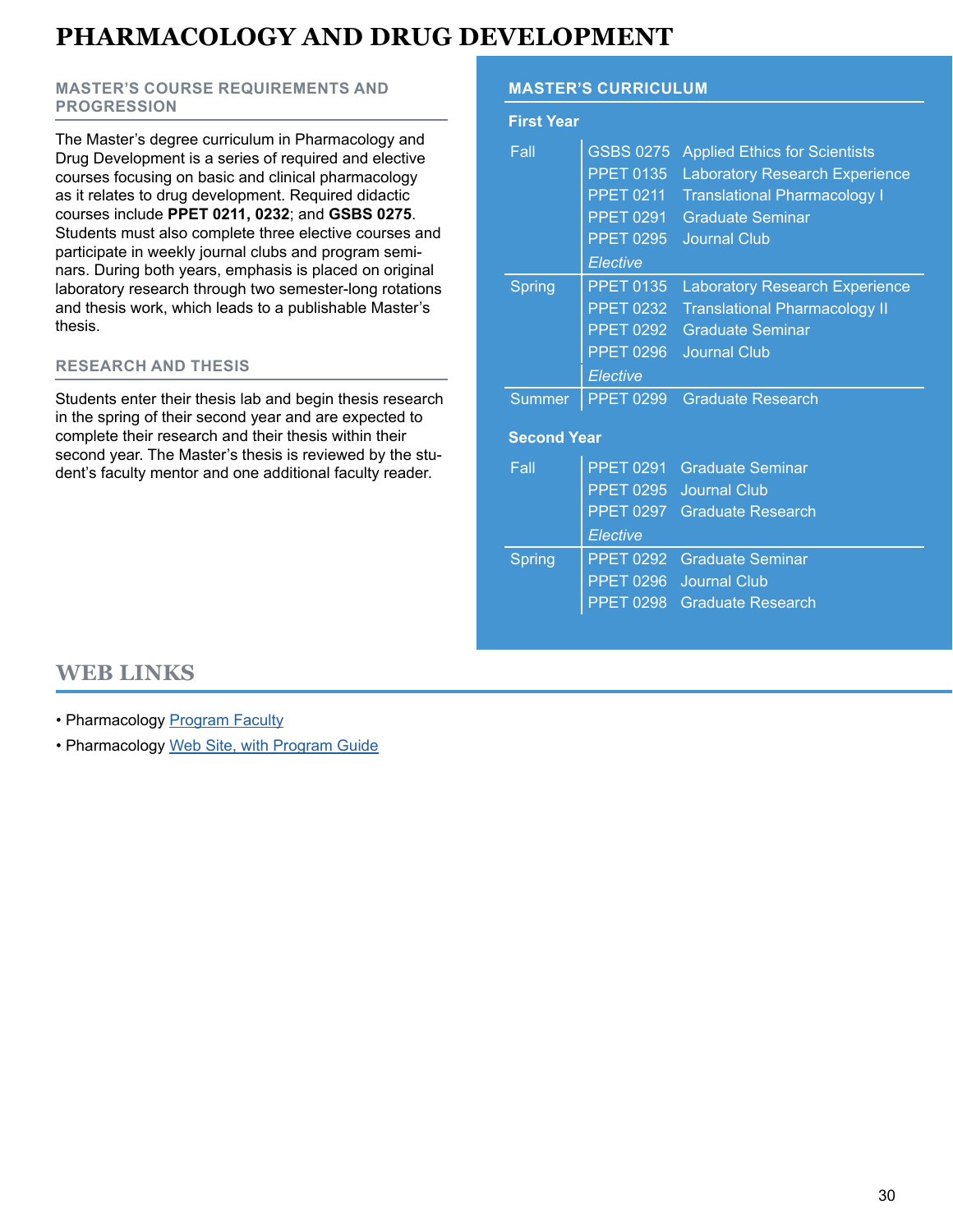<span id="page-30-0"></span>Any course that is not offered on a regular annual or biennial basis has a "last offered" date within the description. The Course Director, who is listed in italics, is based on information available as of June 2021. The Required and Elective Courses listing is followed by a listing of Common Courses such as Journal Club, Seminar, Qualifying Exams, and other similar courses which are parallel across multiple programs.

### **REQUIRED AND ELECTIVE COURSES**

#### **BCHM 0223 Graduate Biochemistry**

This course provides a graduate-level discussion of the structure and function of biologically important molecules. Problems of protein and nucleic acid biochemistry are emphasized. 4 cr. A-F. Fall. *Bohm*

#### **BCHM 0230 Biochemistry of Gene Expression & Signal Transduction**

This course covers the molecular mechanisms of gene expression and signal transduction. The fundamental mechanisms underlying transcription, RNA processing, translation, and DNA replication are highlighted, and the integration of these fundamental mechanisms into molecular and cellular regulation of proliferation and signal transduction is discussed. Current literature is emphasized. 4 cr. A-F. Spring. *Yee*

#### **BCHM 230A Biochemistry of Gene Expression**

The fundamental mechanisms underlying transcription, RNA processing, translation, and DNA replication are highlighted in this course. Current literature is emphasized. This course represents the first part of Biochemistry 230 and may be taken as a separate course. 2 cr. A-F. Spring. *Yee*

### **BCHM 230B Biochemistry of Signal Transduction**

The integration of fundamental mechanisms into molecular and cellular regulation of proliferation and signal transduction is discussed. Current literature is emphasized. This course represents the second part of Biochemistry 230 and may be taken as a separate course. 2 cr. A-F. Spring. *Yee*

### **BCHM 231A Molecular Recognition in Biology**

This course builds on graduate biochemistry, providing detailed instruction on how to design and interpret binding experiments, how to visualize and analyze macromolecular structures, and how to apply these techniques in laboratory research. 1 cr. A-F. Spring, even years. Last offered 2020. *Bohm*

#### **BCHM 231B Drug Design**

Survey and critical analysis of selected case histories of drug design, discovery, and development, including issues related to commercialization such as market size, patents, and licenses. 1 cr. A-F. Spring, even years. Last offered 2020. *Bachovchin*

#### **BIOM 0180 Communities of Practice and Management in Academia and Industry**

This course will introduce concepts of management skills and provide talks by alumni in differing careers who will discuss what the community of practice is for their workplace. As academic and industry workplaces have different unwritten rules of conduct we will have talks on academic (research intensive and primarily undergraduate), industrial (start-up, biotech and big pharma) and non-bench science careers (venture, IP, policy). Students will present based on their analysis of one specific workplace with regard to its community of practice. 1.5 cr. S/U. Fall. *Jay/Gross*

### **BIOM 0212 Introduction to Biomedical Research**

This course will introduce students to biomedical research from fundamental discovery to therapeutic target identification/translation to clinical development and approval of a new drug. Students will gain familiarity with biomedical laboratory procedures and principles through attendance at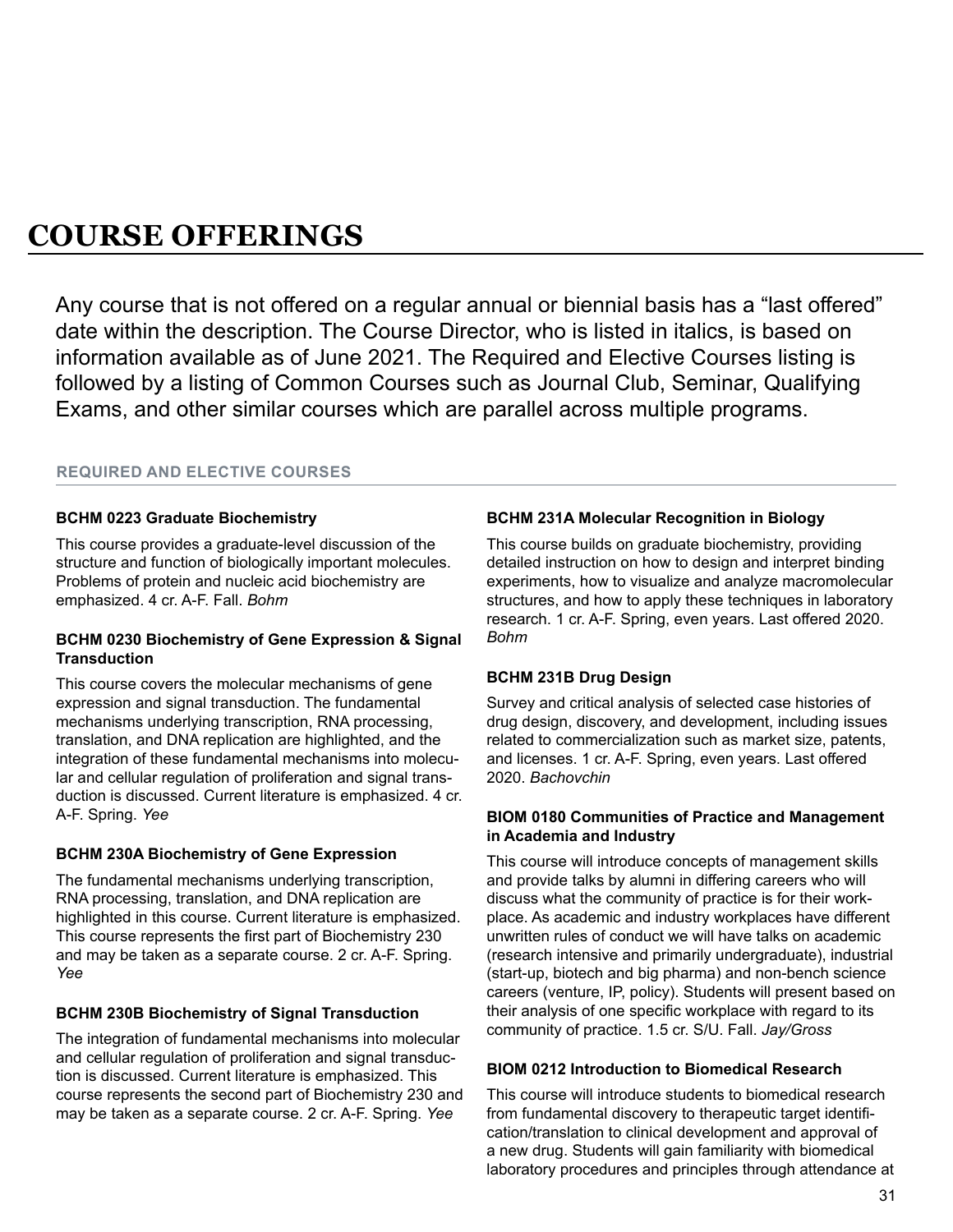Graduate Biochemistry lectures. Subsequently, the process of drug discovery and development will be illustrated through presentation of specific examples beginning with historical work in basic biomedical research labs through development in biotech/pharma. The course will end with students identifying a drug candidate in clinical trials (any stage), researching the target/lead/candidate history, and presenting their findings. 2 cr. A-F. Fall. *Hinds*

### **CMDB 0202 Structural Biology**

This course covers the basic theory and practice of Macromolecular Crystallography and NMR 1 cr. A-F. Summer. Last offered 2018. *Bohm/Baleja*

#### **CMDB 0220 Essentials in Biomedical Statistics and Computational Biology**

An introduction to biostatistics with application to the biomedical sciences and genetics, and introduction to computational biology. Introduction to the use of R and RStudio for biostatistical computations. 2 cr. A-F. Spring. *Nielsen*

### **CMDB 0235 Developmental Biology**

This course introduces students to modern developmental biology with an emphasis on the cellular and molecular mechanisms involved. General topic areas include fertilization and early development, mechanisms of cell determination and differentiation, and cell-cell and cell-matrix interactions. 2 cr. A-F. Fall, even years. Last offered 2020. *Hatini*

### **CMDB 0247 Biology of Aging**

This course is an in-depth examination of current topics in aging research, with a focus on human aging. Topics to be discussed include theories of aging; physiological, cellular, and epigenetic changes that occur with aging; biochemical and energetic processes that affect healthspan and lifespan; and interventions that may affect the aging process. The themes for this course vary each time it is offered. This year there will be an emphasis on protein quality control pathways and their roles in homeostasis, aging, and age-related diseases, along with drugs to exploit those capacities. Students will help direct the course by presenting and critiquing papers selected from a curated list of current aging research literature. 3 cr. A-F. Spring. *McVey/ Taylor*

### **CMP 0230 Pathobiology**

This is a discussion-based course that introduces graduate students to human disease, familiarizes them with pathological specimens and patients, provides examples of how scientific discovery and clinical practice have influenced each other, and uses clinical problems as a starting point for hypothesis-driven research. 2 cr. A-F. Spring. Last offered 2018.

### **CTS 0150 Real World Evidence**

This course serves as an introduction to topics in the use of real world evidence (RWE) to inform healthcare decision making. This course will introduce the foundational study designs and analytic approaches that are integral to the valid and efficient analysis of RWE, including those relevant to "big data." RWE frameworks and approaches to be discussed will include limiting bias in observational big data, harnessing RWE for predictive analytics, identification of heterogeneity of treatment effects, pragmatic trial designs and the role of RWE for various stakeholders, including regulators. The potential role of RWE for the regulatory approval of novel therapies will also be discussed. Topics will be illustrated through the use of contemporary case studies representing both the promise and limitations of using RWE to inform healthcare decision making. 1 cr. A-F. Spring. *Kent*

### **CTS 0152 Introduction to Health Technology Assessment**

This course describes the practice of health technology assessment, as conducted by major agencies and other organizations in the United States and elsewhere, and introduces the technical tools used to project health benefits and costs. For the United States, the course reviews guidelines promulgated by the Second Panel on Cost Effectiveness Analysis in Health, and value assessment frameworks developed in the United States, with a focus on the Institute for Clinical and Economic Review (ICER). The review of HTA in other countries focuses on the National Institute for Health and Care Excellence (NICE) and also reviews approaches used by agencies in other countries. Finally, the course introduces the use of computer simulation to estimate value when empirical data alone will not suffice. 2 cr. A-F. Spring. *Ollendorf/Cohen*

#### **CTS 0157 Introduction to Health Economics and Outcomes Research**

This course introduces the fundamentals of Health Economics and Outcomes Research (HEOR). We begin with an overview of the issues addressed by HEOR – including the measurement of health benefits in terms that can be compared across disease domains, and the inclusion of cost impacts across time and over multiple societal sectors that extend beyond health care itself. The first part of the course examines key economic concepts and their relation to health care, including the demand for health care, the structure and consequences of health insurance, and markets for pharmaceutical products. The second part of the course focuses on understanding health economic analysis based on recommendations issued by the Second Panel on Cost Effectiveness in Medicine and Health for the US. The lectures include measuring preferences for health outcomes, estimating costs, simulation modeling, and eth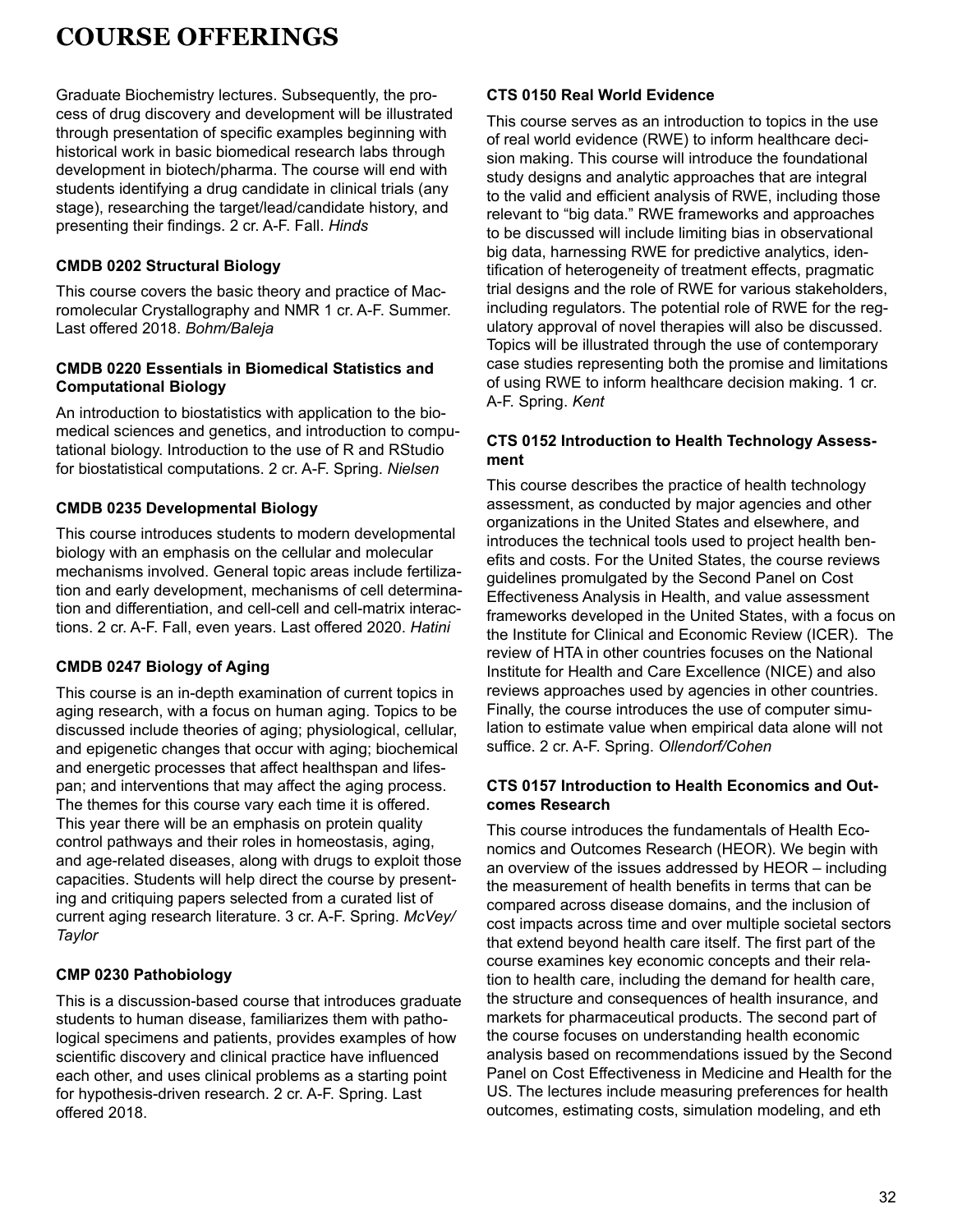ical issues in cost-effectiveness analysis. Finally, through a series of case studies, the course introduces students to important sources of data for the HEOR field. 2 cr. A-F. Fall. *Chambers/Kim*

### **CTS 0231 Applying Quality Improvement Methods in Healthcare and Public Health**

This course aims to provide a broad overview of current trends, core concepts, and methods in quality improvement (QI) and demonstrate their application to healthcare, clinical research and public health. The course focuses on application, and includes didactic instruction, group discussions, and a small group QI project. The semester long QI project involves collaboration with hospital staff or public health practitioners. 2.5 cr. A-F. Spring. *Daudelin*

### **CTS 0500 Study Design Seminar**

These seminars use proposed and ongoing research projects to explore issues in study design. The course provides investigators and trainees the opportunity to present a research-related problem they are encountering and engages students in a discussion of the approach to the problem and an appropriate plan of action. 1 cr. A-F. Fall/ Spring. *Huggins/Kent*

### **CTS 0506/0507 Introduction to Biostatistical Methods I**

This course is the first half of a two-part course which presents the practical application of biostatistical methods for exploring and analyzing health data. Methods for working with data and exploring basic associations are presented through case examples and clinical research projects. CTS 0506 and 0507 are considered equivalent to 0527. 1 cr. A-F. Summer. *Pagni*

### **CTS 0510 Predictive Models**

This course explores the use of statistical models to predict clinical outcomes for retrospective review and as prospective decision aids. Emphasis is placed on integrating statistical and clinical thinking to construct models that are both statistically and clinically sound and that give accurate predictions when generalized to other populations. 2 cr. A-F. Fall. *Kent*

### **CTS 0514 Clinical Research Project-Certificate Candidates**

Students develop mentored research plans with mentors (or mentoring teams) that permits them to demonstrate these skills through the development of a protocol, a report, or research manuscript. The mentoring teams are required to have at least one member who is on the faculty of the GSBS CTS program. The project design is led by students, so they learn the role of principal investigator. This course is required for the Certificate Program, and is not available to non-certificate students. 2 cr. S/U. Spring.

### **CTS 0515 Clinical Research Project/Thesis Research-First Year**

First year master's students begin to learn how to complete comprehensive independent clinical research project, which includes framing a research question and specific project aims, identifying useful data sources, developing appropriate methods, identifying and defending against sources of bias, implementing/managing a project, and writing up a thesis in the form of a publishable article or monograph. 2 cr. S/U. Fall/Spring.

### **CTS 0516 Clinical Research Project/Thesis Research-Second Year**

Second year master's students continue and complete their independent clinical research projects. Students gain additional skills in framing a research question and specific project aims, identifying useful data sources, developing appropriate methods, identifying and defending against sources of bias, implementing/managing the project, and writing up the thesis in the form of a publishable article or monograph. 5 cr. S/U. Fall/Spring.

### **CTS 0517 Clinical Research Project/Thesis Research-PhD Candidates**

PhD students complete comprehensive independent clinical research doctoral-level project, which includes framing a research question and specific project aims, identifying useful data sources, developing appropriate methods, identifying and defending against sources of bias, implementing/managing the project and writing up the thesis in the form of a publishable article and PhD thesis. 9 cr. S/U. Fall/Spring/Summer.

### **CTS 0518 Advanced Thesis Research**

The course is for students who do not complete their theses in the customary timeframe and wish to pursue further research. The Program Director, in consultation with the student's thesis committee and program mentor, determines the number of credits. 2-8 cr. S/U. Fall/Spring/ Summer.

### **CTS 0519 Concentration Practicum**

This course is an independent mentored experience for students interested in advanced study and skill development in a particular area. This course requires written approval of the Program Director in order to register. 1-4 cr. S/U. Fall/Spring/Summer.

### **CTS 0523 Introduction to Clinical Epidemiology**

This course provides students with an overview of the epidemiologic approach to the study of disease causation, its natural history, and epidemiologic methods. This course reviews the application of various observational and experimental research designs and strategies utilized in clinical and epidemiological research. Didactic instruction,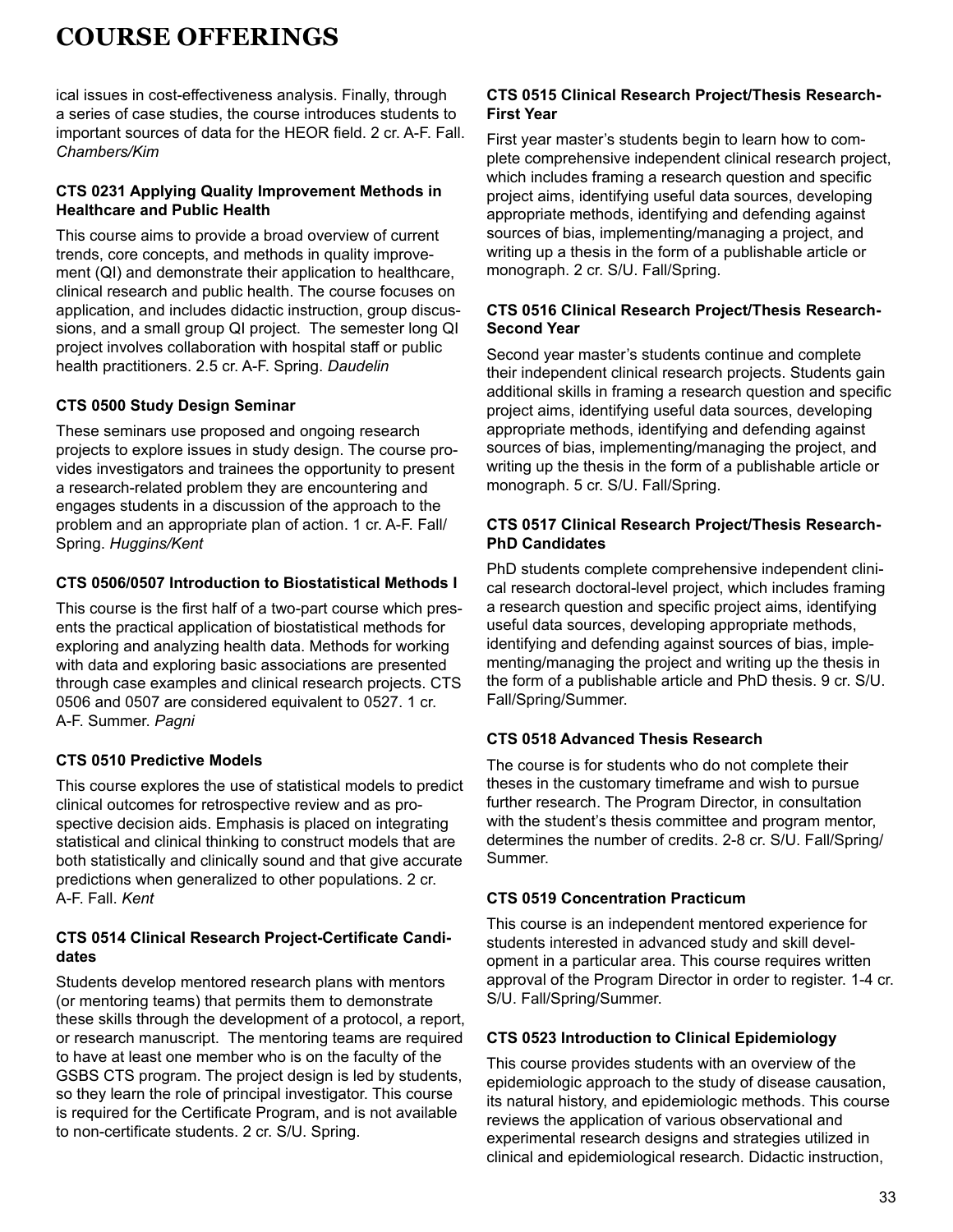readings, and problem sets are used to create each module: investigation of disease outbreaks, sources of health information, observational studies, randomized clinical trials, measures of morbidity and mortality, sources of and controls for bias evaluation of diagnostic and screening tests, and development of surveillance studies. 2 cr. A-F. Fall. *Rodday*

### **CTS 0525 Introduction to Clinical Care Research**

This course, meeting three hours daily over a four-week summer session, teaches students how to formulate a clinical research hypothesis and to develop it into a clinical research project. Students acquire an understanding of basic and advanced principles of study design and issues in conducting biomedical research involving human subjects. 4 cr. A-F. Summer. *Kent*

### **CTS 0527 Biostatistics I**

This course introduces basic principles and applications of statistics to problems in clinical research. Topics covered include descriptive statistics, probability and random variation, sampling, hypothesis testing, proportions, measures of frequency, t-tests, chi-square tests, one-way analysis of variance, correlation, linear regression and nonparametric statistics. 2.5 cr. A-F. Fall. *Rodday*

### **CTS 0533 Advanced Topics in Biostatistics**

This course provides background in advanced applied statistical methods in clinical research. Topics in the course include Poisson, multinomial, and ordinal regression, competing risk survival models, longitudinal data analysis, and hierarchical mixed models. The course provides students with the statistical foundations of these methods and their applications in clinical research. 1 cr. A-F. Fall. *Rodday/ Noubary*

### **CTS 0537 Scientific Manuscript Writing**

This course focuses on principles of scientific manuscript writing. The student learns how to develop a manuscript by reviewing the specific issues of style, authorship and volume of information that should be incorporated into a research paper. 1 cr. A-F. Fall/Spring. *Kent*

### **CTS 0538 Scientific Grant Writing**

The purpose of this course is to teach the principles of clinical research grant writing. Participants learn the importance of, and how to select, investigators and co-investigators as well as the identification of potential funding sources and other important aspects of grant writing. 1 cr. A-F. Fall/ Spring. *Kent*

### **CTS 0539 Scientific Writing, Peer Review & Presentations**

Students focus on principals of scientific review and grant peer review. This involves critiquing manuscripts and

reviewing research grants for mock study section meetings. Students are encouraged and given an opportunity to present their scientific writings and oral presentations for critique on an ongoing basis. 1 cr. A-F. Fall/Spring. *Kent*

### **CTS 0540 Ethics of Clinical Investigation**

The goal of this course is to increase awareness of research ethics and their practical applications by medical practitioners and researchers – specifically with regard to clinical investigations. The curriculum addresses the interrelationships between ethics, law and professional practice standards and explores the role and workings of Institutional Review Boards. 1 cr. A-F. Spring. *Sege*

#### **CTS 0549 Health Care Activism, Community Health, and Patient-Centered Research**

This introductory course focuses on principles and methods that can be used to support the involvement of stakeholders in research. The course will examine three approaches to stakeholder and community engagement that have addressed theory, principles, challenges, and potential benefits.

The three approaches include patient-centered research in which researchers collaborate with the public to make research more useful, community-based health research in which researchers and communities work together to co-create research, and health care activism in which individuals come together to influence stewards of publicly-funded research. 1 cr. S/U. Spring. *Concannon*

### **CTS 0557 Health Economics**

This course aims to introduce health care professionals and clinical researchers to key economic concepts and their relation to health care. The course is designed for students with no or rudimentary understanding of economics. In addition to providing students with a foundation in economics, the course will provide students with an understanding of the structure and performance of the US health care system, and an introduction to methods for the economic evaluation of medical technology. The course will also include lectures on the regulation of medical technology, health care innovation, and emerging health policy trends. Coursework will include a workshop in which students will gain hands-on experience manipulating economic evaluations for medical technology. 1 cr. A-F. Spring. Last offered 2020. *Chambers*

### **CTS 0561 Introduction To Clinical Trials**

This course considers the various problems and options available in the design and conduct of clinical trials, including classical efficacy trials and "effectiveness trials." Issues to be covered include ethics, experimental design, coordination and operations, database development, interim analysis, safety monitoring and analysis, and reporting. 1 cr. A-F. Fall. *Pittas*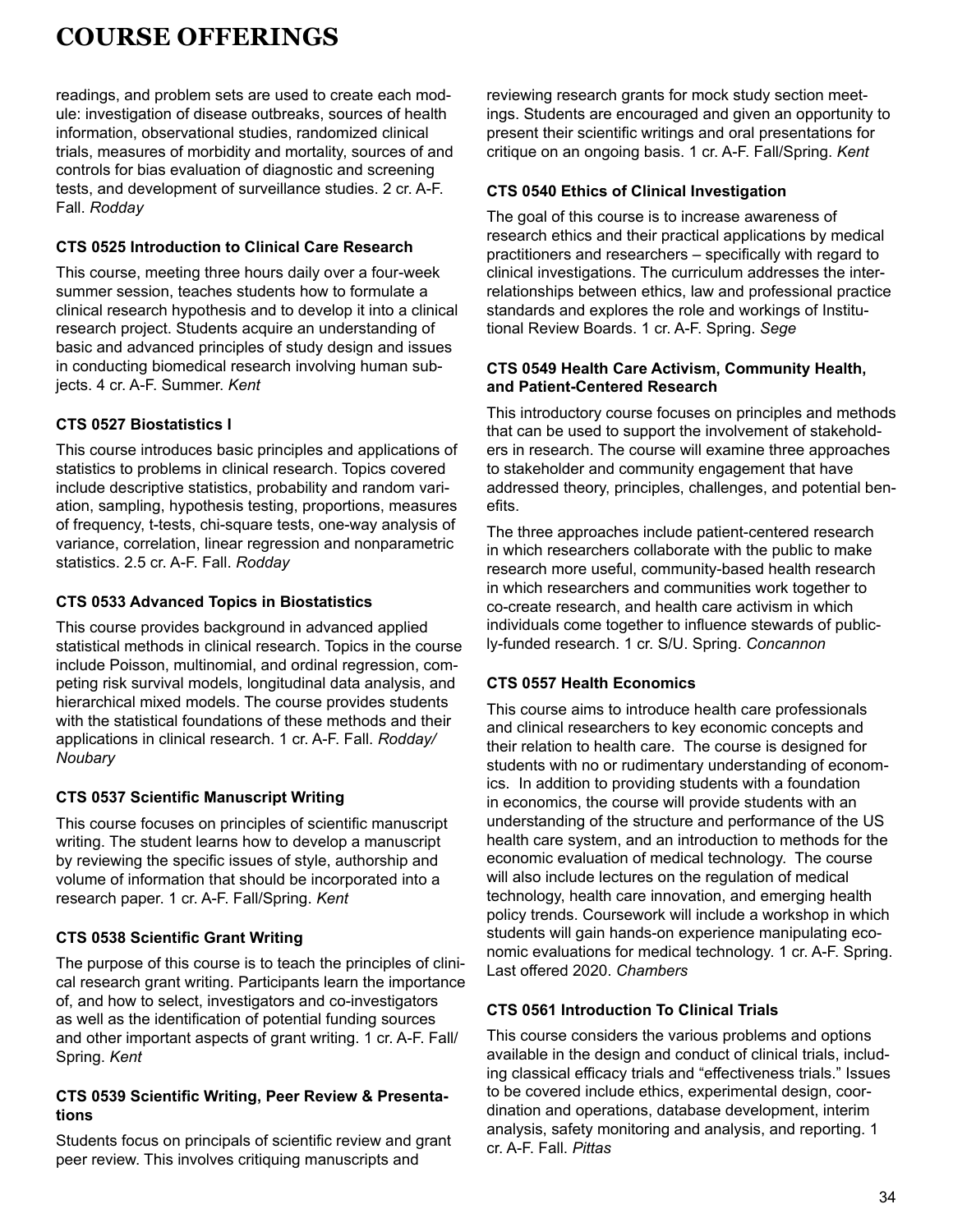### **CTS 0566 Introduction to Health Services Research**

This course introduces students to the concepts and methods that distinguish health services and health policy research from other fields. Faculty cover major topics in health services/health policy research including outcomes research design and methods, health economics, pharmacoeconomics, access and payment for health services, healthcare quality and quality improvement. 1 cr. A-F. Spring. *LeClair*

### **CTS 0575 Advanced Epidemiology & Regression Methods: An Integrated Approach**

This course serves as an introduction to more advanced topics in epidemiologic study design and biostatistical modeling with a focus on multivariate regression methods. It begins with the randomized clinical trial as a paradigm, and proceed to examine observational designs in depth, including prospective and retrospective cohorts, and those sampling from an underlying cohort (i.e. case-control). Design, sampling and analysis strategies and the biases that are specific to each study design will be discussed. 4 cr. A-F. Spring. *Rodday*

### **CTS 0581 Introduction to Evidence Based-Medicine**

This course covers the principles of systematic review processes, evaluation of studies and bodies of evidence as used in the conduct of systematic reviews, meta-analyses and the development of evidence-based clinical practice guidelines. The course focuses on studies of treatment efficacy. 1 cr. A-F. Spring. *Bannuru/Chambers*

### **CTS 0584 Introduction to Decision Analysis**

This course is a working overview of the principles of decision analysis as applied to medicine, making optimal choices in the face of uncertainty. Formal decision analysis has become a well-recognized and accepted research discipline for examining clinical options facing patients, physicians and policymakers. 1 cr. A-F. Spring. *Wong*

### **GBMD 0209/0210 Clinical Implications of Basic Research**

This journal club course for MD/PhD students is organized around the "Clinical Implications of Basic Research" column published in the New England Journal of Medicine. Students read a primary paper(s) and discuss the work. The primary goal of this required course, is to encourage and teach students to continually ask how basic research can impact clinical medicine. The format also encourages students to sharpen their communication skills in a relaxed atmosphere. 0 cr. S/U. Fall/Spring. *Chin*

### **GBMD 0299 Laboratory Rotations**

6-8 week laboratory rotations are designed to provide experience with experimental design and theoretical

aspects of the diverse research problems under investigation in various laboratories. 4 cr. A-F. Summer.

### **GENE 0203 Cancer Genetics**

The course reviews widely-held ideas and current research on the genetic aspects of carcinogenesis. An introduction to cancer concepts is followed by a focus on specific mechanisms and models illustrating the ways in which normal cellular processes are disrupted in particular types of cancers. The course emphasizes problem solving and readings from the current literature. 2 cr. A-F. Every other year. Last offered Spring 2021. *Cochran/Munger*

### **GENE 0205 Mammalian Genetics**

The course reviews the genetic principles that apply to mammals, including genetic mechanisms of sex determination, genetic imprinting, and mitochondrial inheritance. Attention is focused on the ways in which mutation is manifested in disease phenotypes in humans, and the methodologies that are currently used to perform genetic analysis of mammals. 2 cr. A-F. Spring. *Baker/Dumont*

### **GENE 0208 Medical & Experimental Mammalian Genetics**

The course is an intensive, two-week immersion into mammalian genetics with presenters providing background and current research in important areas of mammalian genetics and its impact on health and disease. This course is offered at The Jackson Laboratory, Bar Harbor, ME. Students in the Mammalian Genetics Track have priority for this course; a limited number of slots are available for other GSBS students with permission from the Genetics program and the Dean's Office. 4 cr. A-F. Summer. *Tewhey/Trowbridge*

### **GENE 0212 Introduction to Genetics**

The goal of the first part of the course is to provide a common foundation for all students in the major principles of molecular genetics upon which they can base more advanced studies. By the end of this course students are expected to understand the major principles of molecular genetics and the underlying processes by which cells and organisms replicate, repair, read, and translate their genetic codes. Students should achieve an advanced understanding of these topics that will allow them to read the primary research literature, understand the biological processes examined, and interpret the results in the larger context of molecular genetics. The goal of the second part is to build upon the first to provide a solid knowledge and understanding of the basic principles of Genetic model organisms, ranging from research in eukaryotes, and how they have developed as the field has matured. The goal of this course is to teach students modern methods of genetic analysis of model organisms, ranging from simple eukaryotic yeast to humans. Students will learn how to use molecular genetics to answer biological questions and read current literature in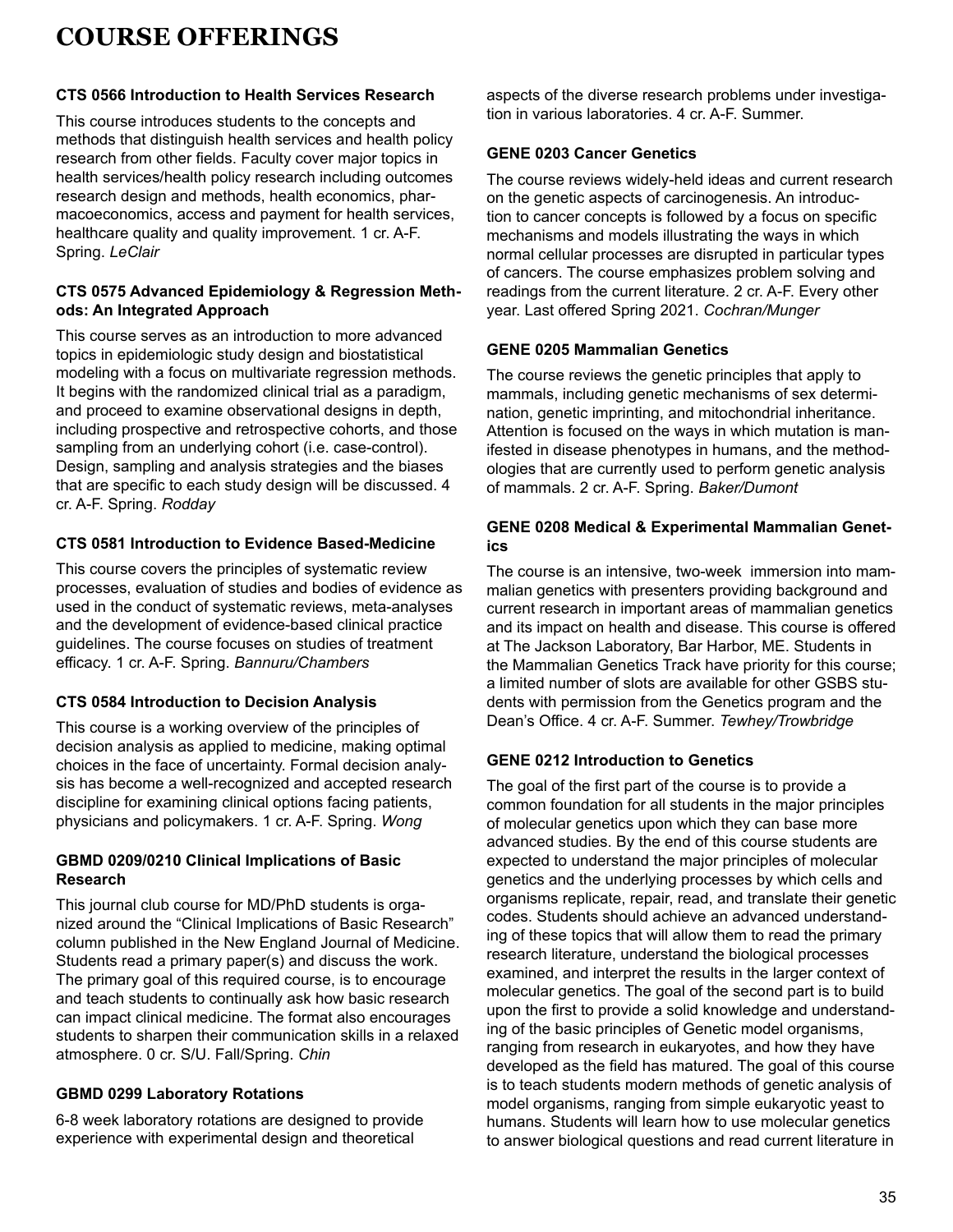genetics. Experience with reading current primary literature in the field, and with the basics of microarray analysis and next generation sequencing (NGS). 2 cr. A-F. Fall. *Cox/ Hinds/Yelick*

### **GENE 0320 Introduction to Bioinformatics using RNA Sequencing**

RNA-seq is a commonly used method for analyzing gene expression. This course will provide 1) hands-on experience processing and analyzing high-throughput sequencing data and 2) exposure to NGS and RNA-Seq processes, applications and terminology. 2 cr. A-F. Spring. *Howell*

#### **GENE 0450 Experimental Models of Human Cancer**

This ten-day graduate-level genetics course is designed for individuals entering the field of mouse genetics. The course focuses on the mouse as an experimental tool in cancer research. This course is offered at The Jackson Laboratory, Bar Harbor, ME. Students in the Mammalian Genetics Track have priority for this course; a limited number of slots are available for other GSBS students with permission from the Genetics program and the Dean's Office. 3 cr. A-F. Summer. *Howell*

#### **GSBS 0101/0102 Basic Skills for Scientists I**

This three-module course is designed to give trainees basic skills in oral and written presentation, in approaches to the reading of the scientific literature, and designing experiments and interpreting quantitative data. 1.5 cr. S/U. Fall/ Spring. *Wortis/Alcaide*

### **GSBS 0205 Mentored Undergrad Teaching**

This course offers an opportunity for GSBS students to obtained mentored teaching experience. Each GSBS student collaborates with a TUSM and a Friedman student to develop a syllabus and three lectures on one of five disease topics (osteoporosis, breast cancer, asthma, metabolic syndrome, heart disease). Lectures are delivered to undergraduate Biology majors at Pine Manor College, Chestnut Hill, MA. Prerequisites: Year 3 or above. 1 cr. S/U. Fall/Spring/Summer.

### **GSBS 0275 Applied Ethics for Scientists**

The course is built around case study reading material and requires highly interactive discussion in which students analyze specific scenarios of ethical issues encountered in a research environment. Topics include: academic integrity issues/ fraud and misconduct/plagiarism/ data handling/ notebooks, mentoring and conflict resolution and ethical use of animals and human subjects. 1 cr. S/U. Fall. *Maguire*

### **GSBS 0299 Biomedical Techniques & Research**

This course includes research with selected advisor. Visiting Students Only. 0 cr. S/U. Fall/Spring/Summer.

#### **GSBS 0375 Advanced Scientific Ethics**

This is an NIH-mandated refresher course for responsible conduct of research (RCR) for 5th year students. It builds on SK 0275, Scientific Ethics; students will work in teams to develop a new case study addressing an RCR issue, provide a written in depth analysis and teach the case study to a small group of students enrolled in SK 0275 under the supervision of the course director. The class provides opportunities for team building, writing, ethical analysis and teaching; grading will be based on the quality of case study and analysis, teaching, effort and participation. 1 cr. S/U. Fall. *Maguire*

#### **IMM 0212 Introduction to Immunology**

This is a survey based on lectures, texts, problem-solving and small group tutorials. Topics include the cellular basis of innate and adaptive immune responses, the mechanism of antigen receptor gene rearrangement, principles of tissue transplantation and the genetic and mechanistic problems underlying autoimmune and hypersensitivity diseases. 2.5 cr. A-F. Fall. *Wortis*

#### **IMM 0217 1st Year Journal Club**

First-year students meet with the course director to discuss articles essential for an understanding of contemporary immunology. The development of analytic skills is emphasized. 0 cr. A-F. Fall. *Wortis*

#### **IMM 0223 Introduction to Infectious and Inflammatory Diseases**

This course is comprised of three integrated components; 1) a Medical Microbiology and Inflammation/Immunology Tutorial designed to introduce students to pathogens and pathophysiology of infectious and inflammatory diseases, 2) Infectious and Inflammatory Diseases Problem-Based Learning designed to introduce students to clinical cases, and 3) Teaching Clinics designed to expose students to real clinical cases and treatment options. 2 cr. S/U. Summer. *Stadecker/Plaut*

#### **IMM 0230 Inflammation and Chronic Inflammatory Diseases**

The course focuses on reading primary literature about the role of inflammation in several chronic diseases. The emphasis is on understanding the role of the immune response during the initiation and progression of chronic inflammatory diseases. The course will explore human diseases and delve into available animal models for such conditions, discuss the beneficial vs pathological aspects of inflammation in various diseases, and ongoing therapies and clinical trials for such conditions. 2 cr. A-F. Fall, even years. *Alcaide*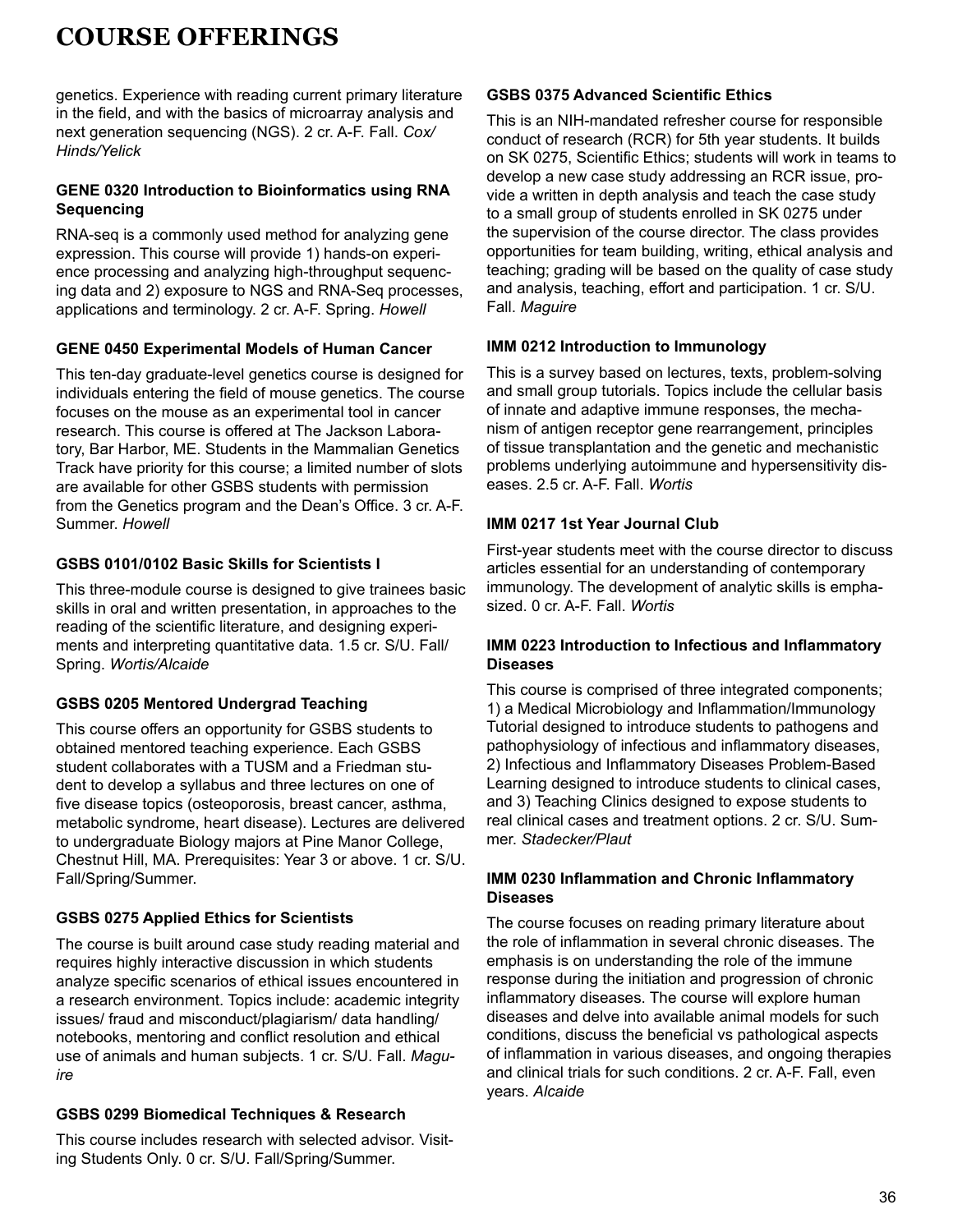### **IMM 0245 Advanced Cellular Immunology**

This course is designed to give students a solid background in contemporary Cellular Immunology. The course will be based on a lecture series supplemented by extensive readings from the current literature. Thirty minutes of each course is dedicated to discuss the assigned reading material, which is two papers per lecture. Prerequisite: IMM 0212 or equivalent. 2 cr. A-F. Fall. *Iacomini*

### **IMM 0250 Immunochemistry- Signaling and Dynamics**

The course covers the genetic basis for lymphocyte differentiation, receptor gene rearrangement, T and B cell antigen-receptor diversity and selection, tolerance, autoimmunity and gene expression. 1.5 cr. A-F. Spring, odd years. *Bunnell*

### **IMM 0252 System Approaches to Immunology**

The course introduces mouse as the main model for studies of human biology. It starts with the mouse genetics, continues with classical genetic analysis in the mouse, and moves to genetic basis of immunological phenomena such as receptor editing, B-cell tolerance and autoimmunity. At the end, two lectures and hands-on workshops familiarize students with the basics of microarray analysis and next generation sequencing. 1 cr. A-F. Spring, even years. *Poltorak*

### **ISP 209A Membranes & Trafficking**

This course provides a thorough survey of major topics in cell biology, including membrane structure and function; transport systems, ion channels, and membrane excitability; protein trafficking and organelle biogenesis. 3 cr. A-F. Fall. *Juo*

### **ISP 209B Cell Behavior**

This course covers major topics in cell biology, including cell motility and mitosis; cell-cell and cell-matrix interactions; and receptor-mediated endocytosis. 1 cr. A-F. Spring. *Hatini*

### **ISP 210A Cell & Molecular Genetics**

This course covers molecular genetics and basic concepts in developmental biology. 1 cr. A-F. Fall. *Cochran*

### **ISP 210B Molecular Cell Biology of Development**

This course introduces students to the basic cellular and molecular mechanisms involved in gametogenesis, fertilization, early embryonic development, pattern formation, and organogenesis. The course emphasizes how human disease often recapitulates development. 1 cr. A-F. Spring. *Hatini*

### **MMB 0210 Host Pathogen Interface**

The goal of this course is to critically read and evaluate the scientific literature on bacterial pathogens and host defenses, with particular but not exclusive emphasis on innate immune defenses. Students are required to read at least two papers per topic and discuss them in the group. 1 cr. A-F. Spring, odd years. *Mecsas*

### **MMB 0211 Bacterial-Host Cell Interaction**

The goal of this course is to critically read and evaluate the scientific literature on the cellular biology of bacterial pathogens, with particular emphasis on cultured cell models of microbial diseases. Students are required to read at least two papers per topic and discuss them in the group. 1 cr. A-F. Spring, odd years. *Isberg*

### **MMB 0214 Animal Virology**

Molecular aspects of viral replication and host-cell interactions are emphasized. Topics include virion structure; mechanisms of nucleic acid replication, transcription, and translation; virion assembly and release; genetics; mechanisms of transformation by oncogenic viruses; responses of the host to viral infection, tumor viruses and tumor cells; and mechanisms of persistent and slow virus infections. Prerequisites: a course in molecular biology or working knowledge of molecular techniques. 2 cr. A-F. Spring, even years. *Coffin/Gaglia*

### **MMB 0223 Introduction to Infectious Diseases**

This course is comprised of three integrated components; a Medical Microbiology Tutorial designed to introduce students to pathogens and pathophysiology of infectious diseases, Infectious Diseases Problem-Based Learning designed to introduce students to clinical cases, and a Teaching Clinic designed to expose students to real clinical cases and treatment options. 2 cr. S/U. Summer. *Isberg/Hu*

### **MMB 0241 Microbial Genetics & Microbiology**

The goal of this course is to learn about the structure, growth, and genetics of bacteria and lambda bacteriophage. This course consists of text book reading, lectures and presentation and discussion of journal articles. Students are required to read one or two papers per topic and be prepared to discuss them in the group. 1.5 cr. A-F. Fall. *Camilli*

### **MMB 026E/026O Advanced Topics in Microbiology E**

This collection of lectures of four trending topics in Microbiology is offered in even years. 3 cr. A-F. Spring, 026E offered in even years; 026O offered in odd years.

### **MMB 0275 Applied Ethics for Scientists**

This course is a discussion/seminar course that treats selected topics related to ethical behavior in scientific work. Topics covered include fraud, plagiarism, data selection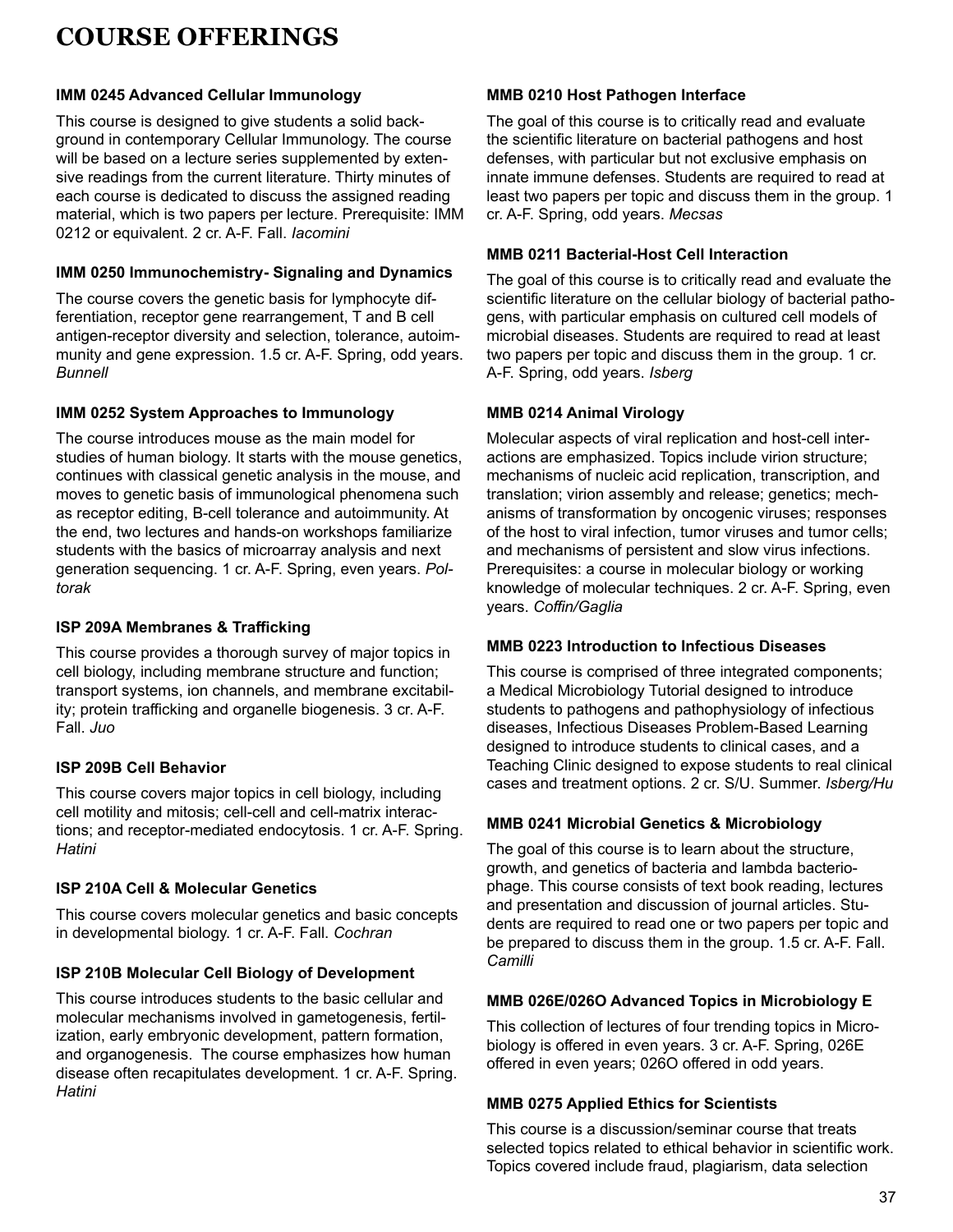and analysis, record keeping, animal welfare, personnel issues, genetic screening and gene therapy, and conflict of interest. Enrollment is restricted to third and fourth year graduate students. 1 cr. S/U. Spring, odd years. *Tan*

### **NRSC 0200 Cellular and Molecular Tutorials in Neuroscience**

These small group tutorial sessions will introduce students to key principles in cellular and molecular neuroscience, provide students with the historical context in which key advances have been made, and engage students and faculty in informal, one-on-one discussions to deepen understanding of the material. 1 cr. S/U. Fall. *Dulla*

### **NRSC 0213 Synapse Neurobiology**

This small group discussion course provides students with an in-depth understanding of how synapses function, how activity modulates function, and how synaptic ensembles coordinate simple behaviors. 2 cr. A-F. Fall, even years. *Jacob/Reijmers*

### **NRSC 0220 Scientific Communication and Writing Principles**

A discussion and workshop-style course underscoring the fundamental principles underlying expository writing. This course centers on the improvement of each student's existing skills through interactive writing exercises. Enrollment is limited to 10 students. 1 cr. A-F. Fall. *Davies*

### **NRSC 0233 Neuroscience Laboratory Techniques**

The series of workshops exposes student to fundamental laboratory techniques, including tissue culture, genotyping, microscopy, immunohistochemistry, rodent handling, protein quantification, and experimental design. Restricted to first-year Neuroscience students. 1.5 cr. S/U. Fall. *Maguire*

#### **NRSC 0248 Glia-Neuron Interactions in Development and Disease**

This course will introduce and discuss development of different glial cell types in several model systems and how they distinctly interact with neurons and the physiological and pathological significance of their interactions will be discussed. In addition, unique experimental approaches to study glia will also be included. 2 cr. A-F. Spring, even years. *Yang*

### **NRSC 0251 Biochemical Foundations in Neuroscience**

This course covers fundamental biochemical principles, with special emphasis on mechanisms of particular importance to nervous system function, including neural signaling and non-equilibrium processes. Students will also be exposed to quantitative molecular approaches to studying the nervous system. 4 cr. A-F. Fall. *Jackson*

#### **NRSC 251B Biochemical Foundations in Neuroscience Receptor/Channel Mechanisms**

This course is the middle section of the Biochemical Foundations in Neuroscience course, focusing predominantly on mechanisms of enzyme, receptor, and channel function in the nervous system. 1 cr. A-F. Fall. *Jackson*

### **NRSC 0277 CNS Drug Discovery**

This course covers the process of bringing a new pharmaceutical treatment against disorders of the central nervous system (CNS) to the market, starting at the conception of a novel idea. Compared to other disease areas, CNS drug discovery faces – literally – several additional barriers. Most importantly, therapeutics need to cross the bloodbrain-barrier in order to reach their site of action. This provides unique challenges throughout the discovery and development stages, especially for large m 1 cr. A-F. Last offered 2018.

### **NRSC 0311 Neural Systems and Disease Mechanisms**

The goals of this course are two-fold: (i) to provide an overview of nervous system structure and function and (ii) to expose students to some of the clinical consequences of associated with neural dysfunction.

NRSC 0311 is a series of small group discussions with faculty experts. In preparation for each discussion, students will read historical and recent publications relevant to the class topic, followed by critical discussions of past research advances made and future approaches that might prove most effective in translational research efforts. Students will emerge with an enhanced mechanistic understanding of the most common neurological diseases and the experiemental approaches that are informing clinical treatments. 1.5 cr. A-F. Spring. *Rios/Tesco*

### **PPET 0134/0135 Laboratory Research Experience**

16-20 week laboratory rotations for Master's students are designed to provide experience with experimental design and theoretical aspects of the diverse research problems under investigation in various laboratories. 4 cr. A-F. Fall/ Spring.

### **PPET 0205 Translational Medicine - Drug Discovery to Clinical Development**

This comprehensive course covers key processes from drug discovery to development, including the progression and translation of scientific information through different development stages and the transition to clinical studies, to increase the probability of creating a successful therapeutic product The goal is to impart sufficient background to provide an overall understanding of Translational Medicine that is integral to scientific rationale in Drug Research and Development. 1 cr. A-F. Spring. *Natarajan/Pothos*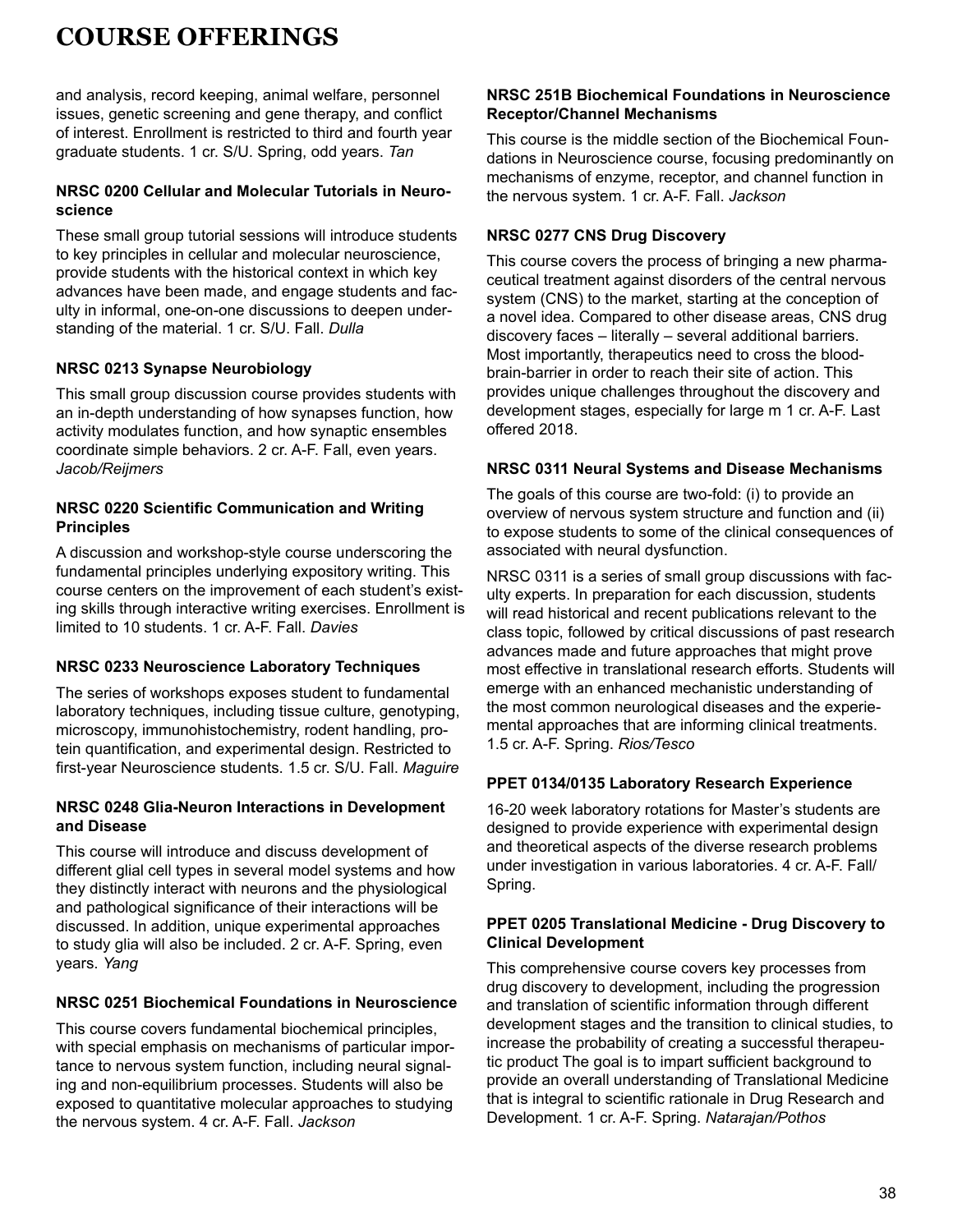### <span id="page-38-0"></span>**PPET 0211/0232 Translational Pharmacology I & II**

This course is a survey of some of the major classes of drugs, with particular emphasis on mechanisms of action and relevant organ systems and cellular physiology. Students are introduced to the central concepts, models and techniques in pharmacology. 4 cr. A-F. Fall and spring. *Fiaturi*

### **PPET 0213 Addiction Medicine**

This course is offered in conjunction with the Medical School. It provides an overview of the mechanisms of action of drugs of abuse and their treatment, as well as the fundamentals of treatment of addiction in clinical practice. 2 cr. A-F. Summer. *Pothos*

### **PPET 0218 Principles of Immunopharmacology**

This course investigates the appraisal of molecular mechanisms by which drugs can affect cellular processes underlying clinical syndromes such as hypersensitivity, rejection, autoimmunity and neuroimmune disorders. Emphasis is placed on select cases of how certain compounds were chosen for drug development and why many such promising drugs failed. 2 cr. A-F. Fall. *Theoharides*

### **PPET 0221 Pharmacokinetics in Biological Systems**

This course focuses on the uptake and clearance of drugs, using problem-solving exercises and computer modeling to analyze data from original experiments 2 cr. S/U. Fall. *Greenblatt*

### **PPET 0233 Scientific Writing and Presentation Skills**

This course provides graduate students with the opportunity to develop the basic skills essential to the effective oral and written communication of scientific findings and research proposals. The course is a combination of lectures, writing assignments, and oral communication practice sessions. 1 cr. S/U. Fall. *Pothos*

### **PPET 0261 Design and Execution of Clinical Trials**

This course will provide graduate students with an understanding of the basic principles and methodology by which a putative therapeutic agent that has been proven safe and effective in preclinical animal models can be developed into one that is suitable for marketing for clinical use in human patients. 0.5 cr. A-F. Spring. *Pothos*

### **PPET 0281 Design and Analysis of Bioequivalence Studies**

A generic drug is bioequivalent to a brand name drug when their bioavailabilities (assessed by the respective plasma concentration time curves) after administration in the same molar dose are essentially the same. The comparison of the bioavailabilities is examined by conducting a bioequivalence study. The course will train the students in the design and data analysis of bioequivalence studies. 1 cr. S/U. Spring, even years. *Pothos*